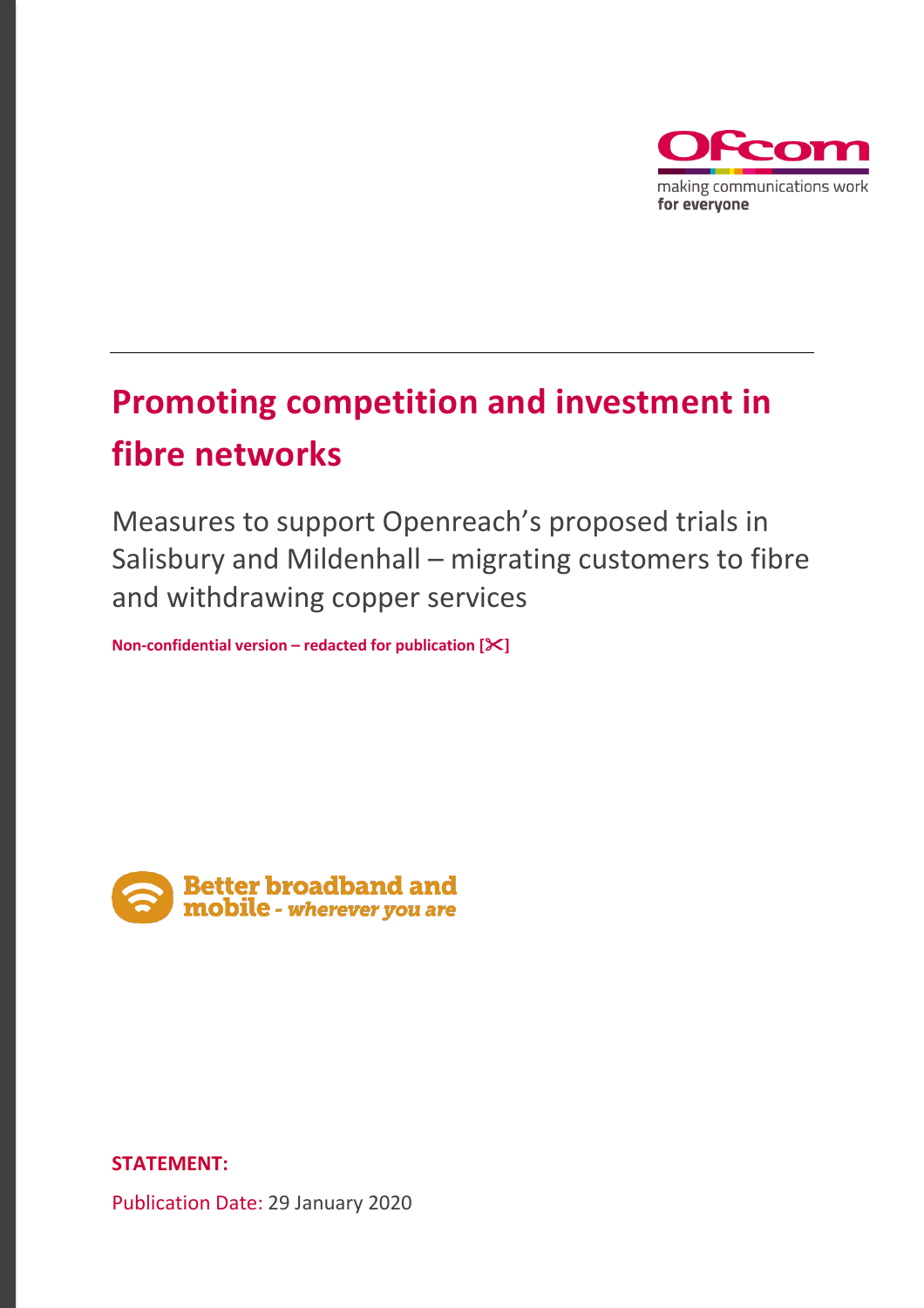# **Contents**

# **Section**

| 1. Overview                                                                         | 1  |
|-------------------------------------------------------------------------------------|----|
| 2. Introduction                                                                     | 5  |
| 3. Measures to support the Salisbury trial – stop sell                              | 9  |
| 4. Pricing measures to support the Salisbury and Mildenhall trials                  | 27 |
| 5. Monitoring the trials                                                            | 40 |
| <b>Annex</b>                                                                        |    |
| A1. Migration to voice over IP - measures we expect telecoms providers to implement | 44 |
|                                                                                     |    |

| A2. Impact assessment and equality impact assessment |  | 45 |
|------------------------------------------------------|--|----|
| A3. Legal instrument                                 |  | 48 |
| A4. Monitoring information                           |  | 49 |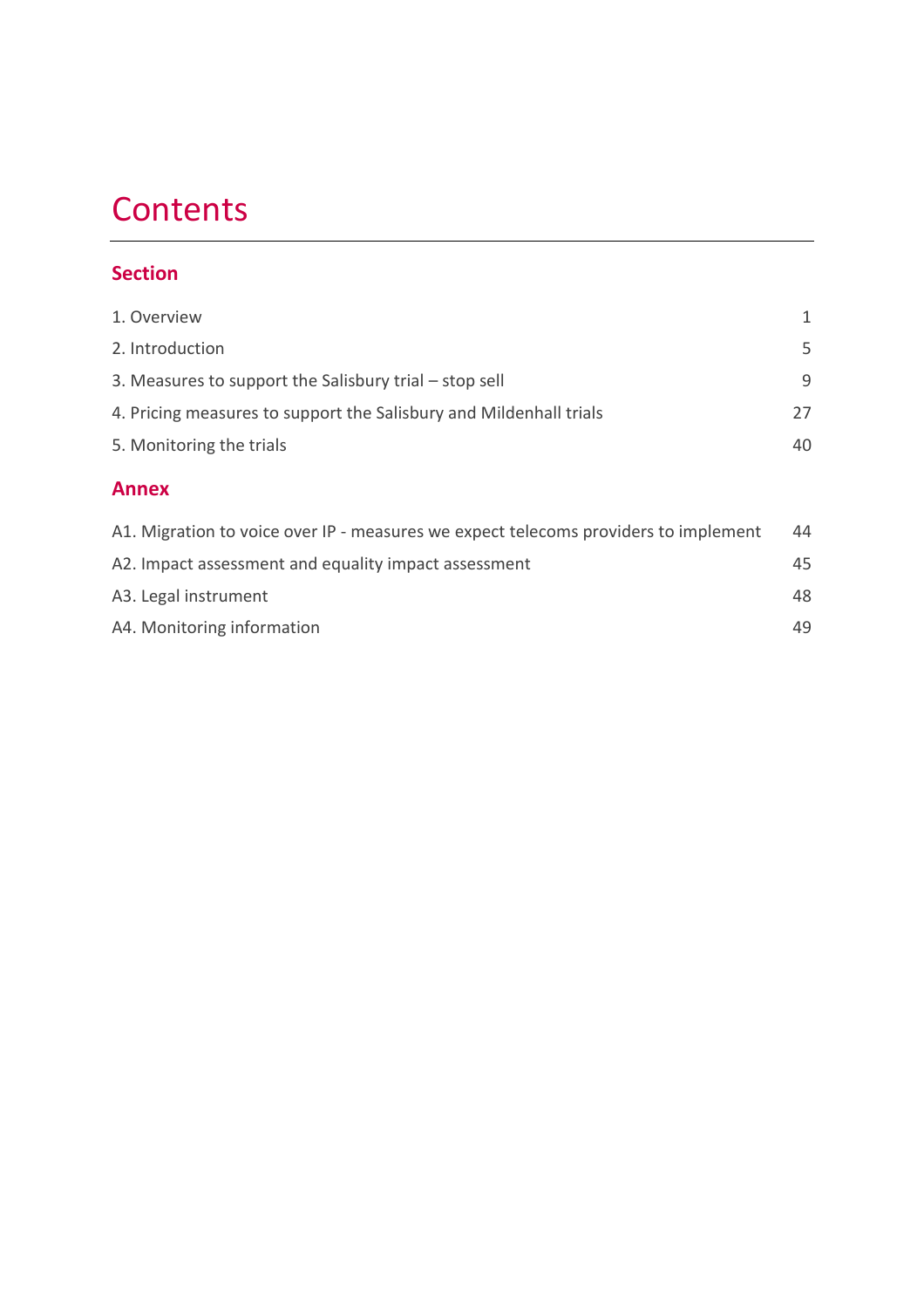# <span id="page-2-0"></span>1. Overview

Openreach plans to modernise its network to support the delivery of telephone services using internet protocol (IP) technology, and to upgrade its copper lines to fibre. As part of this, it will undertake two trials:

- The Mildenhall trial will test the processes for withdrawing Wholesale Line Rental (WLR), and migrating customers from legacy copper services to replacement copper services which will support the delivery of telephone services over broadband connections.
- The Salisbury trial will test the processes for migrating customers to fibre services and, ultimately, withdrawing legacy copper services.

Openreach has requested changes to existing regulation to facilitate these trials. This statement sets out our decision to make those changes, as proposed in consultations in July and November 2019.

### **What we have decided**

 $\overline{a}$ 

To facilitate the Salisbury trial, we have decided to limit the application of our current rules which require Openreach to provide wholesale access to standard and superfast broadband on its copper network. In Salisbury, where fibre is available, Openreach will no longer be required to provide new copper services when customers move house, change service or switch provider. Instead, it will be able to offer broadband over its fibre network only.

To allow Openreach to vary its charges to encourage participation in the Salisbury and Mildenhall trials, we have also decided to limit the application of three of our rules in the trial areas. <sup>1</sup> These changes will enable Openreach to: waive selected wholesale connection charges for migration from legacy to replacement services; maintain wholesale rental charges at the legacy service rate for one year after migration; and waive certain ancillary charges associated with migration.

These amendments will apply only to certain charges offered by Openreach for the Salisbury and Mildenhall trials and for a limited time. Our rules will continue to apply in full elsewhere in the UK.

We will be working with industry to put appropriate safeguards in place for the protection of vulnerable customers during the trials, including the ability to pause their migration or to restore their copper services at short notice if necessary.

# **The trials are an important step in the transformation of the UK's digital networks**

1.1 Demand for fixed and mobile broadband connections is growing rapidly, from both people and businesses. To meet this demand, sizeable investment is needed to upgrade the UK's

<sup>&</sup>lt;sup>1</sup> Those rules are an obligation not to discriminate unduly when providing network access, including the requirement to provide identical wholesale services to all telecoms providers (an obligation known as 'equivalence of inputs'); and the rule which specifies that in areas where Openreach has deployed fibre and has withdrawn its copper-based broadband services, it must offer a 40 Mbit/s download, 10 Mbit/s upload (40/10) fibre based broadband service at the same regulated price it charges for the equivalent copper-based service elsewhere in the UK.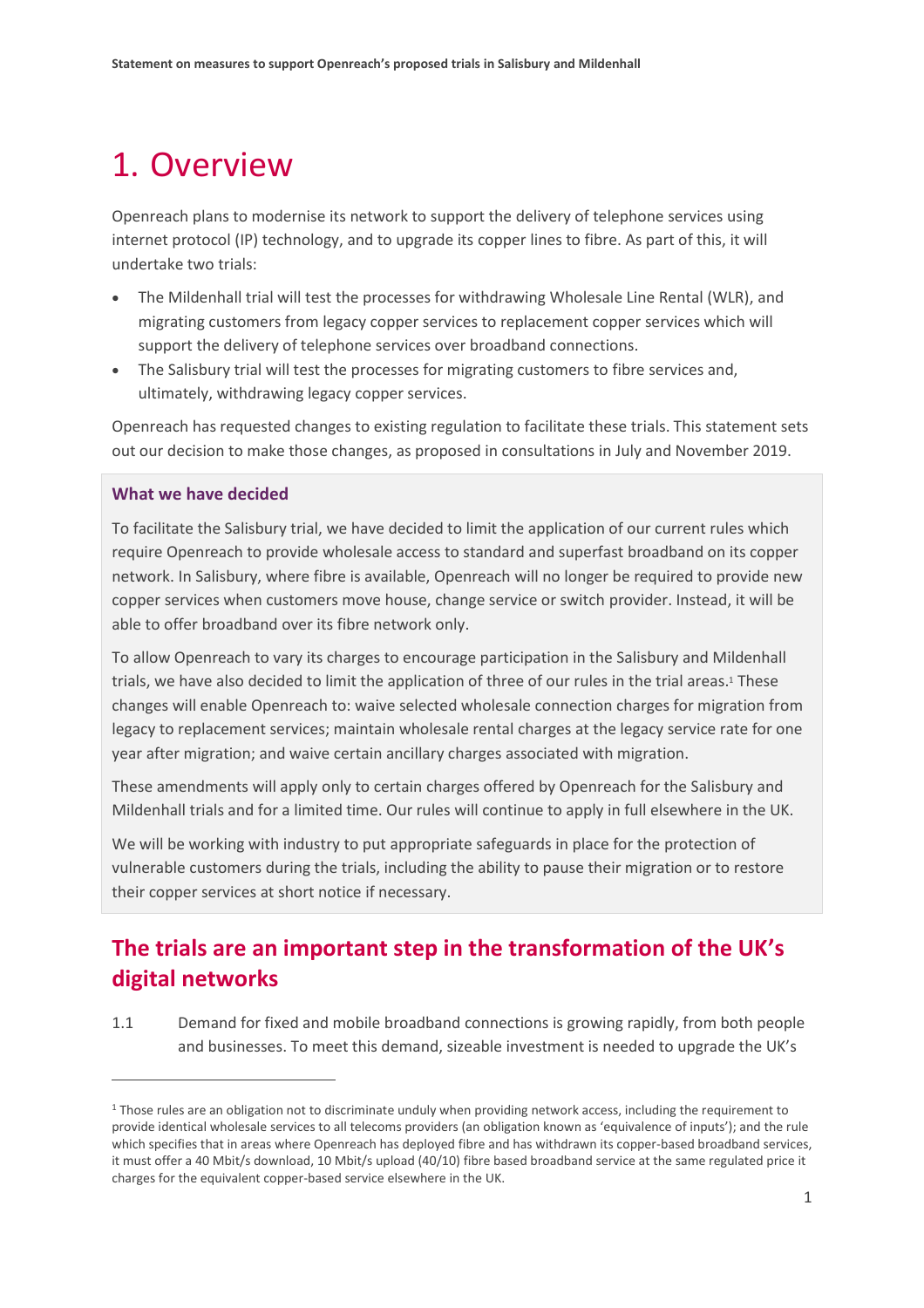broadband infrastructure. Whether to support fibre broadband to the premises, connections to 5G mobile stations, or seamless business connectivity, more fibre networks will be needed to support the next generation of services in the UK. Fibre connections provide a better service that can deliver much faster speeds and are more reliable.

- 1.2 Also, the technology used to provide traditional telephony services is becoming obsolete, and providers are moving telephony services to IP (over both copper<sup>2</sup> and fibre), which can be used to provide high quality telephony services and innovative voice services.
- 1.3 Overall, fibre services to the premises are currently available to 10% of homes.<sup>3</sup> So far, Openreach has deployed fibre to 2 million UK homes and businesses. Openreach plans to cover 4 million homes by March 2021 and 15 million homes (around 50% of the UK) by 2025 under its Fibre First programme. In addition, competitors to Openreach have become increasingly active in recent years, announcing and taking forward plans to build fibre networks.
- 1.4 In accordance with its duties, as set out in Ofcom's Strategic Review of Digital Communications, one of Ofcom's goals is to encourage large-scale deployment of new fibre networks both to homes and businesses. Following on from this, and the publication of our strategic policy position in July 2018, this document is part of a suite of publications which set out our work to promote competition and investment in fibre networks.
- 1.5 Migration to fibre services and the ultimate withdrawal of copper services is central to avoiding the inefficient and costly parallel running of two networks, and therefore is important to Openreach's case for investment. Without an efficient migration, there may be less investment in new networks or customers may eventually face higher prices for their services.
- 1.6 We welcome Openreach's proposed trials in Salisbury<sup>4</sup> and Mildenhall<sup>5</sup> as steps to test approaches to efficient migration on the Openreach network and learning lessons that can then be applied more broadly across the country. The focus of the trials is the processes for migrating Openreach customers to new technology on Openreach's network. However, where there are competing networks already, and as competitors continue to build new networks, migrating customers may also have more choice, including to switch network providers. As part of our strategy to support investment and competition in fibre networks, we are also working to put in place regulation which supports migration between networks. We are currently consulting on changes to our regulations to implement the requirements of the European Electronic Communications Code (EECC) which specifies

<sup>2</sup> In this document, copper services include fibre to the cabinet (FTTC) services.

<sup>3</sup> Ofcom, December 2019. *Connected Nations 2019*.

https://www.ofcom.org.uk/ data/assets/pdf file/0023/186413/Connected-Nations-2019-UK-final.pdf.

<sup>4</sup> In this document when we refer to Salisbury, we mean the geographic area in Salisbury, Wiltshire, which is served by the telephone exchange represented by Openreach's exchange code 'STSALIS'.

<sup>&</sup>lt;sup>5</sup> In this document when we refer to Mildenhall, we mean the geographic area in Mildenhall, Suffolk, which is served by the telephone exchange represented by Openreach's exchange code 'EAMIL'.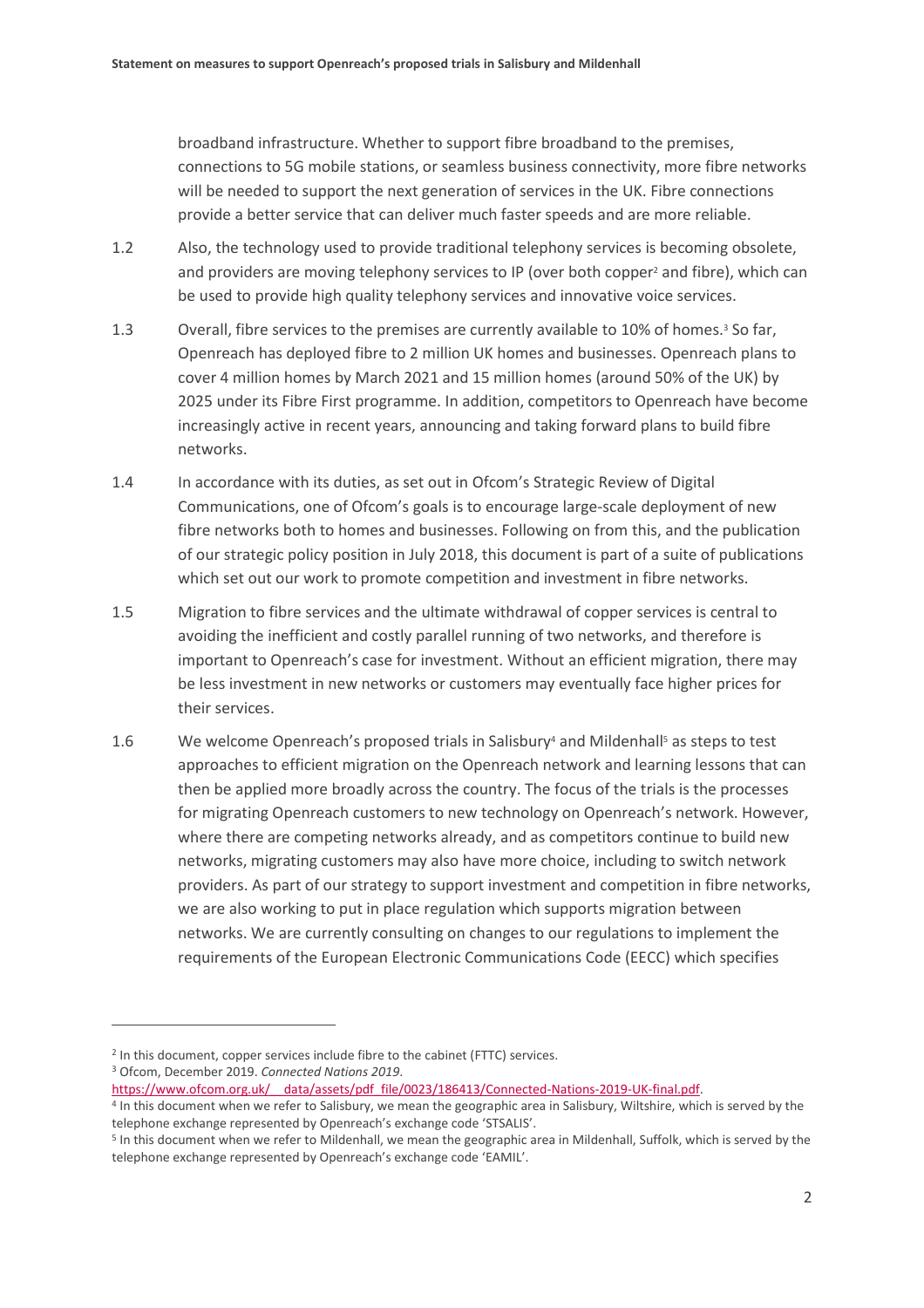new requirements for all types of switches including where customers switch fibre services and between different physical networks. <sup>6</sup>

- 1.7 Our discussions with industry and stakeholder responses to these consultations <sup>7</sup> suggest there is broad recognition of the importance of the trials and stakeholders are engaged in making them successful and in learning how to deliver a good experience of migration for everyone, and doing so efficiently.
- 1.8 To succeed, the trials need the support of telecoms providers. They have an important role to play in explaining the benefits of new services to their customers, migrating them to new services, and ensuring that vulnerable customers receive the help they need, or retain – or are restored to – an appropriate copper-based service.
- 1.9 We also recognise that there are risks for customers in migrating from copper to fibre services, particularly to vulnerable customers, and will work to ensure that appropriate protections are put in place.

# **We are changing our regulation to support Openreach's trials in Salisbury and Mildenhall**

- 1.10 The measures we are implementing in this statement are focused on removing some limited regulatory requirements that would otherwise force Openreach to continue to provide new copper-based services even when fibre was available and prevent Openreach amending its wholesale charges to encourage participation in the trials.
- 1.11 This statement is focused on enabling the Salisbury and Mildenhall trials rather than setting principles for withdrawal of copper services more broadly across the country. We have set out proposals that will apply more broadly as part of the Wholesale Fixed Telecoms Market Review (WFTMR)<sup>8</sup> and expect any final decisions to take effect on 1 April 2021.
- 1.12 We are not making any other changes to pricing regulation, and the current cap on prices of copper-based wholesale superfast services will continue to apply in the trial areas.

https://www.ofcom.org.uk/ data/assets/pdf file/0021/181551/consultation-openreach-trials.pdf

<sup>6</sup> Ofcom, December 2019. *Fair treatment and easier switching for mobile and broadband customers: Proposals to implement the new European Electronic Communications Code*. [https://www.ofcom.org.uk/consultations-and](https://www.ofcom.org.uk/consultations-and-statements/category-1/proposals-to-implement-new-eecc)[statements/category-1/proposals-to-implement-new-eecc.](https://www.ofcom.org.uk/consultations-and-statements/category-1/proposals-to-implement-new-eecc)

<sup>7</sup> Ofcom, July 2019. *Promoting competition and investment in fibre networks - Measures to support Openreach's proposed trial in Salisbury* ('July 2019 consultation') [https://www.ofcom.org.uk/\\_\\_data/assets/pdf\\_file/0028/158167/promoting](https://www.ofcom.org.uk/__data/assets/pdf_file/0028/158167/promoting-competition-and-investment-fibre-networks-consultation.pdf)[competition-and-investment-fibre-networks-consultation.pdf](https://www.ofcom.org.uk/__data/assets/pdf_file/0028/158167/promoting-competition-and-investment-fibre-networks-consultation.pdf) and Ofcom, November 2019. *Measures to support Openreach's trials in Salisbury and Mildenhall* ('November 2019 consultation')

<sup>8</sup> Ofcom, January 2020. *Wholesale Fixed Telecoms Market Review consultation – Volume 3: Non-pricing remedies*, Section

<sup>2.</sup> https://www.ofcom.org.uk/ data/assets/pdf file/0033/188970/wftmr-volume-3-non-pricing-remedies.pdf.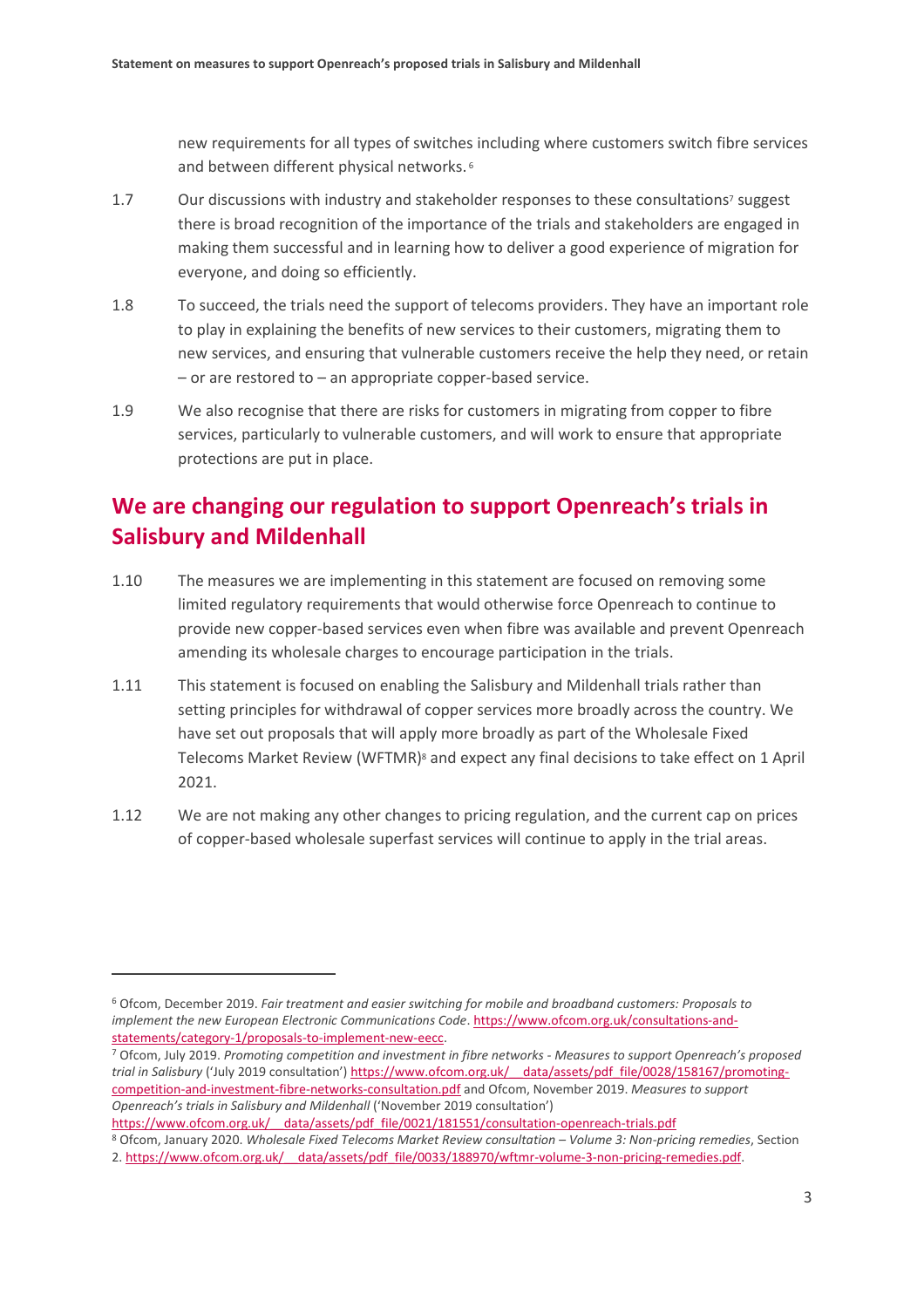## **Next steps**

- 1.13 In relation to the Salisbury trial, the consent limiting the application of the relevant Significant Market Power (SMP) Conditions, which will enable Openreach to stop providing new connections where fibre is available, takes effect from 1 December 2020.
- 1.14 In relation to the Salisbury and Mildenhall trials, the direction disapplying the relevant SMP Conditions, which will enable Openreach to offer its proposed commercial offers in the trial areas, takes effect for the period from 3 February 2020 to 4 May 2021. 9
- 1.15 We intend to work with Openreach, telecoms providers and other stakeholders to monitor the trials and understand issues as they arise. We are keen to capture lessons from the trials that would apply to the national migration programmes that will follow. We also aim to ensure vulnerable customers remain protected in Salisbury and Mildenhall throughout the trials.

<sup>9</sup> The direction will also apply to rental charges for a period not exceeding one year following migration where such migration was contracted within the trials period.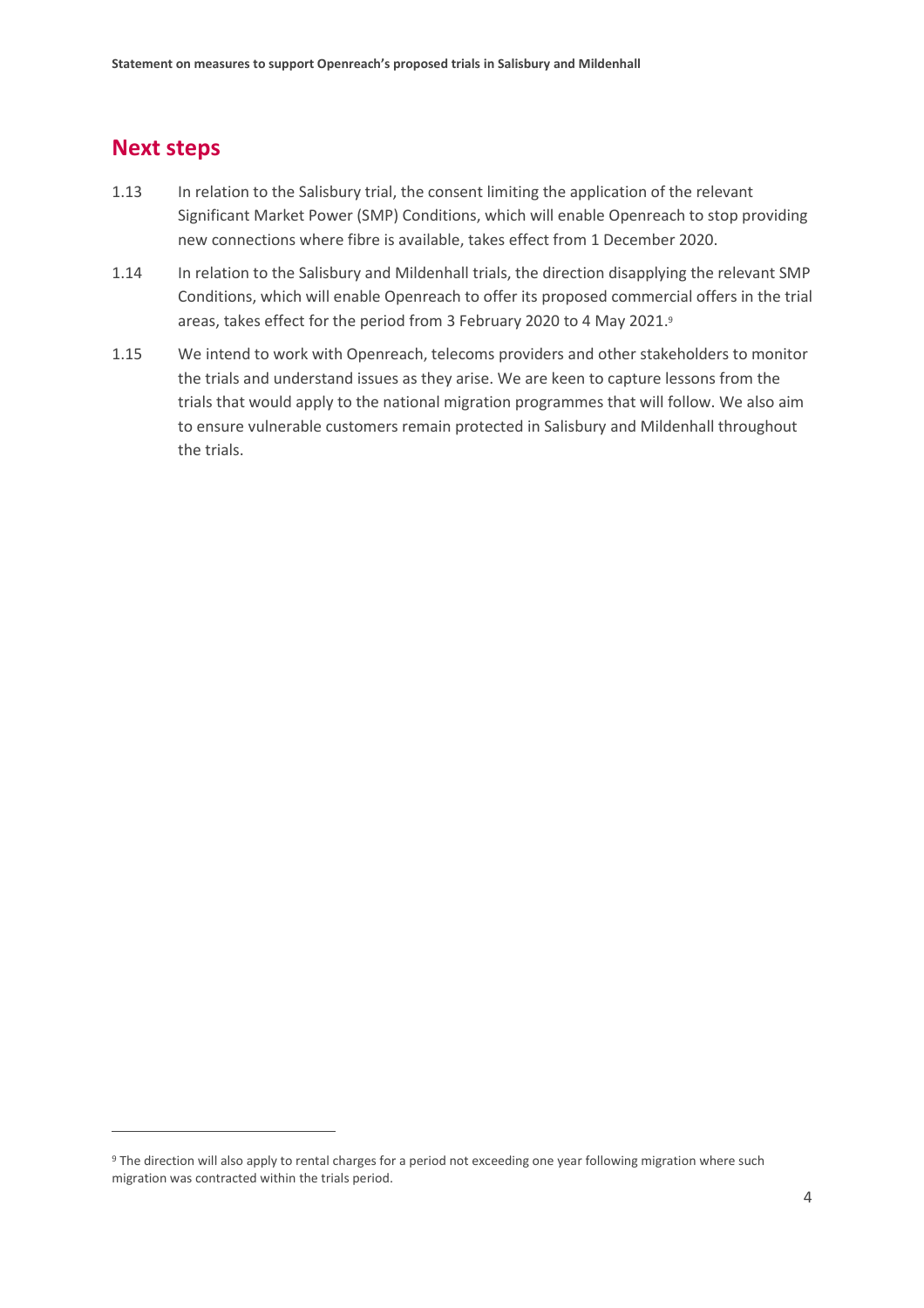# <span id="page-6-0"></span>2. Introduction

- 2.1 Our work to promote investment in fibre networks supports our strategic priority of achieving better broadband and mobile – wherever you are. Investment in fibre is part of a wider transformation of the UK's telecoms infrastructure.
- 2.2 On the Openreach network, this transformation has two major parts:
	- i) Migration of telephone services to IP technology and the withdrawal of traditional analogue telephony. This is known as 'PSTN switch-off', with PSTN standing for the legacy public switched telephone network; and
	- ii) Fibre rollout and subsequent migration of services to fibre and the withdrawal of copper-based services. This is known as 'copper retirement'.
- 2.3 With PSTN switch-off, Openreach is preparing to withdraw analogue telephone services by 2025. Communications networks are now built for data, and the PSTN is reaching the end of its life. IP technology (over copper or fibre) can be used to provide high quality telephone services and innovative voice services. Openreach expects that the PSTN Switchoff would happen nationwide in December 2025, rather than by stages, and has a programme to migrate customers off its legacy network ahead of that.
- 2.4 In contrast, Openreach is planning to retire its copper access network on an exchange area by exchange area basis, after it has deployed fibre (which supports ultrafast services) and customers have been migrated to the new network. <sup>10</sup> This will involve rolling out fibre to contiguous areas, with initial areas consisting of tens of thousands of homes and businesses.
- 2.5 In most cases Openreach does not intend to retire its copper network in areas with fibre until after the PSTN switch-off. For areas that subsequently get fibre from Openreach, Openreach plans to retire copper services, on an area by area basis, several years after each area has fibre. Given the timeline for Openreach's fibre deployment, copper retirement is likely to progress at a much slower pace than migration to IP and subsequent PSTN switch-off. For most areas copper retirement will take place some years after PSTN switch-off, and the challenges of migrating vulnerable consumers to IP technology will already have been addressed.

# **Openreach has proposed two trials**

2.6 In support of its network transformation, Openreach has proposed to undertake two trials: in Salisbury (the Salisbury trial) and in Mildenhall (the Mildenhall trial).

<sup>10</sup> By ultrafast services, we mean services over 300Mbit/s.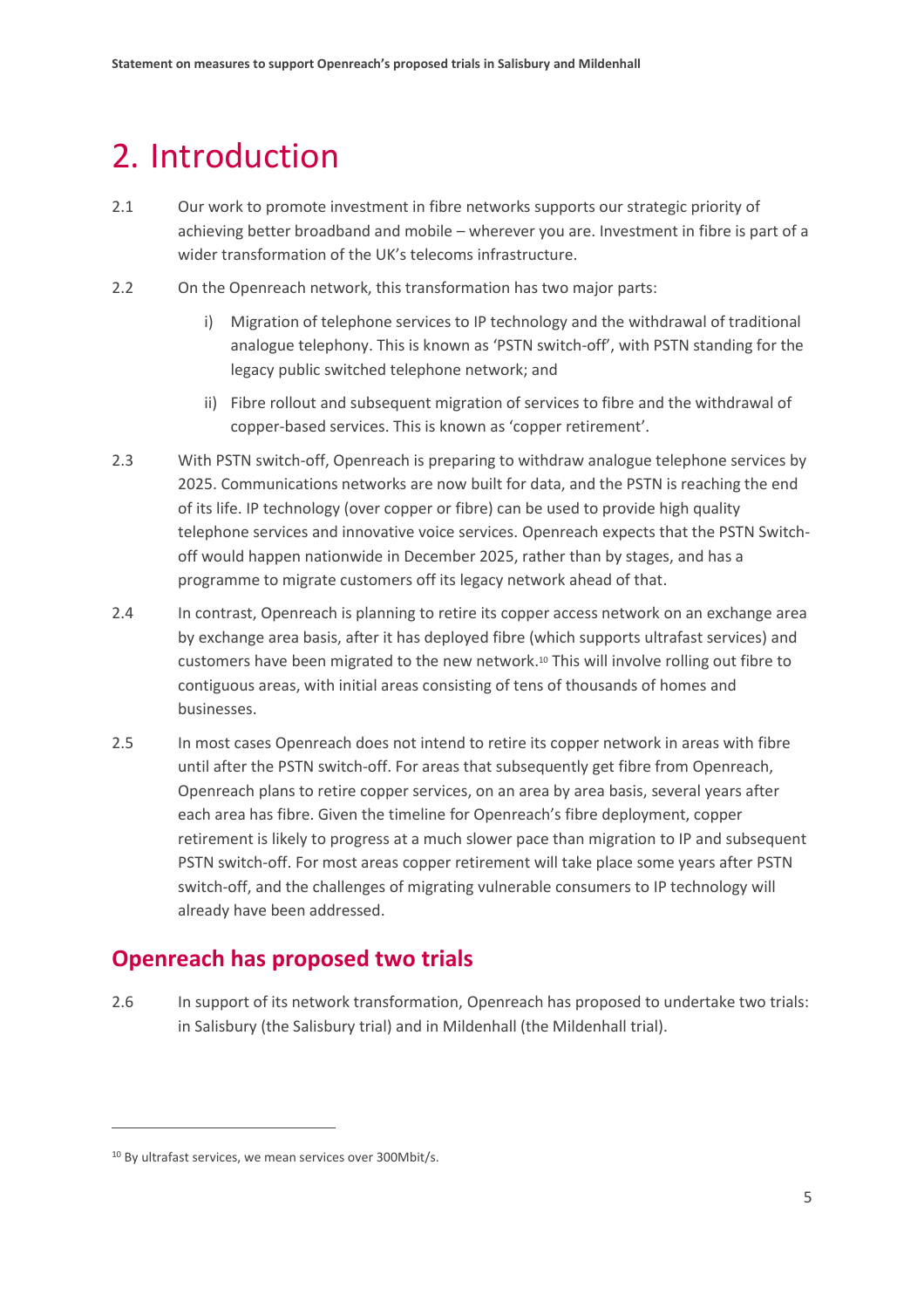## **The Salisbury trial will test the fibre exchange upgrade processes**

- 2.7 Openreach is proposing to trial its proposed approach to exchange upgrades and copper retirement in the main exchange serving the city of Salisbury, Wiltshire.<sup>11</sup> Salisbury has around 20,000 homes covered by a single exchange.<sup>12</sup> Openreach has started to deploy fibre in Salisbury and has now reached 75% coverage. It proposes to migrate customers to fibre services with a view to retiring its copper services in Salisbury at the end of 2022.
- 2.8 As part of this process, where fibre services are available, Openreach proposes to stop any new supply of copper-based wholesale access services. This will affect orders for new services arising out of a home move, where a consumer wishes to switch telecoms providers or upgrade their existing service. Openreach refers to this as 'stop sell'. Openreach gave 12 months' notice of its intention to stop sell copper access services in December 2019, with the stop sell coming into effect in December 2020.
- 2.9 Openreach's intention is to encourage customers with copper-based superfast or standard broadband to migrate to fibre services. It also intends to offer a fibre service capable of supporting a voice-only service at prices similar to WLR.<sup>13</sup> This will enable telecoms providers to provide telephone services over fibre connections for customers who do not otherwise require a broadband service.
- 2.10 The purpose of the trial is to allow Openreach and telecoms providers to better understand customer reaction to focused promotion of fibre in an area and the steady withdrawal of copper services, to learn how to deliver a good experience of migration for everyone, to do so efficiently, and ultimately to test how to migrate the final customers before copper retirement. All of this will provide a learning experience for both end consumers and telecoms providers ahead of national copper retirement.<sup>14</sup>

## **The Mildenhall trial will test the arrangements for withdrawing analogue Wholesale Line Rental services**

- 2.11 Openreach plans to withdraw its Wholesale Line Rental (WLR) services by 2025 in preparation for the withdrawal of BT's legacy public switched telephone network.
- 2.12 Openreach has proposed that WLR services, which support the current provision of analogue telephony, should be migrated to its 'Single Order' services. With these services, telephone services are provided over the broadband connection, rather than with traditional analogue presentation over a copper access circuit. Single Order services do not

<sup>11</sup> Openreach, September 2019. *Openreach Industry Consultation on: FTTP Exchange Upgrade and Single Order Exchange Upgrade trialling*.

<sup>12</sup> Sam Knows, see: [https://availability.samknows.com/broadband/exchange/STSALIS.](https://availability.samknows.com/broadband/exchange/STSALIS) 

<sup>&</sup>lt;sup>13</sup> Our regulation requires Openreach to provide a 40 Mbit/s wholesale service on fibre where it only has fibre services available. Openreach has indicated that it plans to provide a service capable of supporting voice-only services on its fibre network. Openreach, 2019. *Response to Openreach Industry Consultation on: An exchange-based approach to upgrading the UK's digital infrastructure with FTTP*, page 5.

<sup>&</sup>lt;sup>14</sup> For the avoidance of doubt, national copper retirement, and our proposals for this, are addressed separately in Ofcom, January 2020. *Wholesale Fixed Telecoms Market Review consultation*.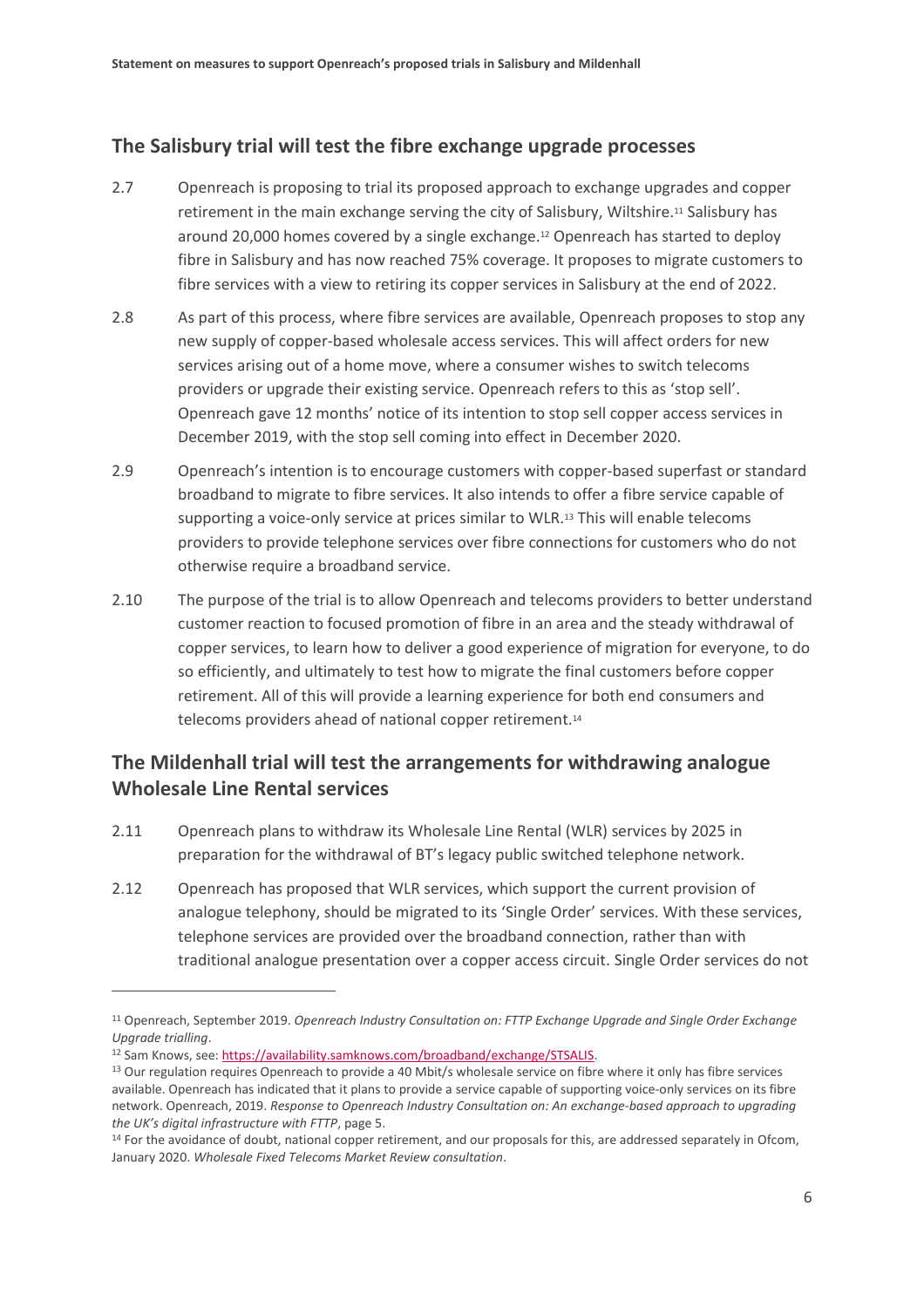have to be ordered in conjunction with a legacy copper access circuit such as WLR or Metallic Path Facilities (MPF), hence 'single order'.

- 2.13 Openreach is proposing to trial this approach to migration of analogue WLR services in the main exchange serving the town of Mildenhall in Suffolk.<sup>15</sup> The Mildenhall exchange serves approximately 7,500 homes. In December, Openreach notified its customers of its intention to apply a stop sell to MPF and related products, to take effect in Mildenhall on 4 May 2021, until the end of the trial on 16 December 2022. 16
- 2.14 The Mildenhall trial will test the processes for migrating WLR services to Single Order copper-based services which will continue to be used to supply customers in locations where fibre has not yet been deployed. Those services are SOGEA-FTTC<sup>17</sup> and SOGFAST<sup>18</sup>.

## **Ofcom's approach to copper retirement**

- 2.15 In our view, as set out in our July 2018 Strategic Policy Position and supported in the UK Government's Future Telecoms Infrastructure Review, regulation must be able to support the smooth transition from Openreach's copper network to fibre networks otherwise we risk undermining the case for investment in networks to the long-term detriment of all consumers.
- 2.16 We are currently consulting on detailed proposals for the transition from Openreach's copper network to its fibre network, and the retirement of copper services, as part of our WFTMR consultation published in January.We propose a gradual transition from copper to fibre regulation, with the network access requirement, charge control and other supporting obligations moving from access based on copper to access based on fibre, over a set period, on an exchange by exchange basis. We expect to publish a draft statement in Q4 2020-21.
- 2.17 This statement relates to changes to existing regulation required to facilitate the trials in Salisbury and Mildenhall ahead of our final decisions in the WFTMR. Our decisions in this statement are distinct from our more detailed proposals on copper retirement generally.

# **Ofcom's approach to PSTN switch-off**

 $\overline{a}$ 

2.18 Some people particularly rely on their landlines or are otherwise more vulnerable in the context of the migration process. Services that rely on analogue telephony may no longer work as effectively and alternatives that work using IP technology need to be available to consumers.

<sup>15</sup> Openreach's wholesale digital telephone line services ISDN2 and ISDN30 are not included in the Trials Offer.

<sup>&</sup>lt;sup>16</sup> The stop sell waiver discussed in this statement applies to the Salisbury trial only, not the Mildenhall trial.

<sup>&</sup>lt;sup>17</sup> Single Order Generic Ethernet Access – Fibre to the Cabinet (SOGEA-FTTC) enables the provision of wholesale FTTC broadband without the need for MPF (or another copper voice service) to support it.

<sup>18</sup> Single Order G.fast (SOGFAST) enables the provision of wholesale GEA-G.fast broadband without the need for MPF (or another copper voice service) to support it.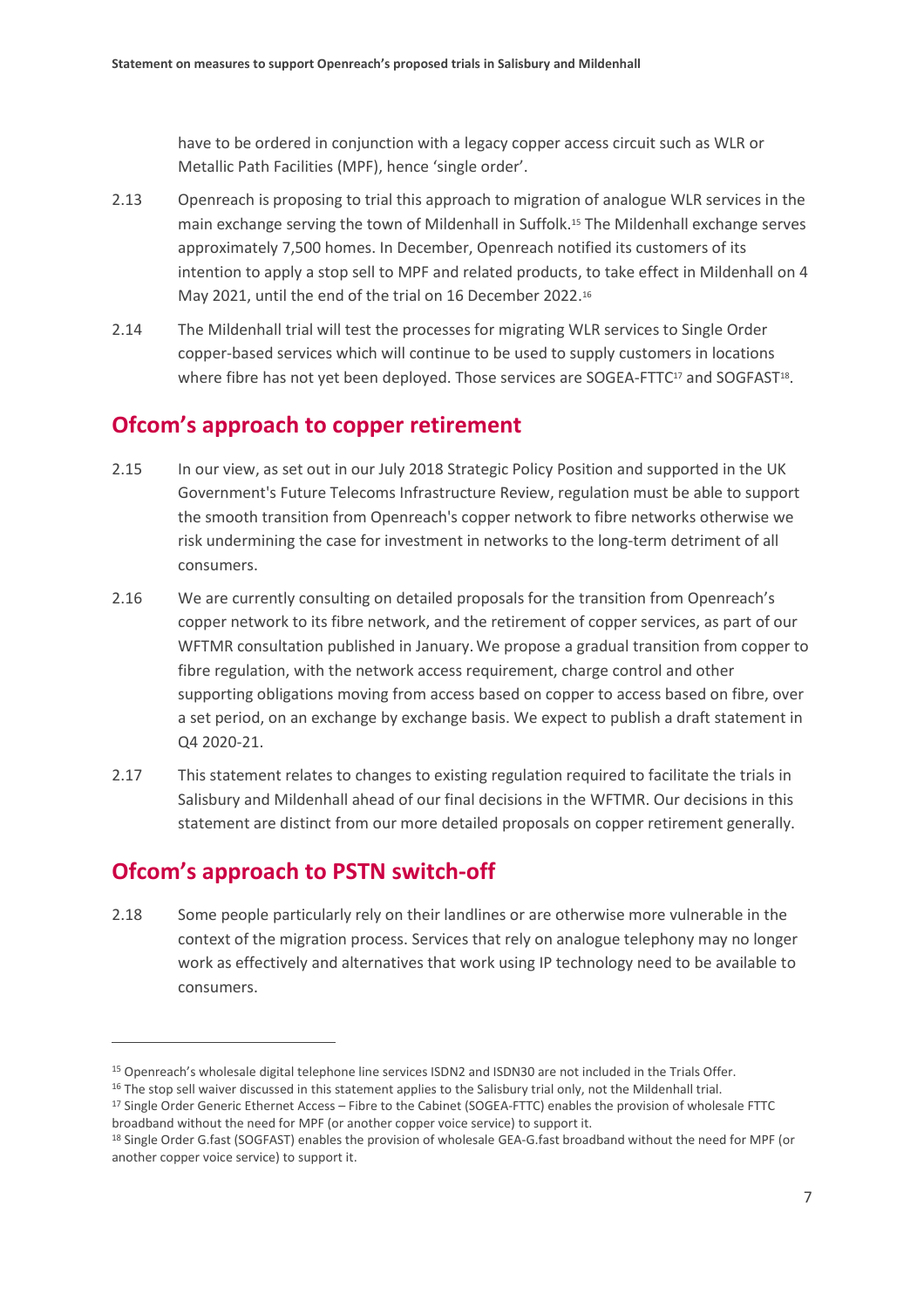- 2.19 In February last year we set out measures that we expect telecoms providers to adopt to protect consumers migrating to IP based telephony services in connection with PSTN switch-off. <sup>19</sup> Those measures are focused on the needs of vulnerable consumers, including those dependent on a landline and on telecare services and on addressing the potential implications for Critical National Infrastructure (CNI) that uses the PSTN.
- 2.20 We expect industry to have appropriate safeguards in place to prevent harm to vulnerable consumers during the trials. Later in this document we set out additional safeguards that we expect telecoms providers to put in place for the Salisbury and Mildenhall trials.

# **Regulatory support for the trials**

- 2.21 In July 2019 we consulted on supporting the Salisbury trial by proposing to make the necessary regulatory changes Openreach requested to allow it to stop sell new copper services in Salisbury. We also emphasised that we would monitor the trial and work with telecoms providers to ensure that vulnerable consumers in Salisbury are protected.
- 2.22 In November 2019 we consulted on supporting both the Salisbury and the Mildenhall trials by proposing to make the additional regulatory changes Openreach requested to introduce commercial offers designed to incentivise early participation in the trials.
- 2.23 In our consultations we recognised that the trials were likely to be important to investment decisions to be made by Openreach and others in respect of the nationwide rollout of fibre and the PSTN switch-off. We considered that the trials would provide important information about copper retirement and PSTN switch-off, including on the telecoms providers' commercial and technical approaches, consumer responses, and telecoms providers' approaches to protect vulnerable consumers. The focused nature of the trials would mean that changes should take place in a controlled and monitored environment where Openreach and telecoms providers can quickly adapt their response to technical and commercial challenges and risks to consumers. We expected those lessons to inform the approach to copper retirement and PSTN switch-off more broadly across the country.
- 2.24 Accordingly, we considered that the potential benefits of the trials justified regulatory intervention to facilitate it.

<sup>19</sup> Ofcom, February 2019. *The future of fixed telephone services.* [https://www.ofcom.org.uk/\\_\\_data/assets/pdf\\_file/0032/137966/future-fixed-telephone-services.pdf.](https://www.ofcom.org.uk/__data/assets/pdf_file/0032/137966/future-fixed-telephone-services.pdf)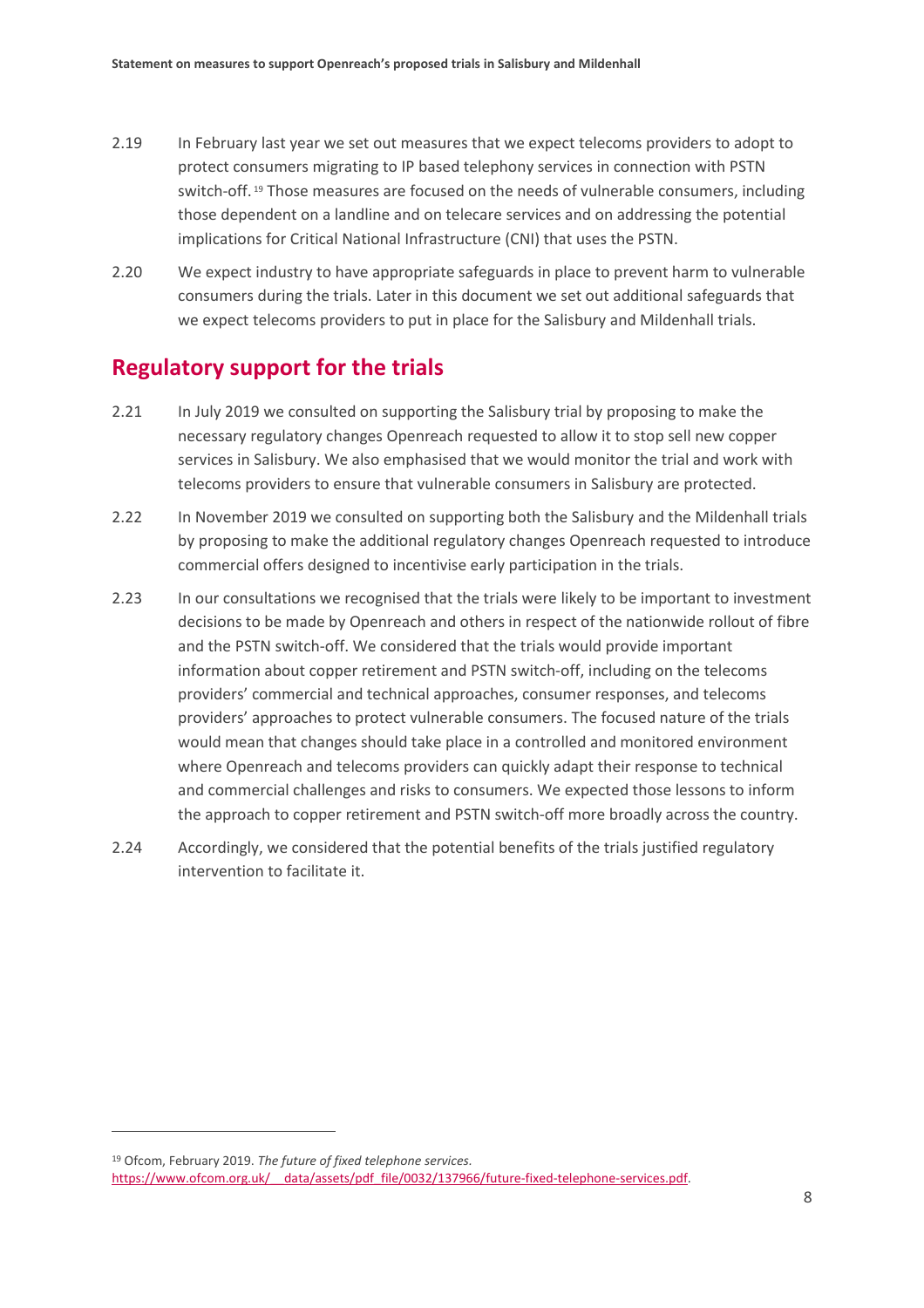# <span id="page-10-0"></span>3. Measures to support the Salisbury trial – stop sell

# **Background**

- 3.1 In order to facilitate the Salisbury trial, in particular the migration of customers to fibre services, in 2019, Openreach requested that we remove the requirement for it to provide new wholesale access on copper lines in Salisbury where fibre is available. This was to allow Openreach to withdraw those services from new supply, or as Openreach refers to it, 'stop sell'. 20
- 3.2 Openreach requested this ahead of the WFTMR concluding, because it intended to start the trial in September 2019 and the stop sell in September 2020 (since then, Openreach notified the start of the trial and of the stop sell; the trial started in January 2020 and the stop sell will come into effect in December 2020).<sup>21</sup> Although we are consulting on detailed proposals to support copper retirement as part of our the WFTMR, we do not expect any of these measures to be in place before April 2021. The changes to existing regulation set out in this document will facilitate the trial in the months between the intended start of Openreach's trial and April 2021, after which the regulation put in place by the WFTMR will apply. 22

# **Implementing the stop sell in Salisbury**

## **Our consultation proposals**

 $\overline{a}$ 

3.3 In the July 2019 consultation, we proposed to allow Openreach to apply stop sell for end users located in Salisbury, affecting orders for new services arising out of a home move, where a customer wishes to switch telecoms providers or upgrade their existing service. Where Openreach applies stop sell, instead of copper-based access services, only an alternative wholesale service using fibre would be offered to the telecoms provider serving those customers. We proposed that this would only apply to premises where a fibre service was available, and that it would come into effect from September 2020.

<sup>&</sup>lt;sup>20</sup> See letter from Openreach published alongside the July 2019 consultation.

<sup>&</sup>lt;sup>21</sup> On 9 December, Openreach gave a formal 28-day notification of the start of the trials in Salisbury and Mildenhall. Trials started on 6 January 2020 and will run through to 16 December 2022. Openreach also formally provided a notification of its products stop sell, to take effect in Salisbury on 1 December 2020 and Mildenhall on 4 May 2021.

<sup>&</sup>lt;sup>22</sup> We have proposed in our draft regulatory instruments published with the WFTMR consultation that our decisions in this statement will apply until the relevant date under the new regulatory instruments taking effect on 1 April. See Volume 5 of the WFTMR.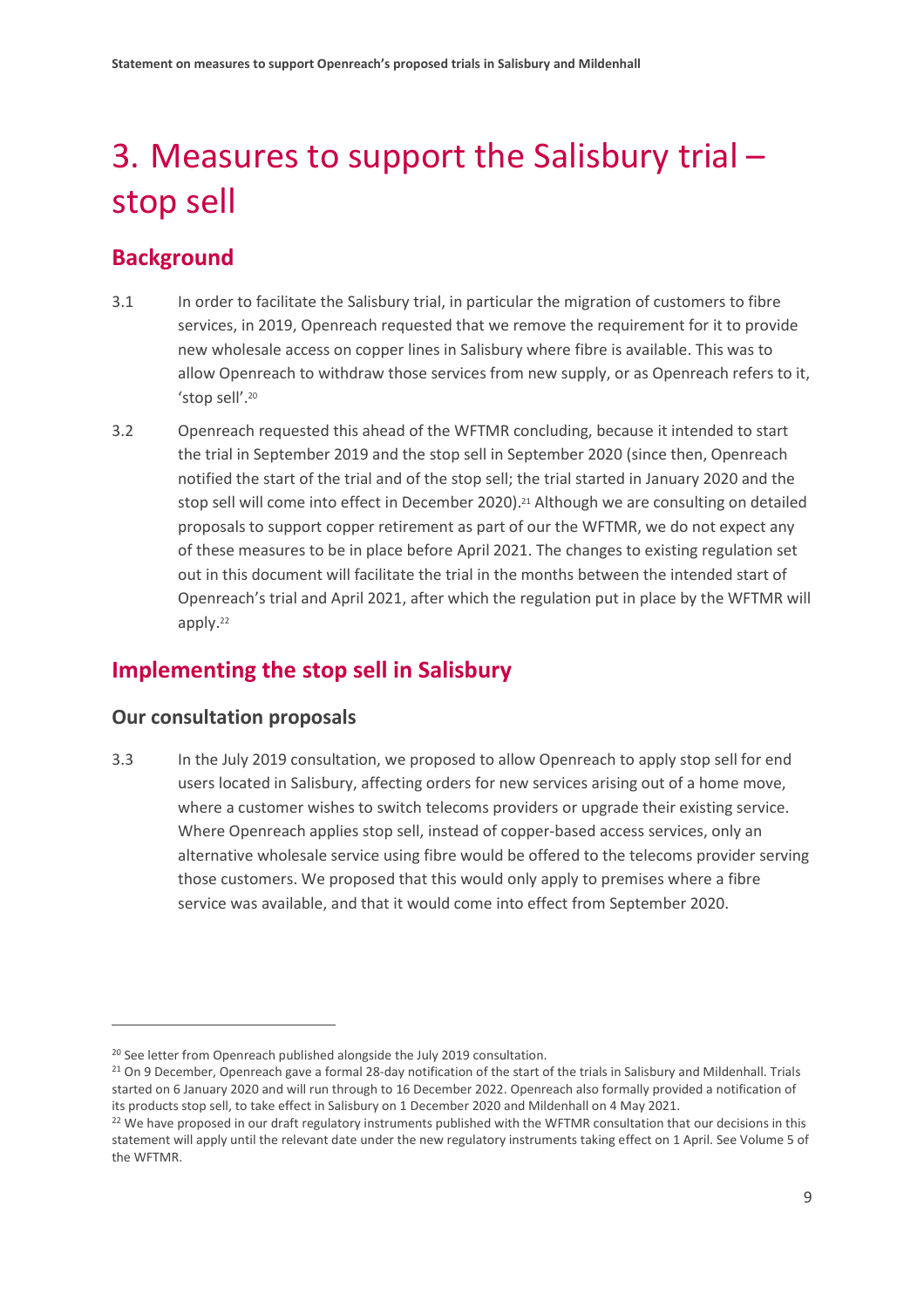- 3.4 The relevant copper-based access services that Openreach plans to stop sell in Salisbury once consumers have access to Openreach fibre services<sup>23</sup> are MPF<sup>24</sup>, SLU MPF<sup>25</sup>, GEA-FTTC<sup>26</sup> and SOGEA/SOGFAST. 27
- 3.5 These services are currently subject to a number of regulatory requirements. In our 2018 review of the Wholesale Local Access market (2018 WLA) we considered the market for connections from the local telephone exchange to a home or business premises, which are used to provide broadband and other services at the retail level. In that review we required BT<sup>28</sup> to provide network access in the wholesale local access market to a third party upon reasonable request, which includes specific network access in the form of MPF, SLU MPF and VULA (which includes GEA-FTTC and SOFGEA/SOGFAST). These requirements are imposed except in so far as Ofcom may from time to time otherwise consent in writing.
- 3.6 Therefore, to enable Openreach to implement the stop sell in Salisbury, we proposed to amend our 2018 WLA requirements on BT: where a fibre service is available to the premise, to remove the obligation on BT to provide network access on reasonable request (SMP Condition 1) and remove the obligation to provide specific forms of network access for MPF, VULA and SLU services (SMP Condition 2).
- 3.7 In our July 2019 consultation, we explained that we understood Openreach also planned to stop sell SMPF, but as Openreach had no specific access obligation to provide SMPF, there was no need to change specific regulation to support this. We also explained that although SMPF fell within the scope of the general network access remedy, our proposed changes to the general network access requirement would also apply to SMPF, meaning that in effect BT would not have to provide SMPF when applying its stop sell in Salisbury. As SMPF is required to provide broadband over WLR, where it is withdrawn, new WLR lines can only be used to provide voice-only services.
- 3.8 We did not propose to lift the obligation to provide access to new WLR lines. Therefore, at this stage, Openreach will need to continue to provide the wholesale lines enabling the provision of new voice-only services if requested by telecoms providers in Salisbury.

<sup>&</sup>lt;sup>23</sup> Openreach refers to these premises as those having a GEA-FTTP Technology Marker.

<sup>&</sup>lt;sup>24</sup> Metallic Path Facility (MPF) is the copper wire connecting consumers to the BT network and is used to support voice and broadband services.

<sup>&</sup>lt;sup>25</sup> Sub-Loop Unbundled MPF: Sub-loop unbundling (SLU) is a service offered by BT that allows communications providers to deploy their own equipment at a network distribution point (usually the location of the cabinet) and to use BT's lines from the cabinet to the customer. Communications providers can either rent the entire sub-loop (the connection between the cabinet and the customer) or share it with BT.

<sup>&</sup>lt;sup>26</sup> Fibre To The Cabinet (FTTC) is a network structure in which optical fibre extends from the exchange to a street cabinet housing broadband equipment with the remaining part of the network, from the cabinet to the customer, provided by a copper wire; Generic Ethernet Access (GEA) is Openreach's wholesale service providing communications providers with access to its FTTC and FTTP networks in order to supply higher speed broadband services.

<sup>&</sup>lt;sup>27</sup> Single Order GEA (SOGEA) enables the provision of wholesale superfast broadband without the need for MPF (or another copper voice service) to support it. Similarly, Single Order G.Fast (SOGFAST) enables the provision of wholesale G.Fast services without the need for MPF to support it. G.Fast: higher bandwidth (over 100Mbps) technology provided using a combination of fibre and then copper connections.

<sup>&</sup>lt;sup>28</sup> We refer to BT here as our obligations apply to BT as the legal entity. In the rest of the document however we refer to Openreach as it operates the network and therefore implements our requirements.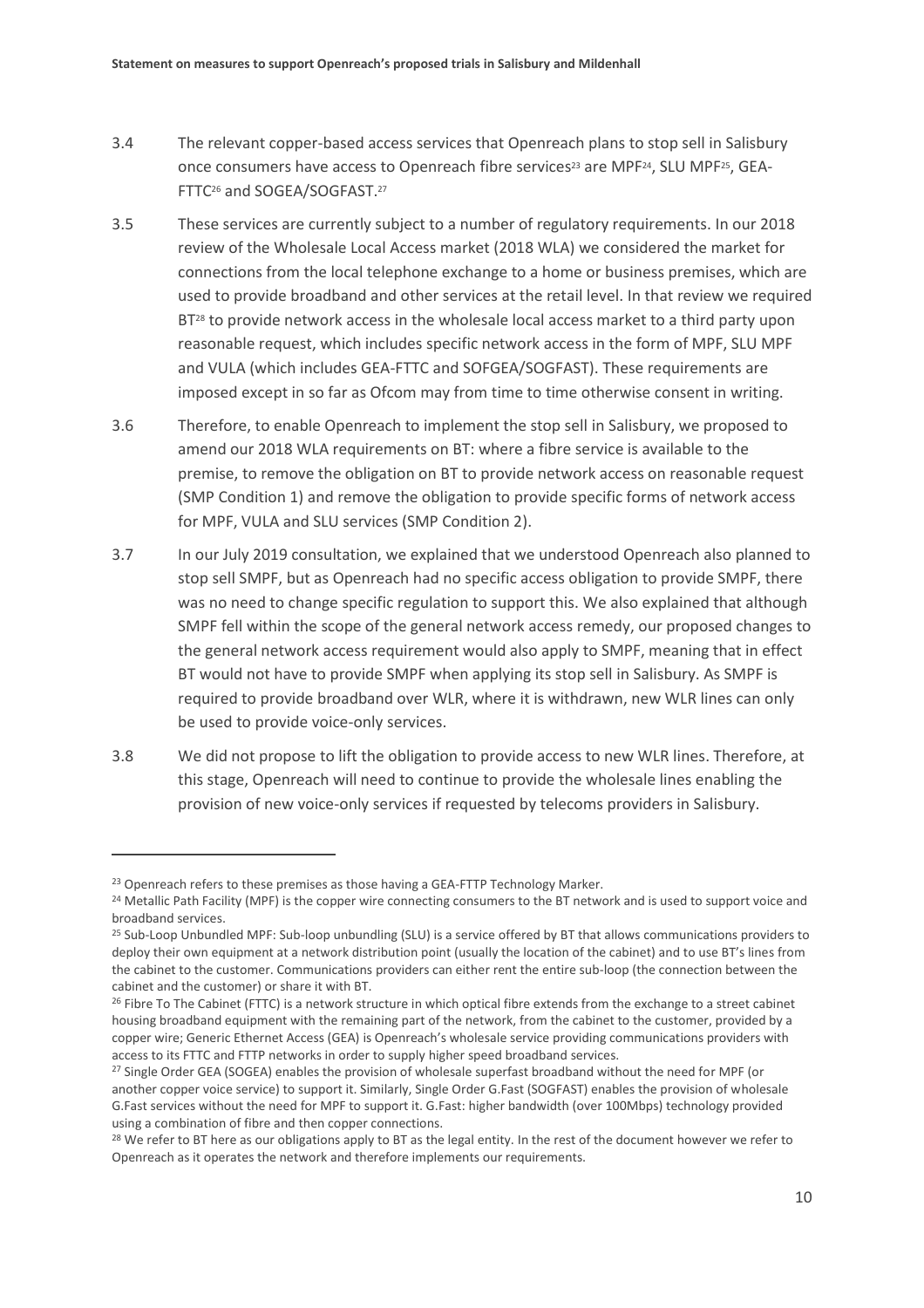### **Responses to our consultation**

3.9 There were 11 responses to the July 2019 consultation – BT Group, Gamma, Openreach, TalkTalk, Virgin Media, Vodafone, the Campaign Against Removing Payphones (CARP), the Consumer Communications Panel (CCP), two individuals  $[\&$ ] and  $[\&]$  and one organisation  $[\mathcal{K}]$ .<sup>29</sup>

### **Implementing the stop sell**

- 3.10 Most respondents were broadly in agreement with our proposals to enable a stop sell of copper-based access services in Salisbury, under certain conditions. <sup>30</sup> TalkTalk argued our regulatory amendments should dovetail with Openreach's notice period of its intention to stop sell, so if Openreach's notice is delayed, so should the application of the regulatory amendments. 31
- 3.11 Vodafone expressed support for the trial succeeding, but argued that before the trial starts, stop sell is enabled and regulation amended, a set of pre-conditions<sup>32</sup> should be met by Openreach before the trial can take place to both protect retail competition and consumers and ensure the trial is a success.<sup>33</sup> In addition to ensuring good consumer communications and zero connection costs, discussed below, Vodafone's concerns appeared to be to ensure all telecoms providers can participate in, and transparency about, the trials and the lessons learnt. Vodafone also suggested that the regulatory waivers should only be lifted once the vast majority of existing suppliers were in a position to offer fibre services in Salisbury.
- 3.12 Respondents also commented about Openreach's charges. [ $\mathcal{X}$ ]. Vodafone said clarity about charges for wholesale migration from copper to fibre is needed, and efforts made to minimise this cost to Openreach's wholesale customers. 34

<sup>&</sup>lt;sup>29</sup> Non-confidential responses to the July 2019 consultation can be found a[t https://www.ofcom.org.uk/consultations-and](https://www.ofcom.org.uk/consultations-and-statements/category-2/measures-support-openreach-trial-salisbury)[statements/category-2/measures-support-openreach-trial-salisbury](https://www.ofcom.org.uk/consultations-and-statements/category-2/measures-support-openreach-trial-salisbury)

<sup>&</sup>lt;sup>30</sup> CCP response to July 2019 consultation, page 2; TalkTalk response to July 2019 consultation, paragraph 2.1; Gamma response to July 2019 consultation, paragraph 7; [ $\mathcal{X}$ ] response to July 2019 consultation, page 2; Openreach response to July 2019 consultation, page 1; BT Group response to July 2019 consultation, paragraphs 1.1-1.3, 1.8.

<sup>&</sup>lt;sup>31</sup> TalkTalk response to the July 2019 consultation, paragraph 2.2.

<sup>&</sup>lt;sup>32</sup> Vodafone's set of preconditions are: 1) preserving retail competition (Ofcom should set a target of 90%+ of existing retail suppliers within the area to be able to offer Openreach FTTP ahead of regulation being released); 2) minimise costs for end users (wholesale charges set to zero for like for like products provisioned over fibre and encouraging migration of end users through compelling value offers for consumers); 3) commitment on end customer communication (Openreach's direct communications with consumers should be retailer neutral); 4) minimising costs for retail communication providers (Openreach should not be allowed to charge new connection fees where fibre is installed to replace copper); 5) trial plans published in full from the start (to help CPs plan for what lies ahead, with Openreach providing reporting progress on key thresholds); 6) spreading the learnings of the trial as widely as possible (with clear mechanisms in place to ensure learnings are captured); 7) keeping the trial open to all (to account for different states of readiness of CPs to join the trial, with joining CPs offered access to all trial material); 8) BT Wholesale supply/third party supplier (where a retail CP currently uses BT Wholesale or other third party solution, there should be an opportunity for the retail CP to replace this with Openreach FTTP).

<sup>33</sup> Vodafone response to July 2019 consultation, paragraphs 5, 13.

 $34$  [ $\mathsf{\times}$ ]; Vodafone response to July 2019 consultation, paragraph 9.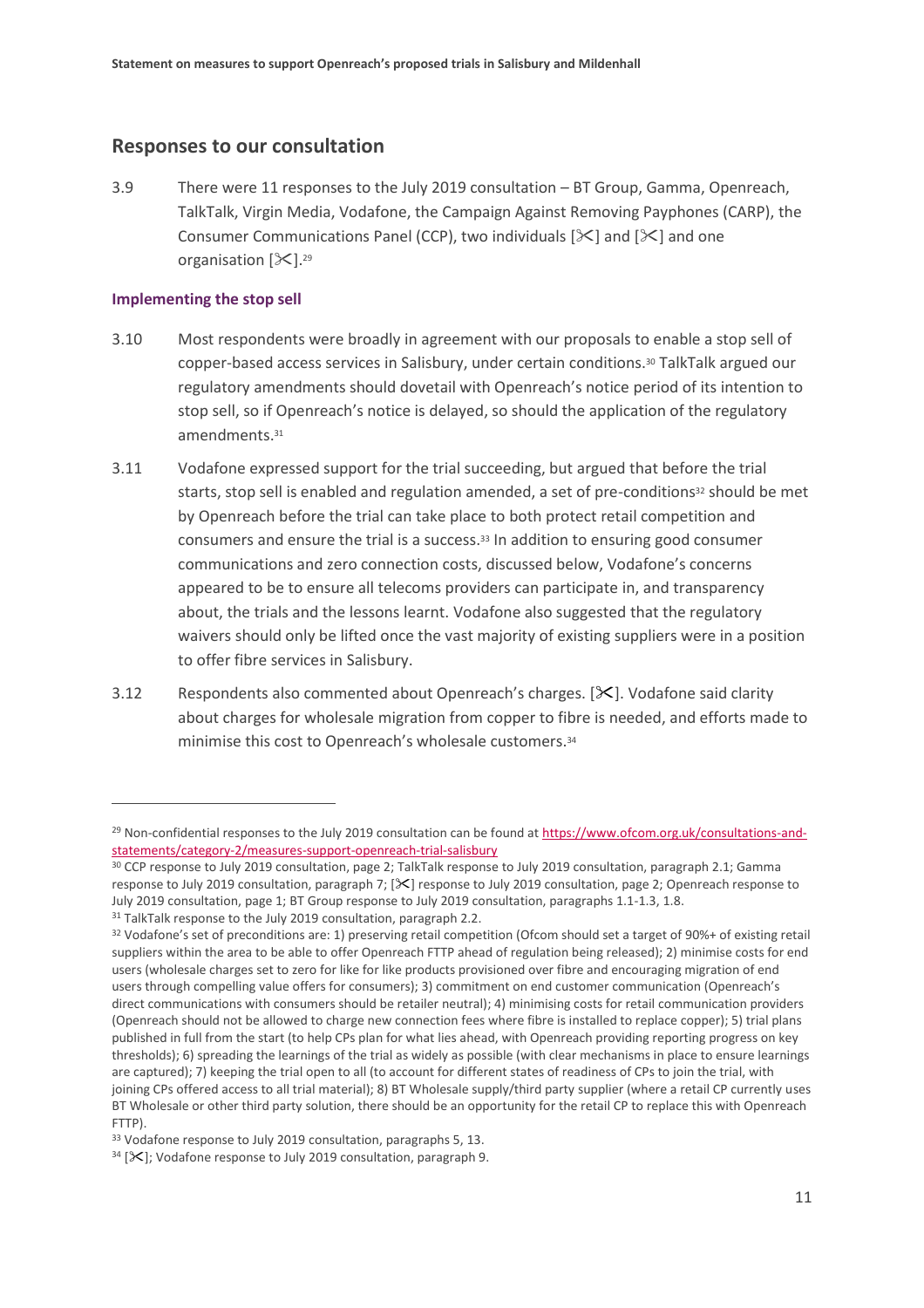3.13 Two respondents commented on the stop sell threshold that should apply for Salisbury. BT Group supported the idea of allowing Openreach to implement a stop sell for legacy products prior to 100% coverage (and broadly supported Openreach's 75% threshold). 35 However, an individual respondent supported stop sell only once fibre is available at all premises in Salisbury. <sup>36</sup> A confidential respondent also considered that retaining copper (once fibre has been rolled out) should be limited to 6 months.<sup>37</sup>

### **Communications with customers**

- 3.14 Respondents generally agreed about the need for effective communication and local stakeholder engagement to inform consumers about the trial and the migration to fibre, help protect consumers and ensure they are able to make informed decisions. Stakeholders also agreed that providers should collaborate on customer communications:<sup>38</sup>
	- BT Group noted there were benefits of telecoms providers having their own communications campaign in addition to a joint Openreach and industry information campaign but stressed both should be distinct and not confused with marketing.<sup>39</sup> The suggestion of keeping sales/marketing and trial information distinct were also comments echoed by Vodafone and TalkTalk. 40
	- TalkTalk argued that Openreach should take the lead on these and collaborating with Ofcom, the Government and telecoms providers. <sup>41</sup> BT Group suggested Ofcom could further assist in placing its logos on correspondence to consumers on the trial and hosting information on the Ofcom website, and that Ofcom should have a role in ensuring any common messaging was effective. 42
	- Openreach acknowledged all stakeholders need to work together to decide the best approach of informing the public.<sup>43</sup> Both BT Group and TalkTalk suggested that one, or several, industry working group(s) should be created for the trial, which would assist in the common messaging of the trial to consumers. 44
	- The CCP also commented that care needs to be taken that a full range of engagement techniques are used with local stakeholders and specific access needs considered. 45

<sup>&</sup>lt;sup>35</sup> BT response to July 2019 consultation, paragraph 1.7-1.8.

 $36$  [ $\mathsf{\times}$ ] response to July 2019 consultation, page 2.

 $37$  [ $\&$ ] response to July 2019 consultation, page 2.

<sup>38</sup> CCP response to July 2019 consultation, page 2; Vodafone response to July 2019 consultation, paragraph 12c; Openreach response to July 2019 consultation, page 4; BT Group response to July 2019 consultation, paragraphs 2.5-2.14; TalkTalk response to July 2019 consultation, paragraphs 3.6-3.8.

<sup>&</sup>lt;sup>39</sup> BT Group response to July 2019 consultation, paragraphs 2.5-2.9.

<sup>40</sup> Vodafone response to July 2019 consultation, paragraph 12c; TalkTalk response to July 2019 consultation, paragraph 3.7.

<sup>41</sup> TalkTalk response to July 2019 consultation, paragraph 3.7.

<sup>&</sup>lt;sup>42</sup> BT Group response to July 2019 consultation, paragraphs 2.10-2.13.

<sup>43</sup> Openreach response to July 2019 consultation, page 2.

<sup>44</sup> BT Group response to July 2019 consultation, paragraphs 2.10-2.13; TalkTalk response to July 2019 consultation, paragraphs 3.7-3.9.

<sup>45</sup> CCP response to July 2019 consultation, page 3.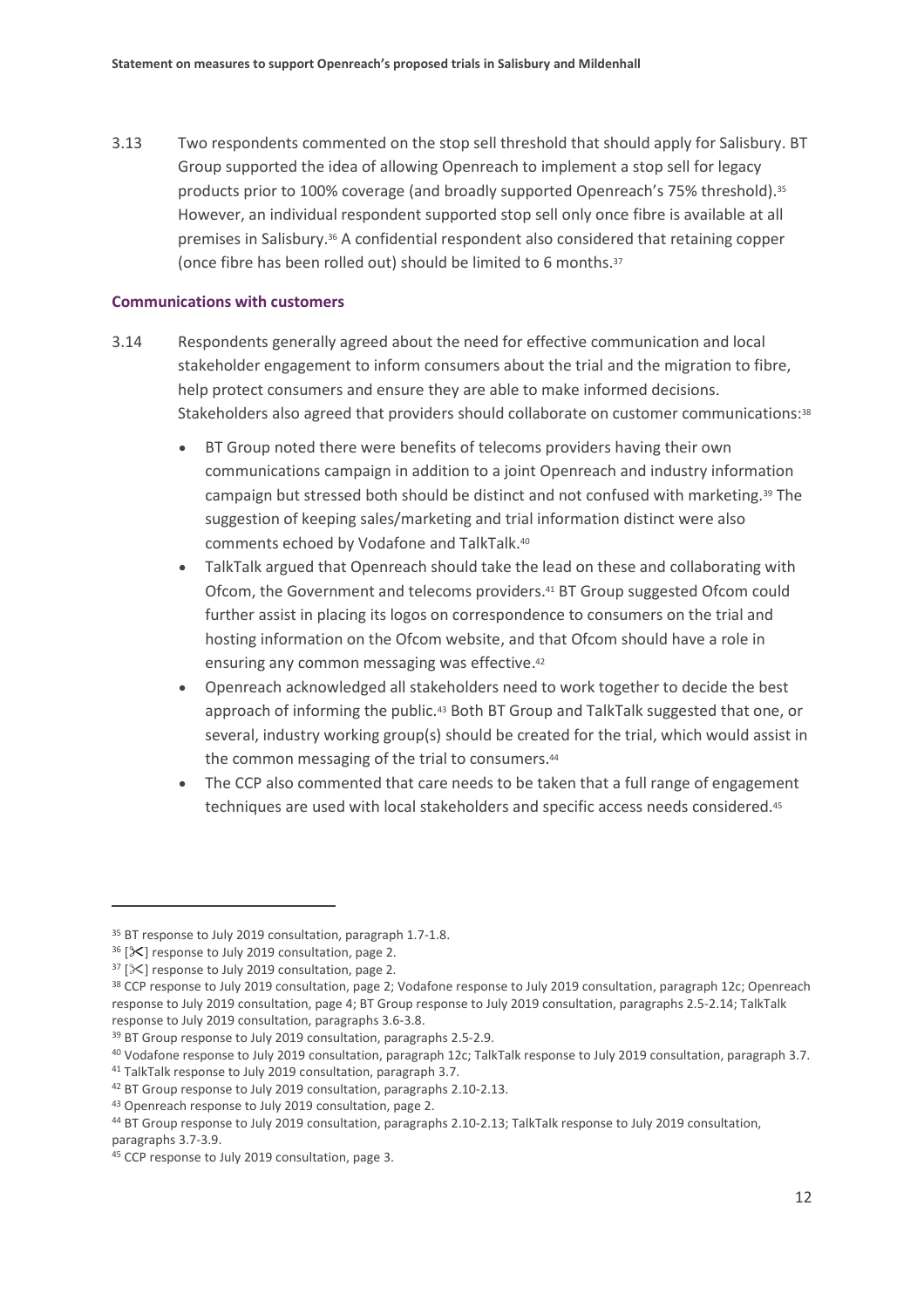• A confidential respondent commented that a detailed area by area work programme would assist communication between Openreach, consumers and telecoms providers, and noted "every effort must be made to keep to programme timescales".<sup>46</sup>

### **Impact on competition**

3.15 Respondents commented about the potential impact of our proposals on competition. A respondent disagreed with our proposal to allow stop sell, saying that it would limit competition and lead to an effective monopoly for BT, as other operators using Openreach products would be unlikely to develop their fibre infrastructure during the trial period.<sup>47</sup> Vodafone's preconditions for the trial also referred to the need to ensure that as many retail providers as possible are ready to sell Openreach's FTTP services to maintain retail competition for fibre services.<sup>48</sup>

### **Other comments**

- 3.16 Gamma was concerned that Openreach had stated that in some circumstances it may not repair copper services in areas where fibre is available. It noted that copper services are used to provide Ethernet First Mile (EFM) services which would typically be subject to service level agreements with end-users. It therefore considered that Openreach should continue to repair these lines. 49
- 3.17 A number of other comments were made by consultation respondents. BT Group  $[\mathcal{K}]$  said that it is important Ofcom recognises that copper retirement is an important part of their own fibre business cases, as well as being important to Openreach's business case.<sup>50</sup>

## **Our reasoning**

 $\overline{a}$ 

### **Implementing the stop sell**

- 3.18 We agree with TalkTalk that the consent limiting the application of the relevant network access condition to enable stop sell should dovetail with the notice period. As Openreach gave notice of the stop sell in Salisbury in December 2019, we agree we should allow the stop sell from December 2020.
- 3.19 In regard to Vodafone's view that pre-conditions should be met prior to regulation being amended, we do not support the imposition of additional criteria for the start of the trial. As several stakeholders acknowledged, it is key for the trial to start as soon as possible to enable lessons to be learnt ahead of national copper retirement, and the trial will test those cases which are difficult or unanticipated. However, we agree with Vodafone's objectives of consumer information and support, telecoms providers' ability to participate in the trials and transparency for providers. We have set out our measures aimed at

 $46$  [ $\mathsf{\times}$ ] response to July 2019 consultation, page 2.

 $47$  [ $\mathsf{\times}$ ] response to July 2019 consultation, page 2.

<sup>48</sup> Vodafone response to July 2019 consultation, paragraph 12a.

<sup>49</sup> Gamma response to July 2019 consultation, paragraph 9.

 $50$  [ $\mathsf{\times}$ ]; BT Group response to July 2019 consultation, paragraphs 1.4-1.6.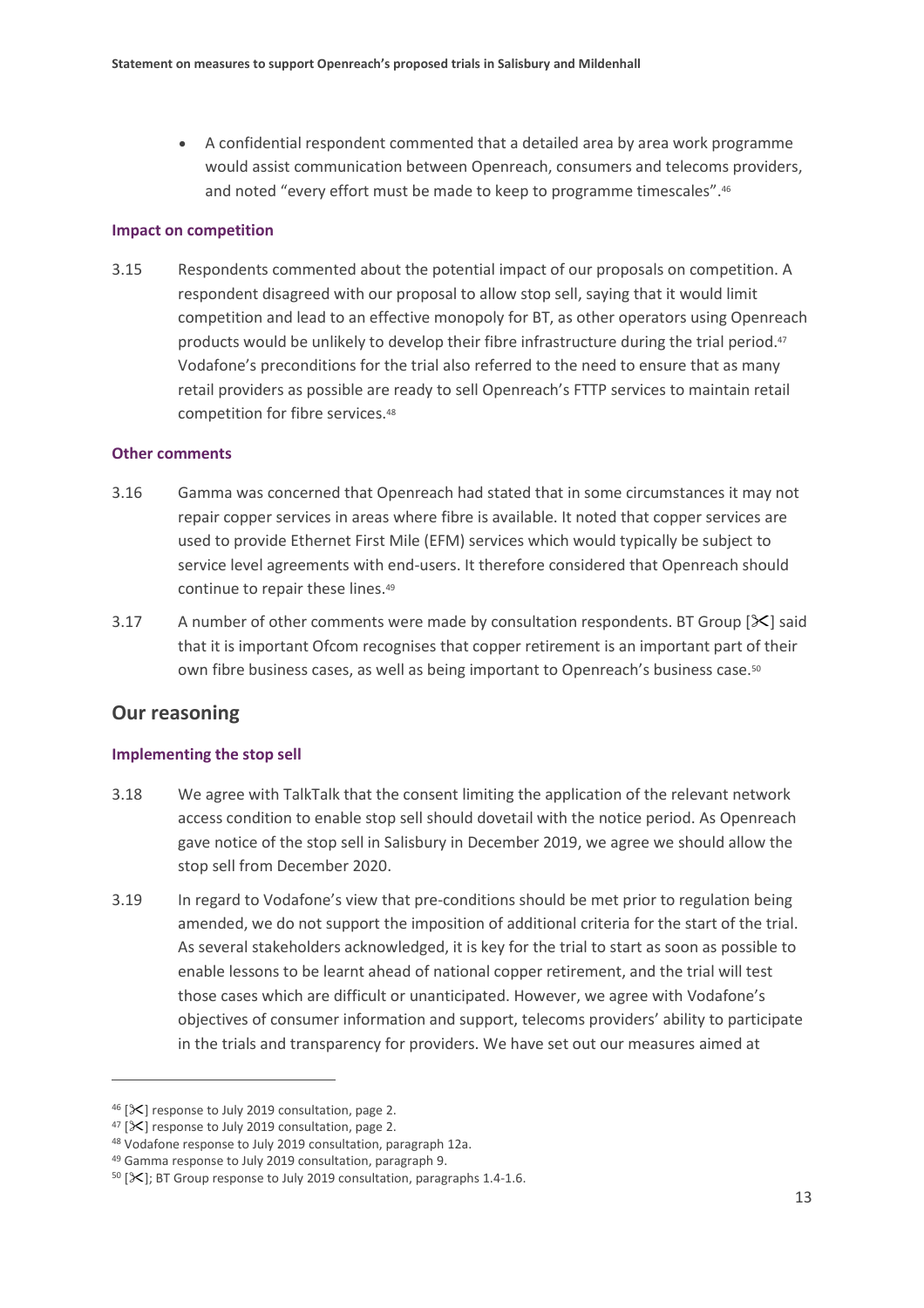protecting vulnerable consumers, our objectives to monitor the trials and, as discussed later in this statement, supported commercial offers made by Openreach to encourage participation in the trials.

- 3.20 We note respondents' comments concerning the wholesale charges of Openreach being an important part of the Salisbury trial. In this regard, we note that, as part of our decision in this statement (Section 4), we have amended our regulation to allow Openreach to implement to commercial offers to encourage migration, and that Openreach has since notified these offers to industry.
- 3.21 Regarding the stop sell threshold, we did not propose a specific coverage threshold for the stop sell to apply in Salisbury. Openreach has already given a year's notice before the introduction of the stop sell. Given that this is a trial, we consider that the sooner the stop sell can take effect, the sooner industry can apply the lessons from the trial to subsequent widespread deployment. This is different from our proposals for copper retirement in the WFTMR. In the WFTMR, we proposed to allow stop sell once an exchange reaches 75% rather than 100% ultrafast coverage in order to avoid the risk of undue delay or of reducing the certainty of copper retirement, which might otherwise reduce the incentive to invest.
- 3.22 In relation to the length of the trial, it is a matter for Openreach and telecoms providers using its network to design the trial so that lessons can be learnt. We note that the trial is already on a shortened timescale compared with nationwide deployment. In addition, telecoms providers highlighted to Openreach the need for more time to prepare for the trials; in response, Openreach decided to postpone the start of the trials by a few months. 51

### **Communications with customers**

 $\overline{a}$ 

3.23 We agree that an effective information and communications campaign is needed to ensure customers are fully aware of the trials and how they might be affected, and that Openreach, telecoms providers and all other relevant stakeholders, including the WLR working group convened by the Office of the Telecoms Adjudicator (OTA2) and Openreach, need to work together towards effective customer communications. In its consultation on the trials, Openreach has stated that it will create a public webpage with information for both telecoms providers and consumers in Salisbury, as well as conducting small scale trials on raising public awareness.<sup>52</sup> Ofcom is also working to raise awareness of the trials with other stakeholders such as the Government and public bodies so that they can consider the implications and take appropriate action.

<sup>51</sup> Openreach, 13 September 2019. *Response to Openreach Industry Consultation on FTTP Exchange Upgrade and Single Order Exchange Upgrade trialing* ('Openreach response to Openreach consultation'), (Openreach log in required), section 2.3.

<sup>52</sup> Openreach response to Openreach consultation, paragraphs 107-109.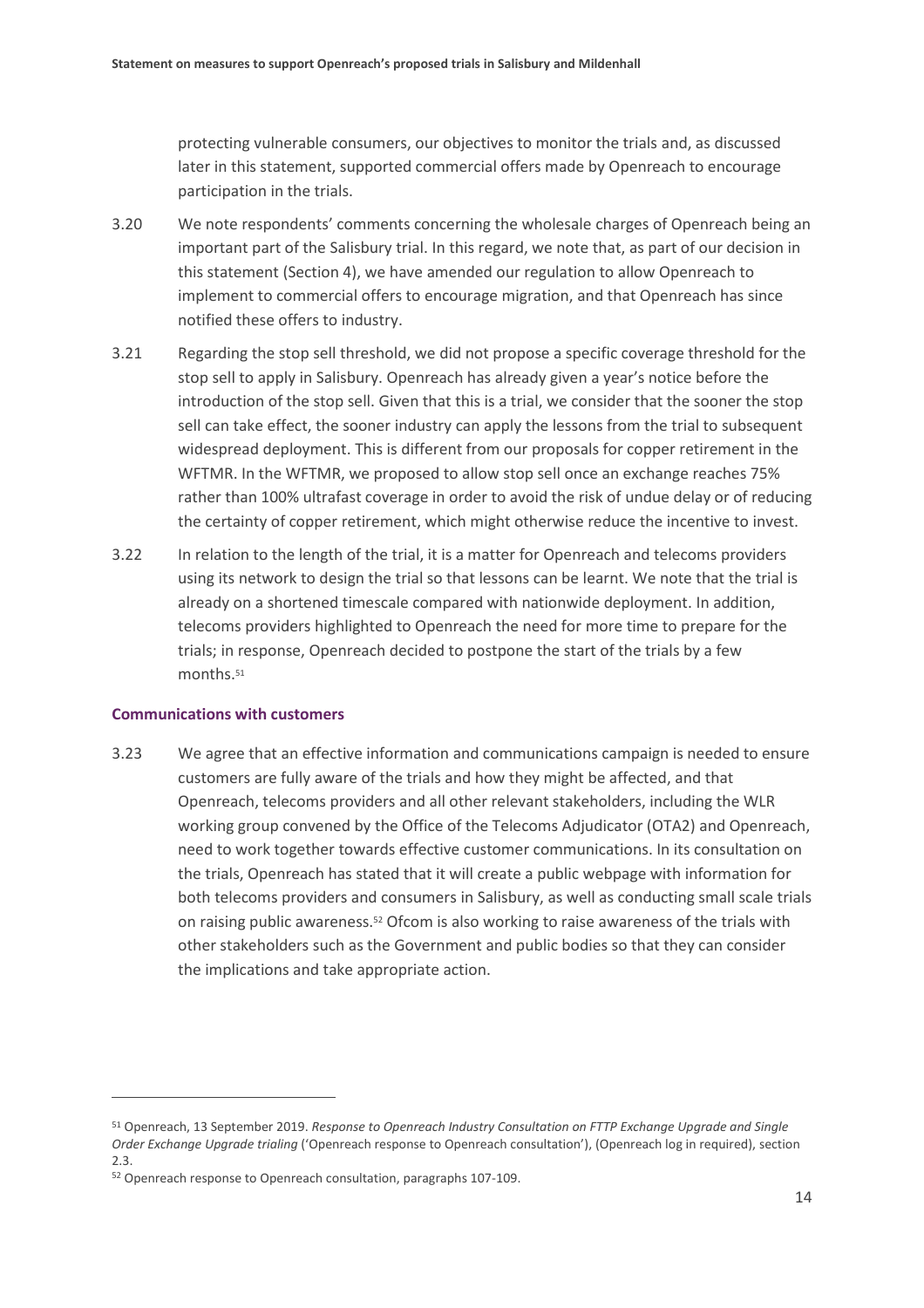### **Impact on competition**

- 3.24 A respondent was concerned that our proposals limit network competition because other operators using Openreach products are unlikely to develop their fibre infrastructure during the trial period. We consider that the trials will facilitate faster fibre take-up nationwide which will promote investment from both Openreach and its competitors.
- 3.25 In regard to Vodafone's concern that the different stages of preparedness of retail providers in offering FTTP services over the Openreach network may impact retail competition, we agree that it is important that all retail providers engage with the trial. Openreach's proposed commercial offers (see section 3) are intended to encourage early participation in the trials.

### **Other comments**

- 3.26 In relation to Openreach continuing to repair EFM services, Openreach has a strong incentive to make sure the trial is a good experience for all its customers and, ultimately, end-consumers. As part of our quality of service metrics from Openreach for Salisbury, set out in Annex 4, we will continue to monitor the performance of copper prior to migration to fibre. Therefore, we do not expect the performance of EFM to decline significantly as a result of the migration to fibre.
- 3.27 In relation to stakeholders' comments relating to our proposed nationwide policy on copper retirement, we will consider those as part of the WFTMR.

## **Impact of the stop sell on people and businesses**

### **Our proposals**

- 3.28 We noted that our proposals would only affect consumers who move to a new property, who seek to upgrade their service or who seek to switch providers, and that such consumers would no longer be able to purchase a copper-based broadband service. We also noted this would only apply where fibre services are available at the consumers' premises, and only from Autumn 2020 onwards.
- 3.29 We stated that our proposals particularly impacted vulnerable consumers who rely on analogue telephony services, those using special services (e.g. for care alarms) and those who may struggle migrating to IP services. We also noted that customers currently on standard broadband services would be impacted by possibly higher prices for fibre services.
- 3.30 We considered that the impact on businesses would be similar in nature to the impact on residential consumers, but would be likely to be smaller as we expected a higher proportion of businesses to have their voice services provided using IP technology.
- 3.31 We also noted there was a small impact on other telecoms providers namely, in no longer being able to offer copper services any more.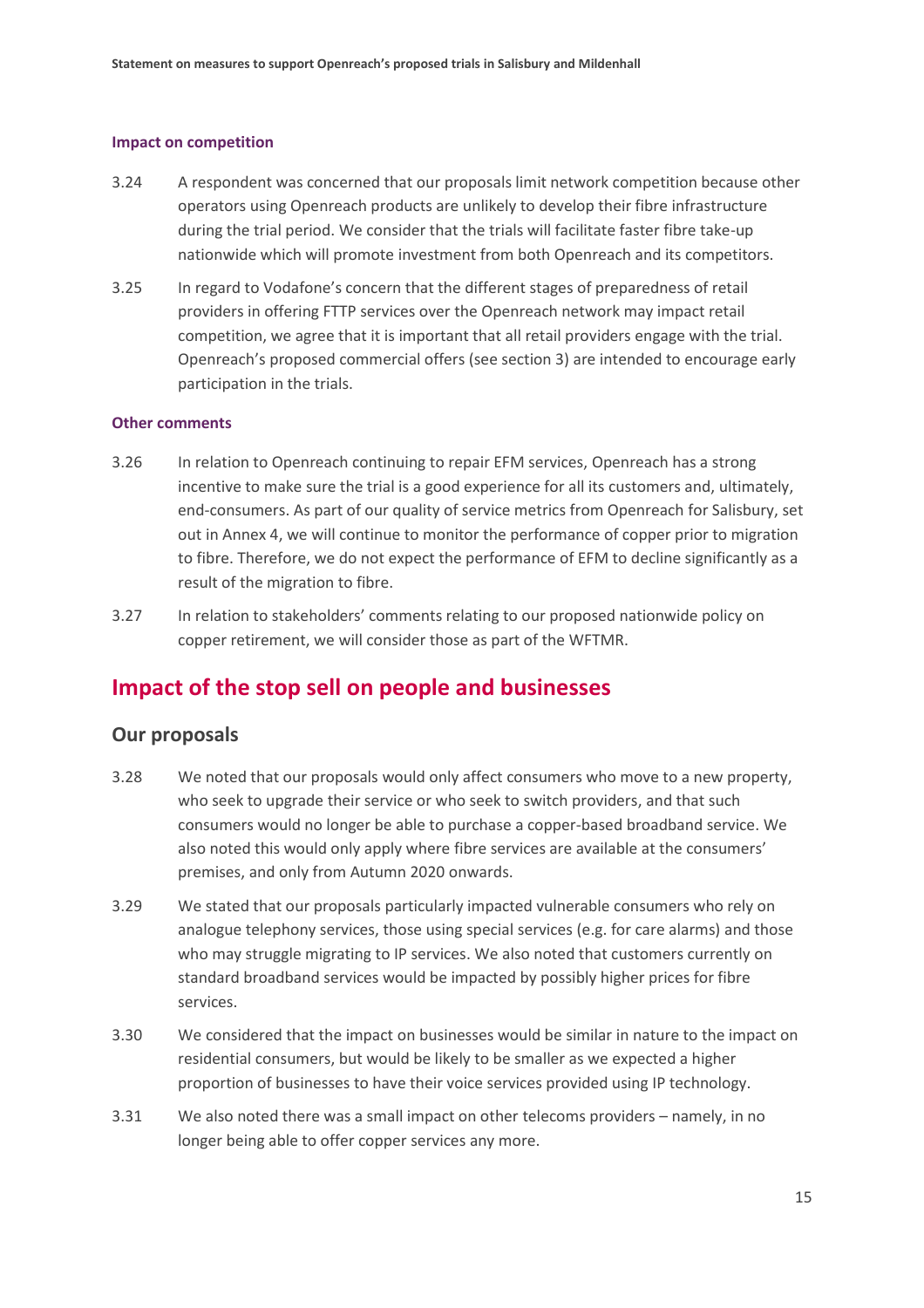## **Responses to our consultation**

### **Impact on SMEs**

- 3.32 There was broad agreement on our assessment of the impact of our proposals on residential consumers but some respondents considered that we had not sufficiently considered the impact of the trial on small and medium enterprises (SMEs). Specifically, BT Group suggested that the issues faced by SMEs, and the migration itself, would be more complex, complicated and costly and also noted that with ISDN switch-off not occurring until 2023, businesses might not be as prepared for copper retirement as Ofcom expects. Therefore, BT Group suggested we should remain engaged with businesses and industry, working collaboratively where further intervention may be required.<sup>53</sup>
- 3.33 TalkTalk commented that with over  $[\<]$  partners in Salisbury using a wide variety of products and technologies, all parts of the value chain need to be considered.<sup>54</sup>
- 3.34 Gamma expressed concern that the network architecture adopted by Openreach for its fibre network would potentially result in larger excess construction charges (ECCs) for connections to previously unserved properties than is the case for its copper access network. This is because the serving node, the point from which ECCs are applicable, is typically located further from customers premises in the fibre network than the copper network. 55
- 3.35 Openreach recognised that extra help will be needed for SMEs and outlined its proposed extra measures for these customers.<sup>56</sup>

### **Impact on customers**

- 3.36 As part of pre-conditions for the trial, Vodafone commented that consumers should not be worse off financially as a result of the trial, especially if they are migrating onto a like for like product/basis.<sup>57</sup> The CCP expressed a similar view about residential consumers not suffering financially or otherwise as a result of extra equipment or works required for migration.<sup>58</sup>
- 3.37 TalkTalk noted that MPF lines are used to deliver voice-only services by LLU providers and their partners, and that the availability of the FTTP voice-only product to support new requests once the stop sell on MPF is in place will be vital as this will be a more efficient long-term solution than requesting a new WLR line. TalkTalk argue that the potential impacts on MPF voice-only customers must be considered alongside the impacts on WLR

<sup>53</sup> BT Group response to July 2019 consultation, paragraphs 2.16-2.20.

<sup>54</sup> TalkTalk response to July 2019 consultation, paragraph 2.5.

<sup>55</sup> Gamma response to July 2019 consultation, paragraph 8.

<sup>56</sup> Openreach response to July 2019 consultation, page 4.

<sup>57</sup> Vodafone response to July 2019 consultation, paragraphs 7-8.

<sup>58</sup> CCP response to July 2019 consultation, page 4.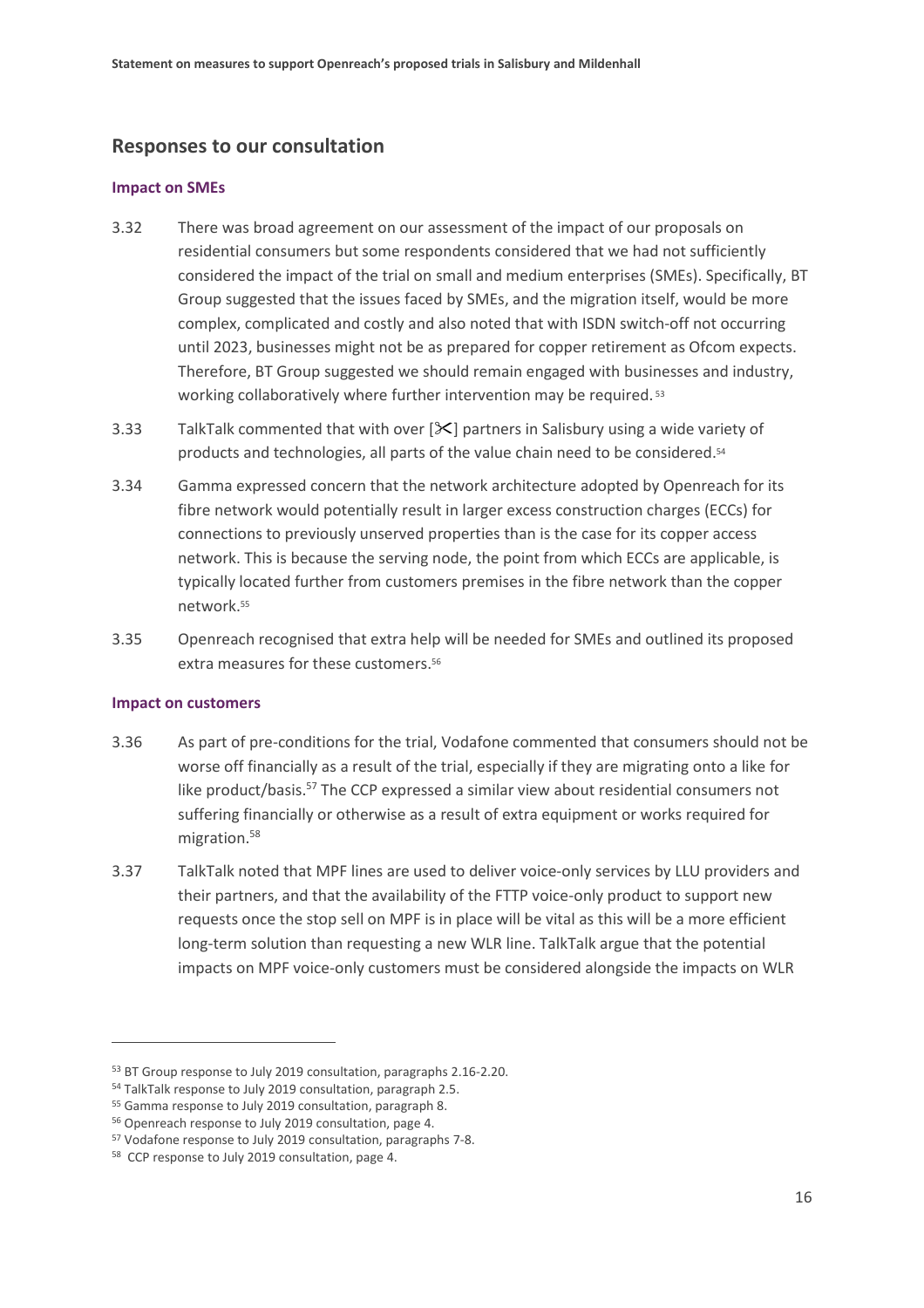customers, and equivalent protections for vulnerable consumers put in place, when assessing the prospect of MPF withdrawal.<sup>59</sup>

3.38 One individual noted that fibre installation will require digging works, which would cause delays to consumers moving in the area, and further noted that consumers switching may find themselves exceeding switch periods and incurring extra charges.<sup>60</sup>

### **Other comments**

- 3.39 TalkTalk also suggested that further trials, both in different locations with Openreach, and different locations where network operators other than Openreach have 100% FTTP, would be welcome and are needed to further understand the impact before full national switchover.<sup>61</sup> This view was also expressed by another stakeholder.<sup>62</sup>
- 3.40 Vodafone stated that as copper and Fibre to the Home (FTTH) networks are overlaid, there is a risk that removing copper may cause inadvertent damage to FTTH assets, and therefore the trial was important to develop and test copper removal techniques.<sup>63</sup>
- 3.41 The Campaign to Retain Payphones asked how copper retirement in Salisbury would affect public payphones.<sup>64</sup>

### **Our reasoning**

3.42 We continue to believe that the number of customers negatively affected by the proposal to stop selling new copper services in the copper retirement trial will be low, and we expect that most migrations will be voluntary, with consumers actively electing to adopt the new services. We address our concerns about vulnerable consumers in the next section.

### **Impact on SMEs**

- 3.43 We acknowledge the points made by respondents that migrating business customers is likely to be complex, given the number of services and providers purchased by some business customers, in some cases in different locations. However, we consider that this is one of the main reasons for enabling the trial to take place, so that lessons can be learnt at a small scale, ahead of the national roll out of fibre services and eventual copper retirement.
- 3.44 As several stakeholders commented more widely on these trials, we agree there is a need for stakeholders to work together to develop the right processes for small businesses. In that regard, we note that Openreach is planning to work with industry to fully understand

<sup>59</sup> TalkTalk response to July 2019 consultation, paragraphs 1.12, 2.5.

 $60$  [ $\mathsf{\times}$ ] response to July 2019 consultation, page 2.

<sup>&</sup>lt;sup>61</sup> TalkTalk response to July 2019 consultation, paragraphs 1.12-1.13.

 $62$  [ $\times$ ] response to July 2019 consultation, page 1.

<sup>63</sup> Vodafone response to July 2019 consultation, paragraph 10.

<sup>64</sup> CARP response to July 2019 consultation, page 1.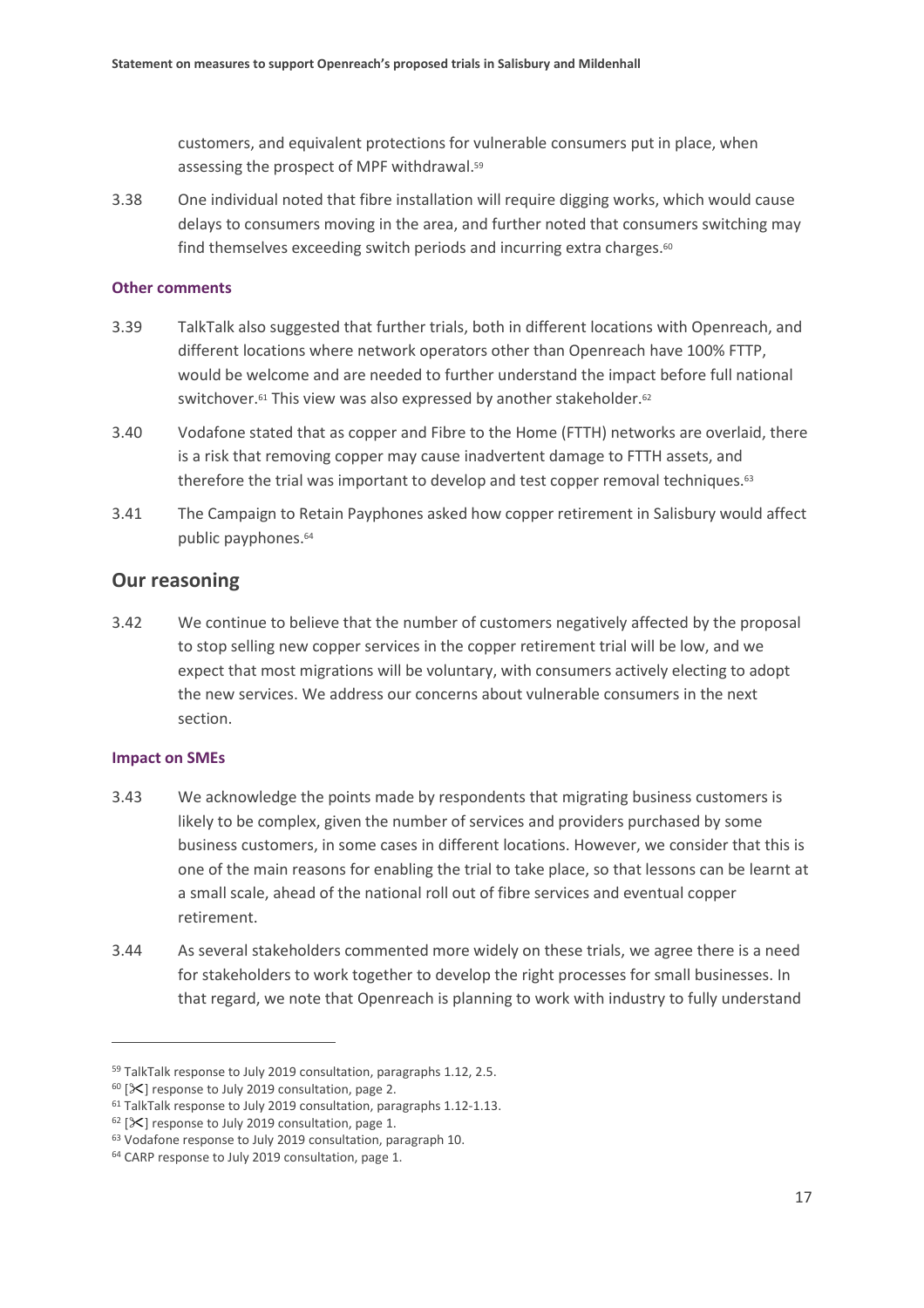the requirements of business customers, such as out of hours support and parallel running options during migration.<sup>65</sup>

3.45 We consider that Gamma's comments about ECCs are more relevant to our proposals under the WFTMR than the Salisbury trial since ECCs only apply to properties not currently served by the copper network, whereas the focus of the Salisbury trial is migration of existing services from copper to fibre connections.

### **Impact on customers**

- 3.46 Openreach's commercial offers for the trial have the aim of encouraging voluntary migration to fibre. This would mean that in Salisbury, for the first year of rental of the new fibre service, wholesale services used to provide services to consumers and businesses would be charged the same as the legacy service for an equivalent service over fibre. We set out in section 4 the measures we are taking to enable this approach. We expect that retail providers would want to encourage voluntary migration of their own customers by reflecting the same approach in their pricing.
- 3.47 In our WFTMR consultation we have set out our proposals that will apply more broadly for copper retirement, in that the fibre 40/10 service will be subject to a charge control from when stop sell is applied, with no connection charge and wholesale rental charges set slightly higher than if the 40/10 service was delivered over the copper network to reflect the additional customer benefits, such as speed and reliability, that fibre offers over copper. If these proposals come into effect, then once Openreach's trial commercial offers expire, the wholesale charge for fibre services in Salisbury will be subject to this fibre charge control.
- 3.48 Customers with a standard broadband service that uses MPF or SMPF will have to migrate onto a fibre service. Once Openreach's commercial trials offer expires, the wholesale prices to support these customers will be higher than they were to support a standard broadband service, but these customers will benefit from a fibre-based superfast service.
- 3.49 We agree with TalkTalk that the availability of the FTTP voice-only product to support new voice-only is crucial, and note that Openreach is planning to make this service available for the trial at a price similar to WLR. We note TalkTalk's concerns about voice-only consumers on MPF and welcome further engagement on the Mildenhall trial. More generally, we agree that it is important that Openreach and telecoms providers put in place processes designed to ensure a good migration of vulnerable consumers regardless of the underlying wholesale service.
- 3.50 More widely, we acknowledge that the trial may result in some disruption to consumers and businesses. However, we believe any short term potential disruption, such as a greater amount of digging work, is significantly outweighed by the long term benefits of more widespread availability of fibre.

<sup>&</sup>lt;sup>65</sup> Openreach consultation response to July 2019 consultation, page 4.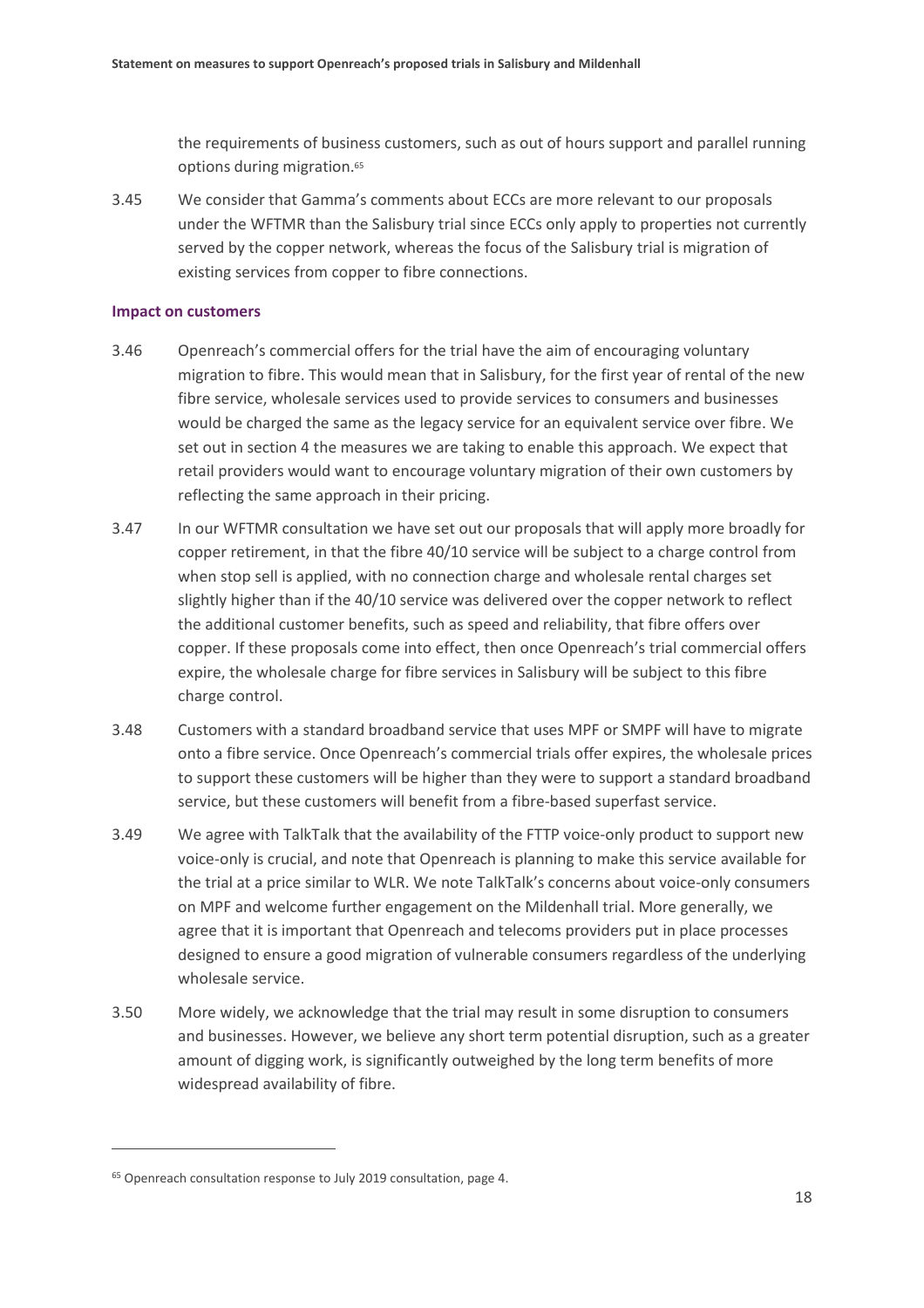- 3.51 In addition, the stop sell will affect a minority of customers, who move to a new property, who seek to upgrade their service or who seek to switch providers. We expect the majority of migration to be voluntary, as retail providers seek to incentivise migration of their customers ahead of December 2022.
- 3.52 As explained in further detail below, we will be monitoring the trials and facilitating industry development of best practice to address any issues that arise. We expect to discuss progress with industry, local stakeholders and consumer groups. We also plan to collect metrics from both Openreach and other telecoms providers to understand consumers experiences in Salisbury and Mildenhall, and as part of this, are considering whether to undertake market research in the trial areas.

### **Other comments**

- 3.53 We agree there may be potential benefits of further trials. However, any trial of migration for Openreach copper services to an alternative network operator that has 100% fibre coverage would require a commercial arrangement between Openreach and that provider. Were there to be the prospect of such arrangement we would consider the need for changes to our regulation.
- 3.54 Public payphones (PCBs) will need to be upgraded either to fibre/IP or to mobile to continue to operate in Salisbury and Mildenhall. BT has a universal service obligation in relation to PCBs that require it to ensure the 'adequate provision of PCBs to meet the reasonable needs of end users' and BT will need to consult with the local authority before removing the last box from a site.<sup>66</sup>
- 3.55 We understand that the trial will test a number of technical challenges, but at this stage we are not aware that Openreach has any plans to dig out copper lines as part of the Salisbury trial.

# **Protection of vulnerable consumers**

## **Our proposals**

- 3.56 In our July 2019 consultation we noted that we had previously<sup>67</sup> set out the measures we expect telecoms providers to adopt to protect consumers migrating to IP-based telephony services as part of PSTN switch-off. Because the Salisbury trial will take place before the PSTN switch-off, we stated that we expected telecoms providers to apply these measures during the trial.
- 3.57 We also noted that despite there being wider protection in place, there was still a possible risk to vulnerable consumers posed by the trial. Therefore, we proposed a series of

<sup>66</sup> Ofcom, March 2006. *Review of the Universal Service Obligation*. https://www.ofcom.org.uk/ data/assets/pdf file/0021/34266/statement.pdf

<sup>67</sup> Ofcom, 2019. *The future of fixed telephone services.*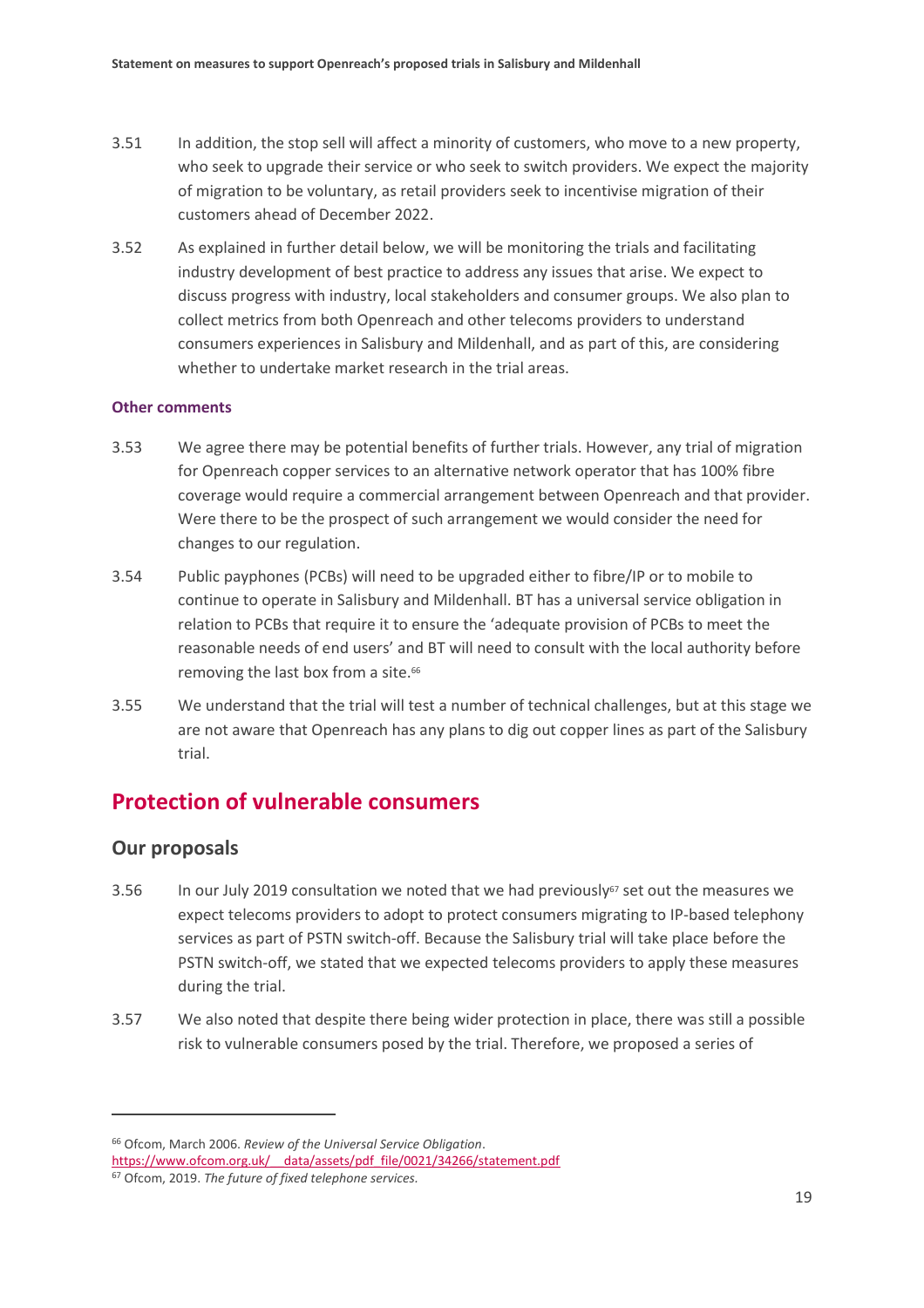additional measures that we expected Openreach and telecoms providers to implement during the trial, in addition to the measures set out in Annex 1.

### **Responses to our consultation**

3.58 There was general support from stakeholders about protecting vulnerable consumers and, broadly, our proposed commitments. However, there were some mixed views on the strength of the measures proposed, with some stakeholders agreeing with our additional extra protections for vulnerable consumers, some stakeholders considering there should be stronger measures ahead of the trial, while others disagreed with the origin or scope of our proposals.

### **Robust processes to support vulnerable consumers**

- 3.59 A number of responses highlighted the need for robust processes to support vulnerable consumers:
	- The CCP stated that Ofcom may wish to consider working directly with specific consumer groups with disabilities and to consider a specific contact system for vulnerable people to contact their providers and express their specific access requirements and issues.<sup>68</sup>
	- BT Group supported a joint Ofcom-industry 'consumer charter', setting out general principles of how migrations are handled and how customers and vulnerable consumers are treated during migration.<sup>69</sup>
	- Vodafone stated that maintaining a copper fall back service, until such time that vulnerable consumers are able to transition to fibre, is key to ensure continuity of supply.<sup>70</sup>
	- TalkTalk wanted more prescriptive measures on security for home visits and quality of installation for vulnerable consumers. 71
	- One stakeholder noted there is a significant risk of consumers being unable to access emergency services during the trial (e.g. during mobile outages, etc).<sup>72</sup> TalkTalk sought clarification that customers who are dependent on their landline for access to emergency services would not lose service, i.e. can be migrated to FTTP (i.e. onto a VoIP service).<sup>73</sup>
	- Gamma said whilst it supported the measures we expected telecoms providers to implement, it thought Ofcom should impose regulatory obligations instead of setting voluntary measures. 74

<sup>68</sup> CCP response to July 2019 consultation, page 3.

<sup>69</sup> BT Group response to July 2019 consultation, paragraph 4.6.

<sup>70</sup> Vodafone response to July 2019 consultation, paragraph 10.

<sup>&</sup>lt;sup>71</sup> TalkTalk response to July 2019 consultation, paragraph 3.4.

 $72$  [ $\mathsf{\times}$ ] response to July 2019 consultation, page 3.

<sup>73</sup> TalkTalk response to July 2019 consultation, paragraph 3.3.

<sup>74</sup> Gamma response to July 2019 consultation, paragraphs 10, 13-14.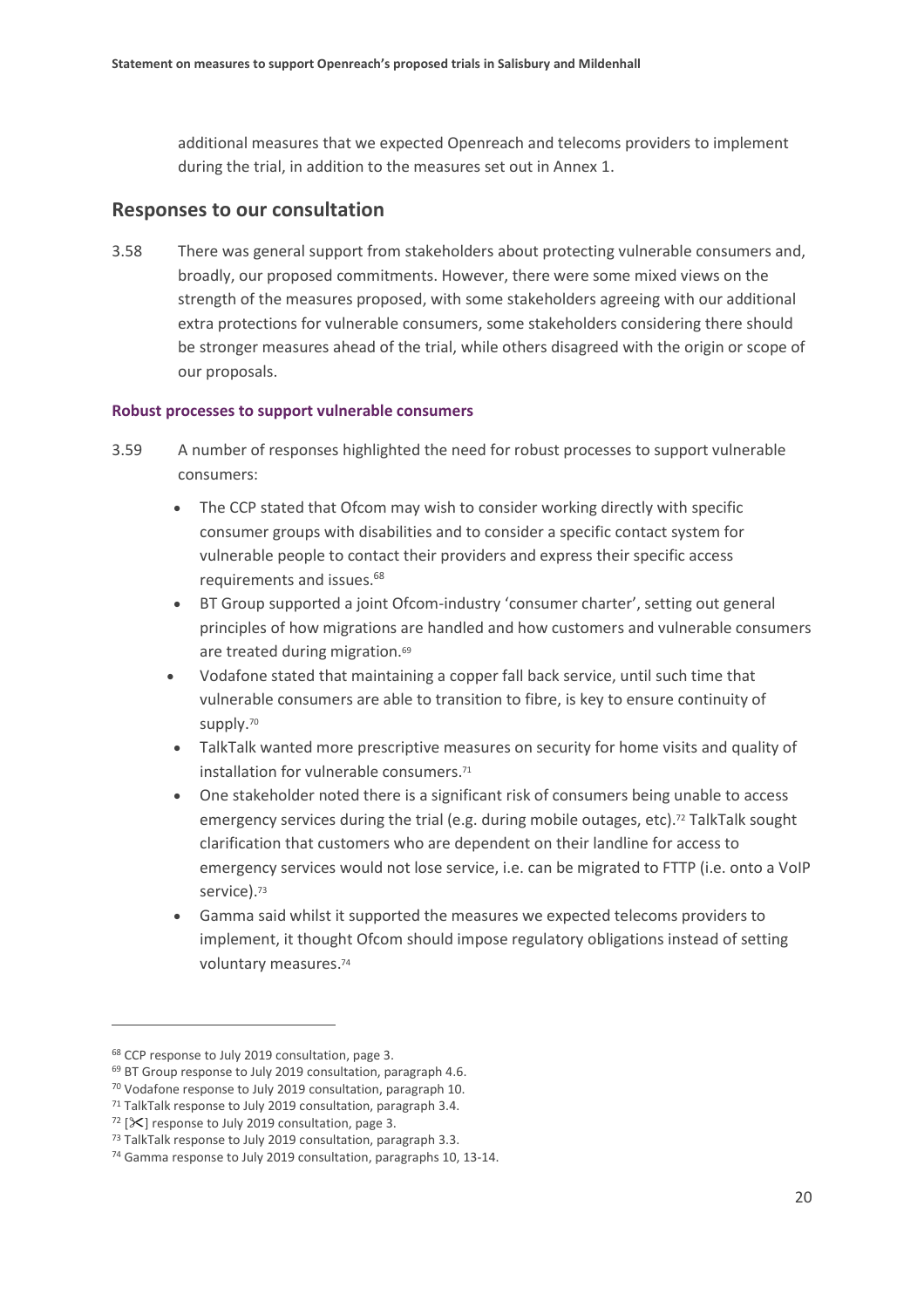- Both Gamma and [ $X$ ] also stated that the new European Electronics Communications Code requires users of legacy telecommunications services to be protected when legacy infrastructure is migrated by an operator with SMP. 75
- 3.60 The CCP said landline only consumers should not be worse off as a result of migration to an equivalent product, stating that the fibre equivalent product at prices "similar to" current voice only services was insufficient, and that retail prices should be the same as currently.<sup>76</sup> As alluded to above, Gamma also expressed concerns about the cost of FTTP for SMEs taking copper-based products. 77
- 3.61 BT Group argued that vulnerable consumers and those with complex needs should not be exempt from the trials, stating that their involvement was key for the trial to be representative ahead of national copper switch off and testing new products. <sup>78</sup> Likewise, Vodafone said it was crucial the trial tested all possible consumer transitions.<sup>79</sup>

### **Other comments**

- 3.62 Virgin Media argued that it was not proportionate for Ofcom to impose regulation on communication providers based on devices (i.e. telecare alarms) outside the telecoms sector, and sought clarification from Ofcom on the basis on which it is requiring telecoms providers to treat customers in a specific way based on a device outside the general authorisation regime. Virgin Media also commented that it is not appropriate to commence the trial given not all users will be identified before migration.<sup>80</sup>
- 3.63 Some stakeholders highlighted specific applications for WLR and other services which should be protected:
	- $[\&]$  highlighted that longer term, the removal of WLR threatens its business, which offers a direct freephone service to taxi companies in certain locations. [ $\mathcal{X}$ ] considered that this service is heavily used by vulnerable consumers who have no alternative but to use its freephone services and that there is no technical or economic replacement for WLR, which should therefore continue to operate in Salisbury.<sup>81</sup>
	- Gamma also said that it is especially important that voiceband data (VBD) applications should continue to operate during the trials as these applications included essential services used by vulnerable consumers. It therefore considered that the proposed measures to enable stop sell required qualification to ensure that an appropriate product remains available to those users.<sup>82</sup> It also considered that in order to ensure the integrity of VBD applications, we should impose obligations on, or obtain commitments

<sup>&</sup>lt;sup>75</sup> [ $\mathcal{S}$ ] response to July 2019 consultation, page 4; Gamma response to July 2019 consultation, paragraph 5, 19.

<sup>76</sup> CCP response to July 2019 consultation, page 4.

<sup>77</sup> Gamma response to July 2019 consultation, paragraph 8.

<sup>78</sup> BT Group response to July 2019 consultation, paragraphs 4.3-4.5.

<sup>79</sup> Vodafone response to July 2019 consultation, paragraph 3.

<sup>80</sup> Virgin Media response to July 2019 consultation, pages 3-4.

<sup>81 [</sup> $\mathsf{\times}$ ] response to July 2019 consultation, pages 2-3.

<sup>82</sup> Gamma response to July 2019 consultation, paragraphs 11-14.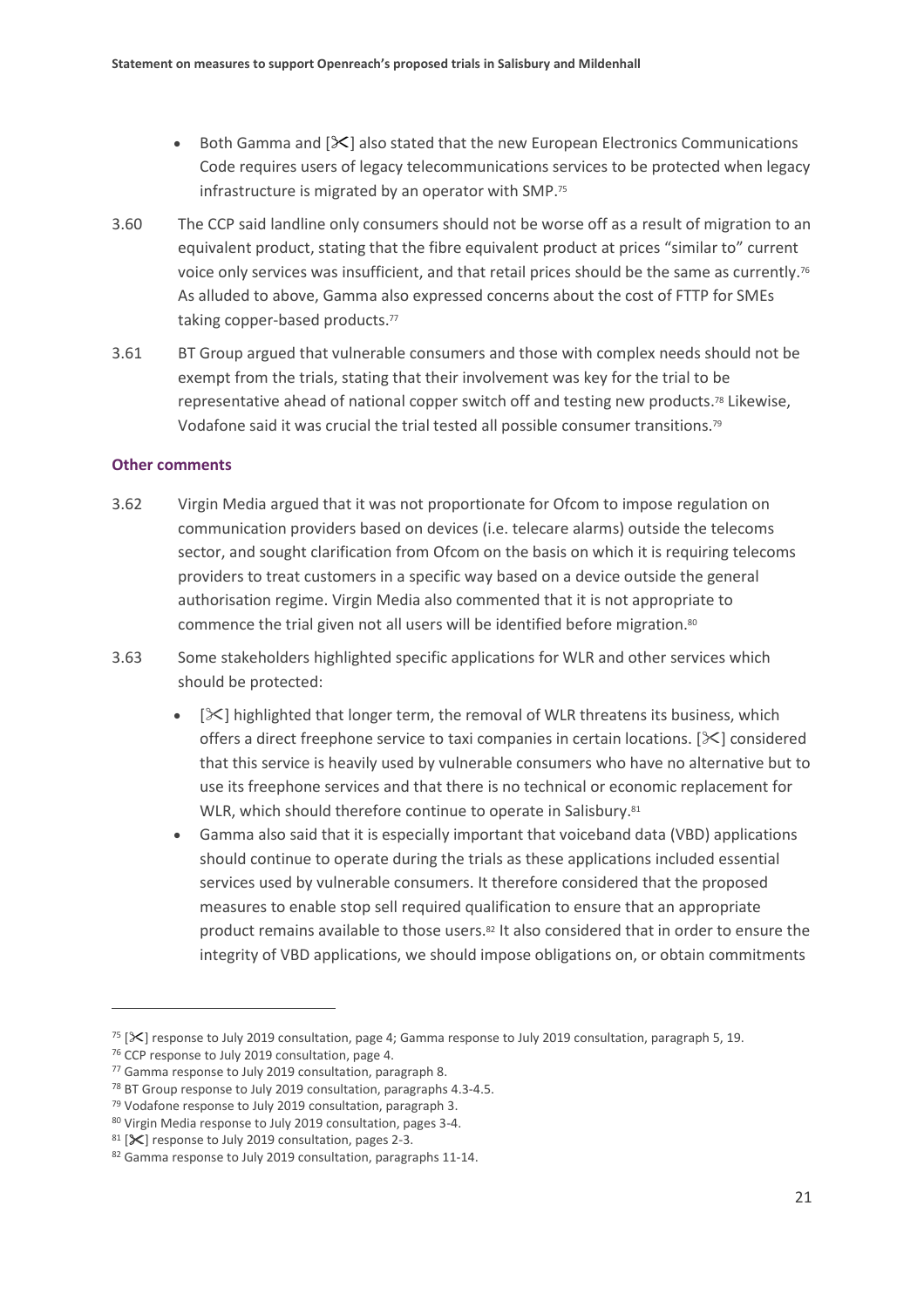from, BT Enterprise, as they are responsible for the network assets used to provide WLR services. 83

### **Our reasoning**

### **Robust processes to support vulnerable consumers**

- 3.64 As highlighted by respondents, robust processes to support vulnerable consumers are essential for the trials. We recognise that the issues raised by stakeholders are an important part of developing the detailed processes that Openreach and its customers will need to have in place. We welcome the work already progressing by industry as part of the WLR working group. As mentioned earlier, we will seek to engage with industry to make sure providers have taken all reasonable steps to protect vulnerable consumers.
- 3.65 We do not believe it would be proportionate at this stage to impose additional regulation or specific processes to support the migration of vulnerable consumers. We expect Openreach and telecoms providers to be fully committed to protecting vulnerable consumers and we will engage with industry to monitor progress and ensure that processes to support vulnerable consumers migration are in place.
- 3.66 We recognise the concern from the CCP about ensuring that landline only prices are the same as current prices when the service is migrated to fibre. Openreach has already committed to provide a fibre product that can support the provision of voice-only services. When Openreach launches this service, it will fall within the scope of the regulation in the wholesale local access market and will therefore be required to be provided on fair and reasonable terms, conditions and charges. We would expect retail providers to reflect the intention to maintain prices at similar levels, as they will have an incentive to migrate their consumers voluntarily to fibre services. We will also work with Openreach and monitor this through our monitoring programme on the trials.
- 3.67 In regard to the cost of the new fibre services, and the prices consumers have to pay, as stated in our WFTMR consultation, we recognise that fibre services would bring consumers greater benefits in terms of speed, reliability and quality of service. We proposed that there should be a fibre premium on Openreach wholesale charges at a national level for its 40 Mbit/s service reflecting the higher quality and reliability of the fibre service. The extent to which this is passed to consumers will depend upon the extent to which higher wholesale costs are offset by lower costs for providers and the extent of retail competition.
- 3.68 In regard to Gamma's comments about voiceband data services, we agree that it is important that vulnerable consumers using those services have appropriate protection during the trial. As mentioned above, we expect industry to work together to achieve this.
- 3.69 We note the comments made by BT Group and Vodafone that all consumer outcomes (including for vulnerable consumers) are tested during the trial. Whilst we agree that it is important that the trial tests all consumer outcomes so that any lessons learned can be

<sup>83</sup> Gamma response to July 2019 consultation, paragraphs 6, 15-18.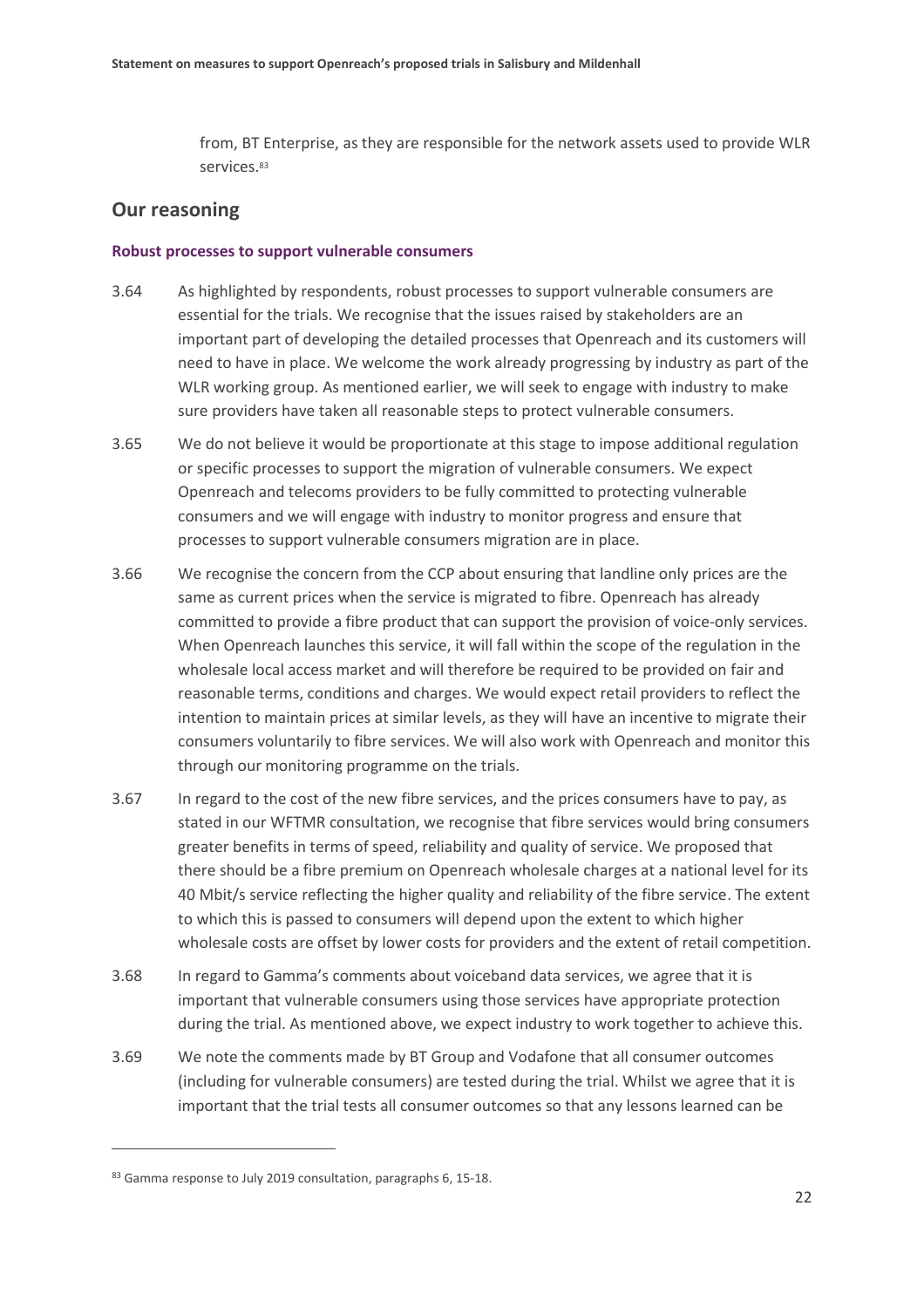applied to the national PSTN switch-off, that switch-off will not have occurred by the time the trial has started in Salisbury. So whilst we fully expect systems to be in place to protect vulnerable consumers for PSTN switch-off, we believe it is important there remains additional protection for vulnerable consumers – such as checking their new fibre service works, pausing the migration if their device does not work on their new fibre connection, and rapid reversion to a copper line if required. These are all issues that Openreach has recognised in its separate consultation, and we understand Openreach is continuing to liaise with industry, via the WLR working group, to agree on these procedures.<sup>84</sup>

- 3.70 Accordingly, given that the trials precede PSTN switch-off by a number of years, we consider that it remains appropriate for Openreach and telecoms providers to take measures to protect customers, additional to those set out in our statement on the Future of Fixed Telephone Services<sup>85</sup> (also Annex 1 of this document). Recognising that the trials should involve as many customers as possible in order to provide meaningful information for the national roll-out, we consider these measures should be focussed on providing information and support and having the ability to restore services rapidly, namely that Openreach and telecoms providers should:
	- take all reasonable steps to ensure that customers using telecare, other safety-of-life services and textphones do not lose access to those services as a result of migration, in particular providing advice and support around the reconnection of those services as part of the installation process.
	- provide for the rapid restoration of former communications services in the case of failure of telecare, other safety-of-life services or textphones.
	- have robust information campaigns and security procedures for home visits to avoid the risk of harm to consumers.
	- engage with local stakeholders at an early stage to ensure they are aware of the change and the potential implications.
- 3.71 Moreover, as stated further below, as part of our monitoring programme, we will continue to work with Openreach and the telecoms providers to emphasise the importance of these measures. We intend to engage regularly with Openreach and the telecoms providers involved in the trial in order to understand how they are implementing the above measures and monitor progress as part of our wider monitoring of the trial.

### **Other comments**

 $\overline{a}$ 

3.72 We recognise that telecare alarms are part of a different sector. However, the trial is focussed on the retirement of copper services - on which telecare devices are based which is within our regulatory scope. The risk of telecare alarms not functioning is an unintended consequence of upgrading the network, and therefore we believe telecoms providers have a responsibility to protect vulnerable consumers at risk of harm due to the upgrade they are carrying out. We believe a careful and effective migration to fibre

<sup>84</sup> Openreach response to Openreach consultation, paragraph 127.

<sup>85</sup> Ofcom, 2019. *The future of fixed telephone services*, paragraph 2.19.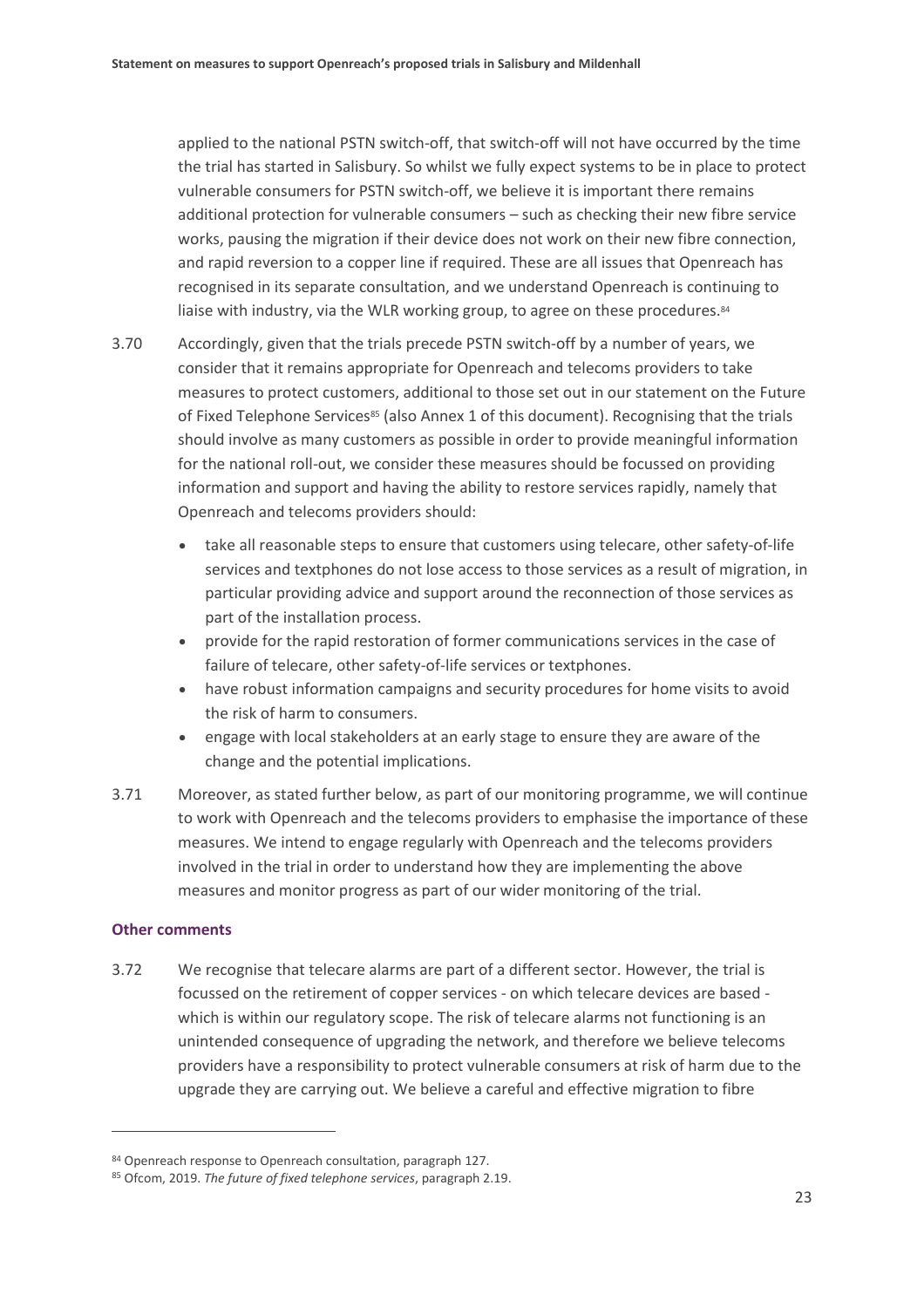services is an industry-wide responsibility and that industry should take all reasonable steps to ensure that when consumers migrate from copper to fibre, there is no risk to health or life because of unintended consequences.

- 3.73 We also note Gamma's and  $[\mathcal{K}]'$ s comments about the services that  $[\mathcal{K}]$  provide to vulnerable consumers, and the impact of WLR withdrawal on this business. Our proposals to enable the stop sell in Salisbury do not include WLR, therefore any regulatory requirements applying to WLR will continue to apply until any change is made by the WFTMR in March 2021.
- 3.74 Importantly, we would fully expect Openreach to engage with their customers to understand specific concerns for their end-users and potential alternatives. More widely, we understand the concerns of  $[X]$  in regard to similar businesses in the longer term. We would expect that such businesses would engage with their telecoms providers to consider alternatives and adapt to the latest technological solutions available, or adopt solutions which minimise the need for further electrical work – for instance, siting the terminal adaptor remotely from the telephone. Whilst we accept that this a service valued by some vulnerable consumers, any potential negative impact on these consumers is likely to be mitigated by access to potential alternatives.

## **Other issues raised by stakeholders and our reasoning**

- 3.75 Gamma commented that BT's inability to be able to split numbering blocks would need to be addressed as part of the trial, citing that BT's process to split number blocks is manual and not scalable for large-scale deployment that Gamma may require with many customers in the trial area. <sup>86</sup> Currently, BT does have a process in place to split number blocks, as required by the OTA,<sup>87</sup> but we are unaware of any further planned automation processes.
- 3.76 One respondent commented that our consultation did not provide a lot of information as to why Openreach decided on Salisbury for the trial, or the types of migration issues likely to be identified, and requested more specific information/data on the infrastructure in Salisbury to respond constructively to the consultation.<sup>88</sup> Further information on both these questions, and a variety of other topics on the trial, can be found in Openreach's

<sup>86</sup> Gamma response to July 2019 consultation, paragraph 4.

<sup>87</sup> http://www.offta.org.uk/ data/assets/pdf file/0018/145710/App.-Q-WLR-DDI-Block-Split.pdf

<sup>88 [</sup> $\mathsf{\times}$ ] response to July 2019 consultation, page 1.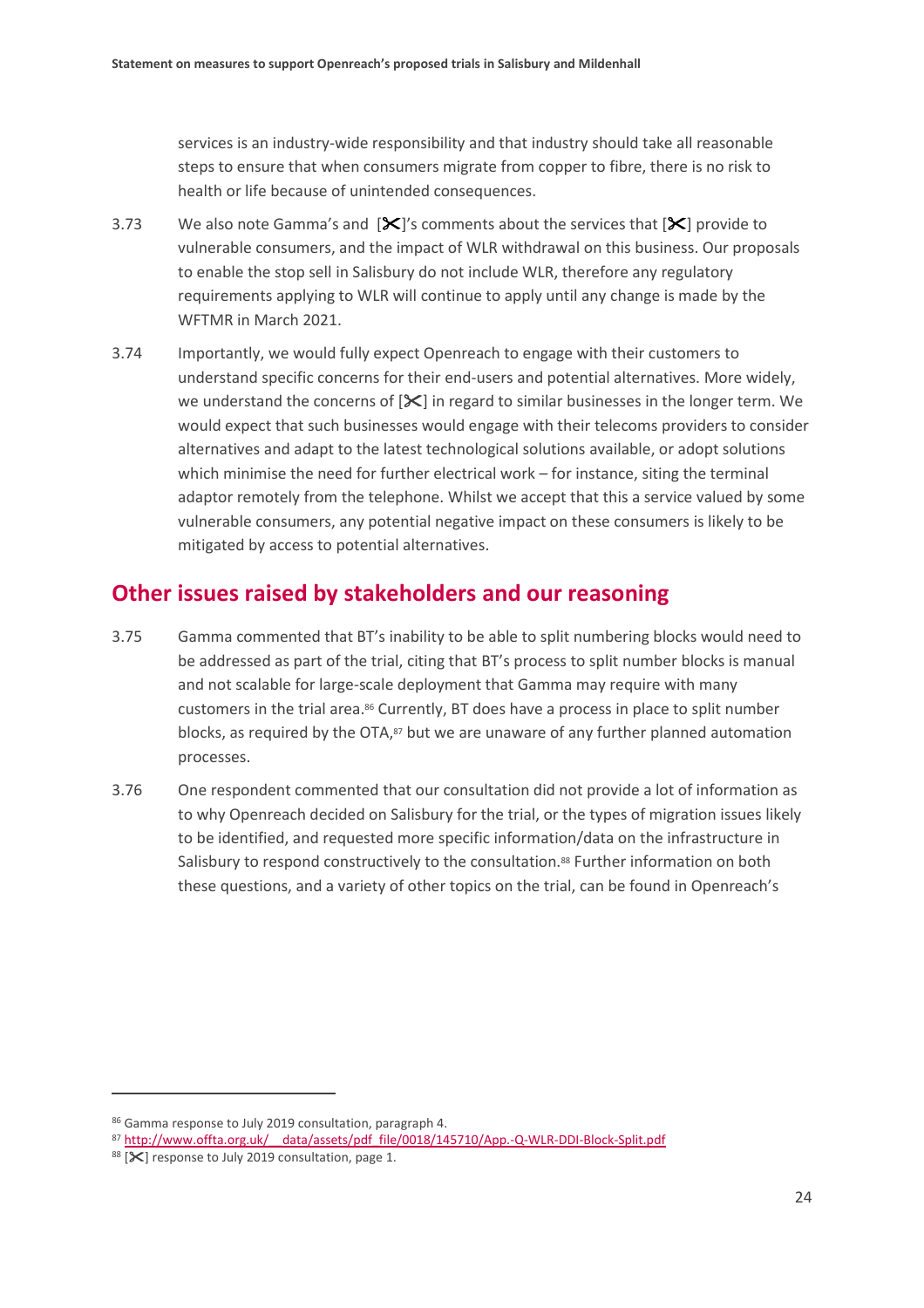consultation with industry, <sup>89</sup> and some stakeholders noted in their consultation responses it was a suitable location for the trial.<sup>90</sup>

3.77 Several stakeholders stated there was a need for there to be, both during and after the trial, a mechanism in place to ensure learnings from the trials could be developed and shared.<sup>91</sup> In addition to our internal monitoring programme on the trials, which we discuss further below, we would expect telecoms providers and Openreach to use appropriate mechanisms, such as the WLR working group, to share learnings of the trial.

## **Our decision**

3.78 Having considered stakeholder responses, we have decided to consent to allowing BT to implement the stop sell, as outlined in our July 2019 consultation. Openreach will therefore be able to refuse new requests for copper-based network access services (MPF, SLU MPF, GEA-FTTC and SOGEA/SOGFAST) in respect of end users located in Salisbury. This will only apply to premises where a fibre service is available. Our regulatory waiver will come into effect on 1 December 2020 and is set out in Annex 3.

# **Legal tests**

- 3.79 As explained above, we have decided to consent to certain network access requirements not applying in respect of new requests for copper-based network access in respect of end users located in Salisbury. For the reasons we set out below, we are satisfied that this consent meets the various tests set out in the Communications Act 2003 (the Act).
- 3.80 Section 49 of the Act provides that where an SMP condition has effect by reference to a consent given by Ofcom, and Ofcom proposes to give such a consent that affects the operation of an SMP condition, Ofcom must not give that consent unless it is satisfied that to do so is: objectively justifiable in relation to the networks, services, facilities, apparatus or directories to which it relates; not such as to discriminate unduly against particular persons or against a particular description of persons; proportionate to what it is intended to achieve; and in relation to what it is intended to achieve, transparent.
- 3.81 We are of the view that our decisions are:
	- a) objectively justifiable, in that these facilitate the Salisbury trial which should allow BT and telecoms providers to better understand the investment risks and challenges in rolling out fibre networks on a large scale. Moving customers to new fibre networks

<sup>89</sup> Openreach Industry Consultation on: FTTP Exchange Upgrade and Single Order Exchange Upgrade trialling, chapters 3 and 4 respectively. Notably, Openreach selected Salisbury using the following criteria: Medium-sized city where FTTP build is already well underway; Single exchange area which covers the majority of the city; Support from local government; Exchange that is representative in terms of the CPs present and a typical range of services consumed from Openreach. Openreach selected Mildenhall using the following criteria: Exchange that is representative in terms of the CPs present and a typical range of services consumed from Openreach; Reasonable size (c.8-10k lines); Mix of business and consumers lines; Locations with edge case technologies; Long lines/low speed lines; EVOTAM or LLU TAM present; CNI organisations present; Non Standard lines/Non Served premises present; Avoid Openreach Handover Point locations <sup>90</sup> Vodafone response to July 2019 consultation, paragraph 2.

<sup>91</sup> Vodafone response to July 2019 consultation, paragraph 12f; TalkTalk response to July 2019 consultation, paragraph 3.8.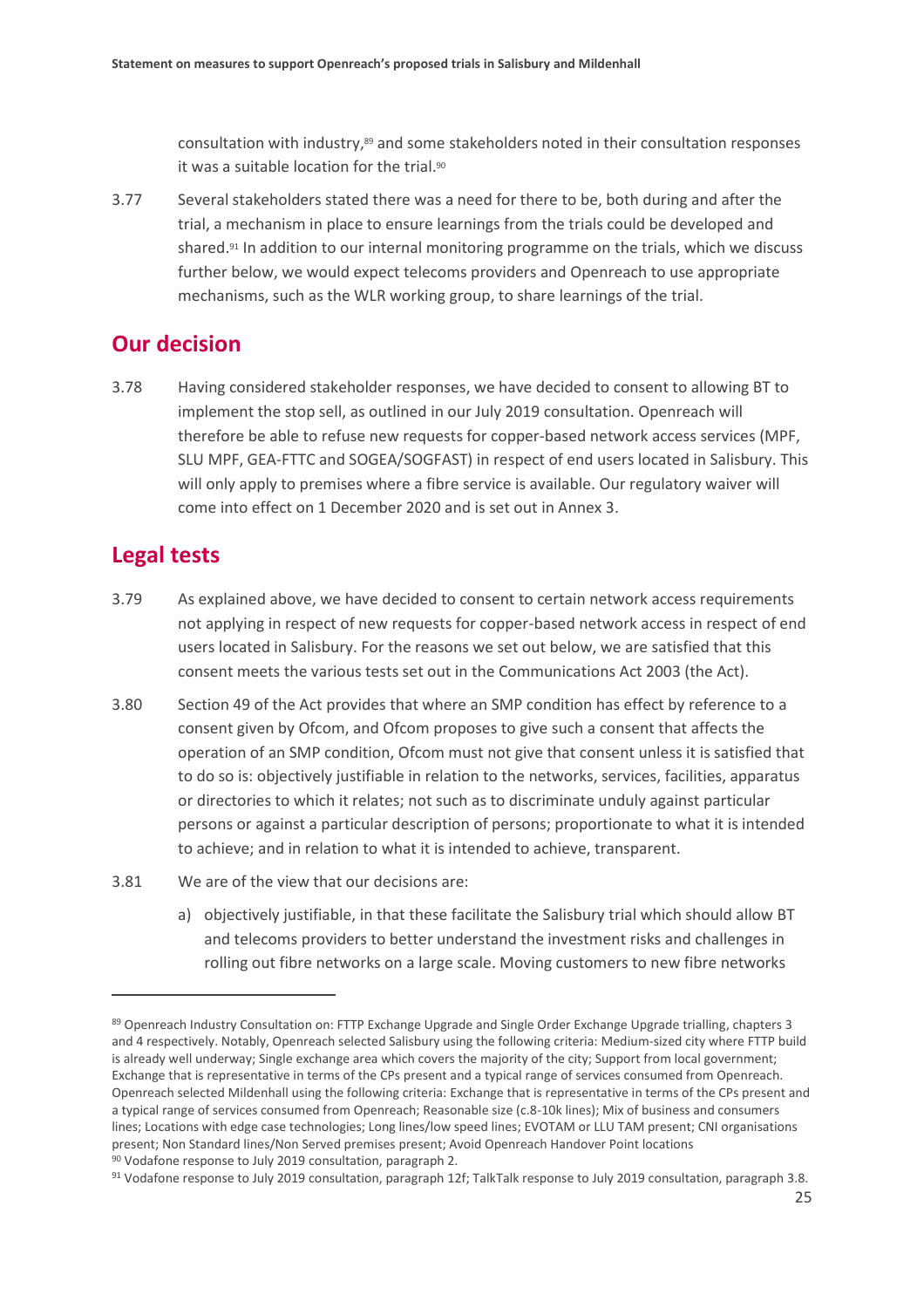will bring benefits to consumers and retiring existing copper networks is important to the business case for some companies building fibre networks. By removing some of these uncertainties, investment and innovation is promoted, ultimately for the benefit of consumers;

- b) not unduly discriminatory, in that the decisions apply by reference to objective factors; that is, stop sell only applies to requests for new copper-based network access, and only where the premise is fibre enabled;
- c) proportionate, in that these are targeted and confined to a limited geographic area in the UK, and limited to what is necessary to run the trial; and
- d) transparent, in that the decisions are clear in their intention to ensure that BT is only allowed to refuse requests for new copper-based network access in the Salisbury Area and our consent is published as part of this statement.
- 3.82 We also consider that our decisions meet our duties under section 3 and 4 of the Act. We consider that the early but controlled withdrawal of copper-based network access services in the Salisbury Area will assist BT and telecoms providers to better understand the processes involved in successfully and efficiently rolling out fibre on a large scale. For this reason, we consider that our decisions further the interests of citizens in relation to communications matters and of consumers in relevant markets, where appropriate by promoting competition. In reaching our decision we have also had regard, in particular, to encouraging investment and innovation in relevant markets.
- 3.83 With regard to the Community requirements set out in section 4 of the Act, we believe that our decisions are in accordance with these requirements; in particular, by helping to ensure that BT, telecoms providers and stakeholders better understand and put into place well-identified measures for the copper retirement process and the future PSTN switch-off, we believe our decisions are in accordance with the fifth Community requirement. Ultimately our decisions aim to facilitate network competition which is in accordance with the first Community requirement.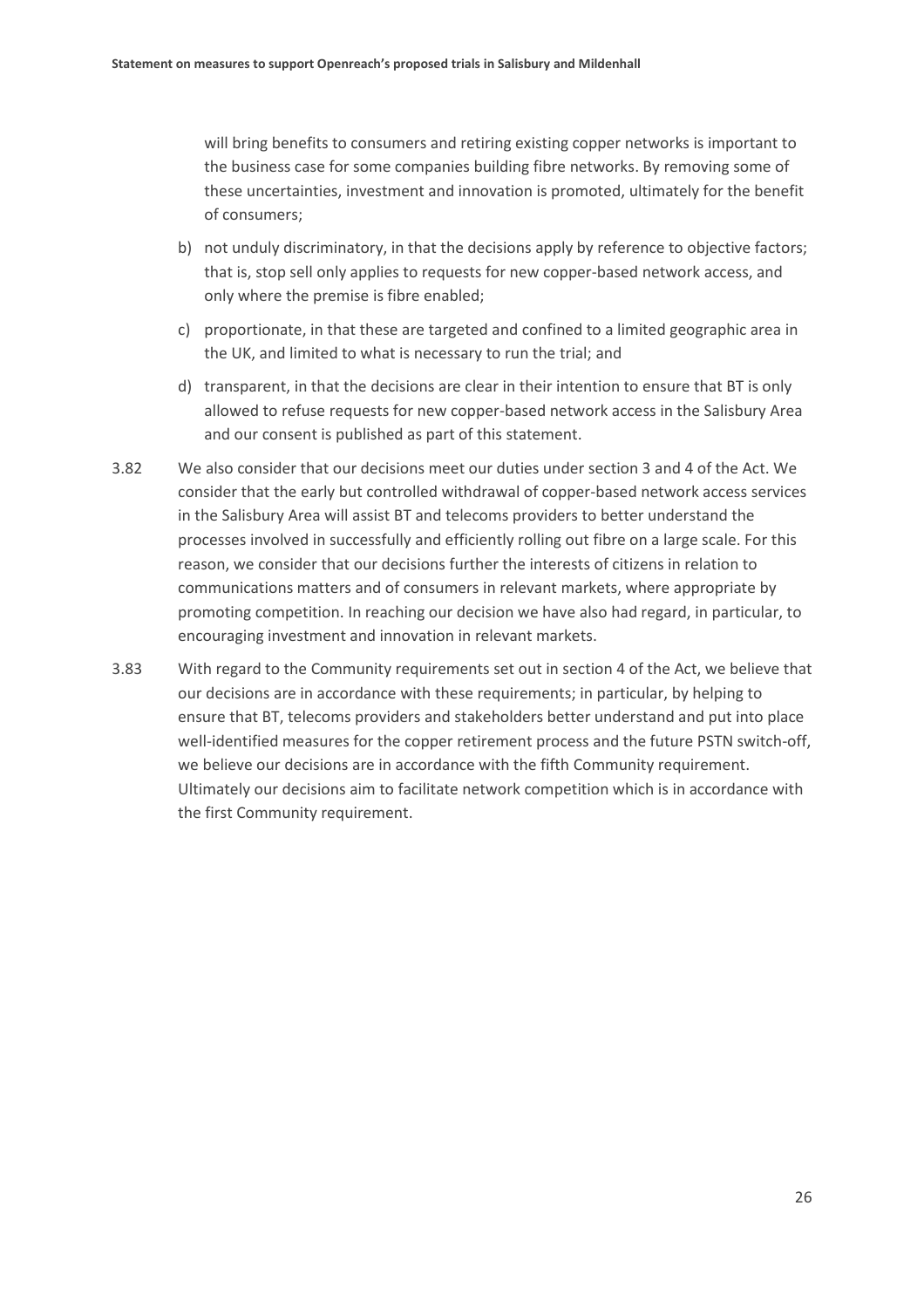# <span id="page-28-0"></span>4. Pricing measures to support the Salisbury and Mildenhall trials

# **Background**

- 4.1 In November 2019 Openreach informed us that it wished to amend its wholesale prices for fibre services and Single Order copper-based services to incentivise and encourage early participation in the Salisbury and Mildenhall trials. The amended prices (the Trials Offer) would be available only for services provided in the Salisbury and Mildenhall trials and would be available from 3 February 2020 to 4 May 2021. The revised terms are:
	- Certain connection charges for transfers from WLR and MPF (and Shared Metallic Path Facilities (SMPF), GEA-FTTC and GEA-G.fast broadband services provided in conjunction with those services) to FTTP and Single Order services would be waived.
	- Rental charges for FTTP and Single Order services would remain at the legacy service rental charge for one year after migration. Prevailing national charges would apply thereafter.
	- Some charges associated with the cessation of copper-based services would be waived.<sup>92</sup>
- 4.2 In January 2020 Openreach notified its customers of the introduction of these offers, which would commence on 3 February 2020.
- 4.3 Openreach considers that elements of the Trials Offer would be contrary to certain obligations imposed on BT in the 2018 Wholesale Local Access (WLA) Market Review (the 2018 WLA). <sup>93</sup> Those elements are:
	- In the Salisbury trial, customers migrated from WLR/SMPF or MPF would be paying lower rental charges for the FTTP 40/10 service than for the FTTC 40/10 service for the term of the offer. BT is required to provide the 40/10 FTTP at the same rental charge as the FTTC 40/10 (and MPF) service where FTTC is not available at a location.
	- In both trials, customers would be paying different charges for the same service, since the migrated customers would continue to pay the rental charges for the legacy services from which they have migrated for one year post migration. BT is required not to discriminate unduly against Third Parties when providing network access and in particular to not apply different prices in different geographic areas. BT is also required to provide network access on an Equivalence of Inputs basis.

<sup>92</sup> Those charges are left-in jumper recovery, tie cable ceases and associated early termination charges. <sup>93</sup> Ofcom, March 2018, *Wholesale Local Access Market Review*[. https://www.ofcom.org.uk/consultations-and](https://www.ofcom.org.uk/consultations-and-statements/category-1/wholesale-local-access-market-review)[statements/category-1/wholesale-local-access-market-review.](https://www.ofcom.org.uk/consultations-and-statements/category-1/wholesale-local-access-market-review)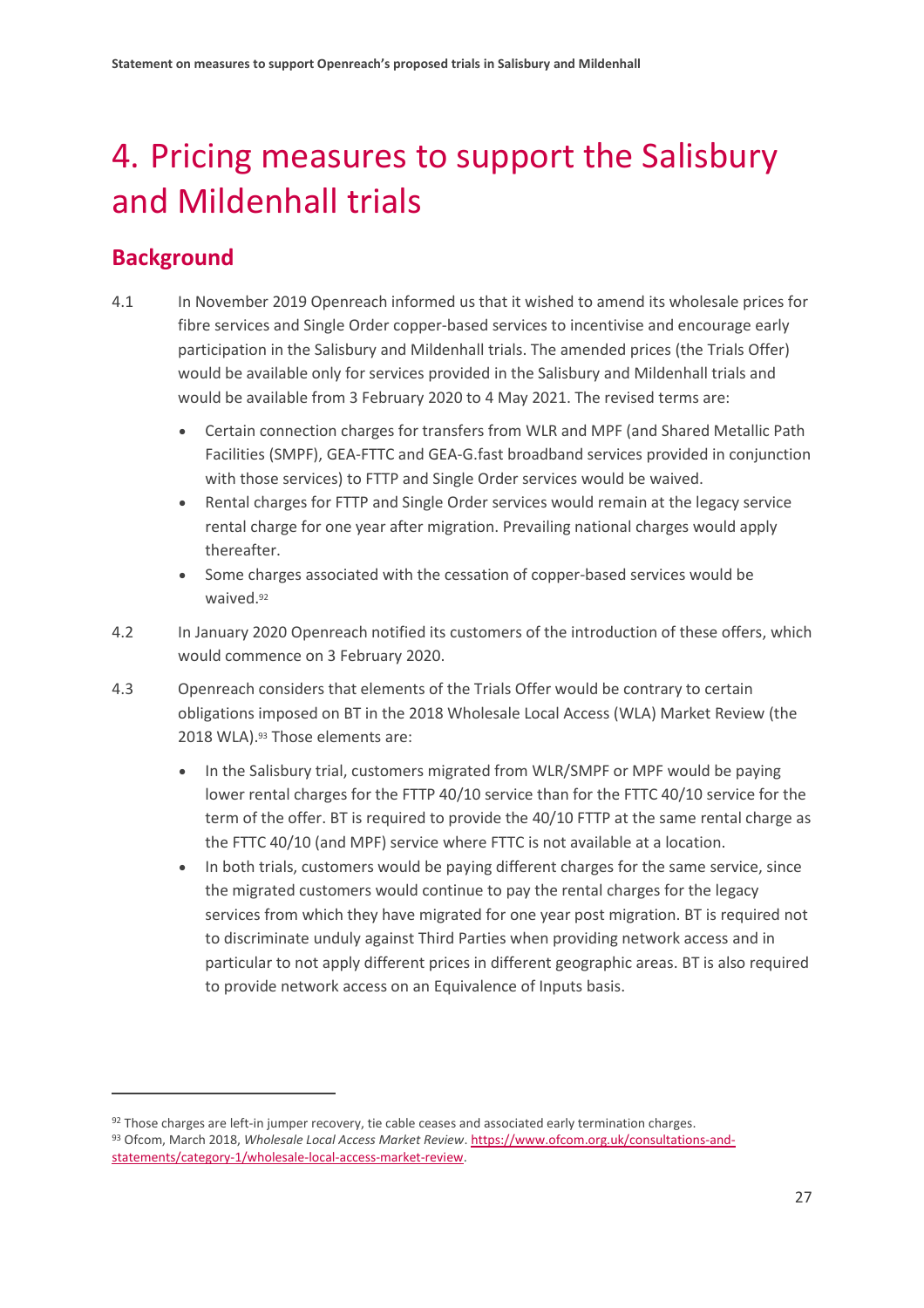4.4 Accordingly, Openreach requested that we waive the relevant regulations for the duration of the Trials Offer (SMP Conditions 4.1, 4.4, 5 and 7B.5 (a)(i)).<sup>94</sup> We describe these SMP conditions in more detail in the next section.

## **Proposed regulatory measures to support the Trials Offer**

### **Our proposals**

- 4.5 Following consideration of Openreach's request, on 29 November 2019 we published a consultation in which we proposed to disapply certain aspects of our regulations to facilitate the Trials Offer (the November 2019 consultation).<sup>95</sup> We sought comments on our proposals by 6 January 2020.
- 4.6 We proposed to disapply certain obligations we imposed in the 2018 WLA. In the 2018 WLA we considered the market for connections from the local telephone exchange to a home or business premises, which are used to provide broadband and other services at the retail level. In this review we required BT<sup>96</sup> to provide network access in the wholesale local access market to a third party upon reasonable request, which includes specific network access in the form of MPF, SLU MPF and VULA (which includes GEA-FTTC, GEA-FTTP, and SOGEA/SOGFAST)).
- 4.7 In the 2018 WLA, we also imposed certain other obligations in connection with these network access obligations. Several of these obligations are relevant to our consideration of Openreach's request, specifically its intention to maintain rental charges at the premigration rates for a period of one year following migration. Those obligations are:
	- Condition 4 (No Undue Discrimination);
	- Condition 5 (Equivalence of Inputs); and
	- Condition 7B (VULA Charge Control).

### 4.8 We consider each in turn below.

### **Condition 4 No Undue Discrimination**

 $\overline{a}$ 

4.9 Condition 4.1 imposes an obligation requiring BT not to discriminate unduly in the provision of network access in the Wholesale Local Access Market. Condition 4.4 specifies that providing VULA rental services (other than VULA-FTTP) or rental services for other services provided in conjunction with such VULA services, may be deemed to be unduly discriminatory if BT charges different prices in different geographic areas. These obligations are imposed except in so far as Ofcom may from time to time otherwise consent in writing.

<sup>94</sup> See letter from Openreach published alongside the November 2019 Consultation [https://www.ofcom.org.uk/\\_\\_data/assets/pdf\\_file/0020/181550/openreach-letter-fttp-exchange-wlr-withdrawal.pdf](https://www.ofcom.org.uk/__data/assets/pdf_file/0020/181550/openreach-letter-fttp-exchange-wlr-withdrawal.pdf) <sup>95</sup> Ofcom, November 2019*. Measures to support Openreach's trials in Salisbury and Mildenhall*.

<sup>96</sup> We refer to BT here as our obligations apply to BT as the legal entity. In the rest of the document however we refer to Openreach as it operates the network and therefore implements our requirements.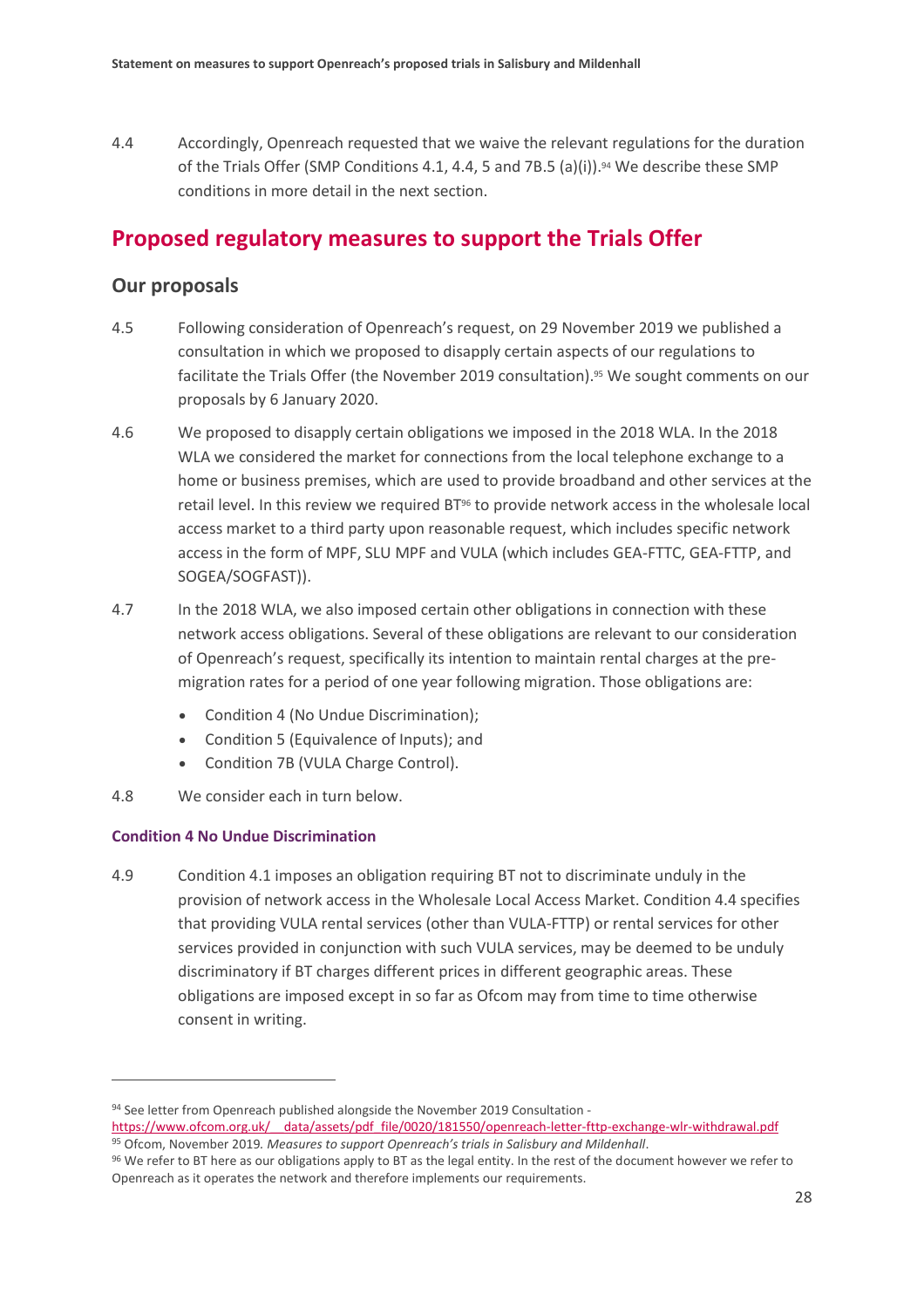### **Condition 5 Equivalence of Inputs**

4.10 Condition 5 specifies that BT must provide network access in the Wholesale Local Access Market (except certain types which are explicitly exempted) on an Equivalence of Inputs (EOI) basis. EOI is a form of non-discrimination obligation which requires BT to provide the same service to all Third Parties and to itself. These requirements are imposed except in so far as Ofcom may from time to time otherwise consent in writing.

### **Condition 7B VULA Charge Control**

4.11 Condition 7B imposes various controls on BT's charges for VULA services. Those conditions include condition 7B.5 which requires that in locations where GEA-FTTC is not available, in each Relevant Year, BT must ensure that the rental charge for a 40/10 GEA-FTTP service is the same as the sum of its rental charges for 40/10 GEA-FTTC and MPF SML1<sup>97</sup> elsewhere. These requirements are imposed except in so far as Ofcom may direct otherwise.

### **Scope of the regulatory waiver**

- 4.12 We defined the geographic scope of the proposed consents and direction by reference to areas that area currently served by the Salisbury and Mildenhall exchanges with their copper access networks.
- 4.13 As previously noted, Openreach has proposed that the Trials Offer would maintain rental charges at legacy service rates for a period of one year following migration. Thus, some customers would continue to pay the trials prices for up to a year after the Trials Offer closes in May 2021. We therefore proposed that the consents and direction should apply for the duration of the Trials Offer (3 February 2020 to 4 May 2021) and thereafter in relation to rental charges for a period not exceeding one year following migration where such migration was contracted within the trials period.<sup>98</sup>

### **Responses to our consultation**

 $\overline{a}$ 

4.14 We received responses from BT Group, The Federation of Communications Services (the FCS), Openreach, TalkTalk<sup>99</sup>, Vodafone,  $[\mathcal{K}]$  (a telecoms provider) and  $[\mathcal{K}]$  (a member of the public who asked us not to publish his name).

<sup>97</sup> Metallic Path Facilities, Service Management Level 1 (MPF SML1)

<sup>98</sup> As noted in paragraph 1.10, we set out proposals for regulation that will apply from 1 April 2021 as part of our Wholesale Fixed Telecoms Market Review. In the draft regulatory conditions, we proposed that the consent and direction to waive specific regulations made in this statement would be reflected in the relevant regulatory conditions made as part of the Wholesale Fixed Telecoms Market Review from 1 April 2021.

 $99$  TalkTalk response to the November 2019 consultation, paragraphs 1 and 2.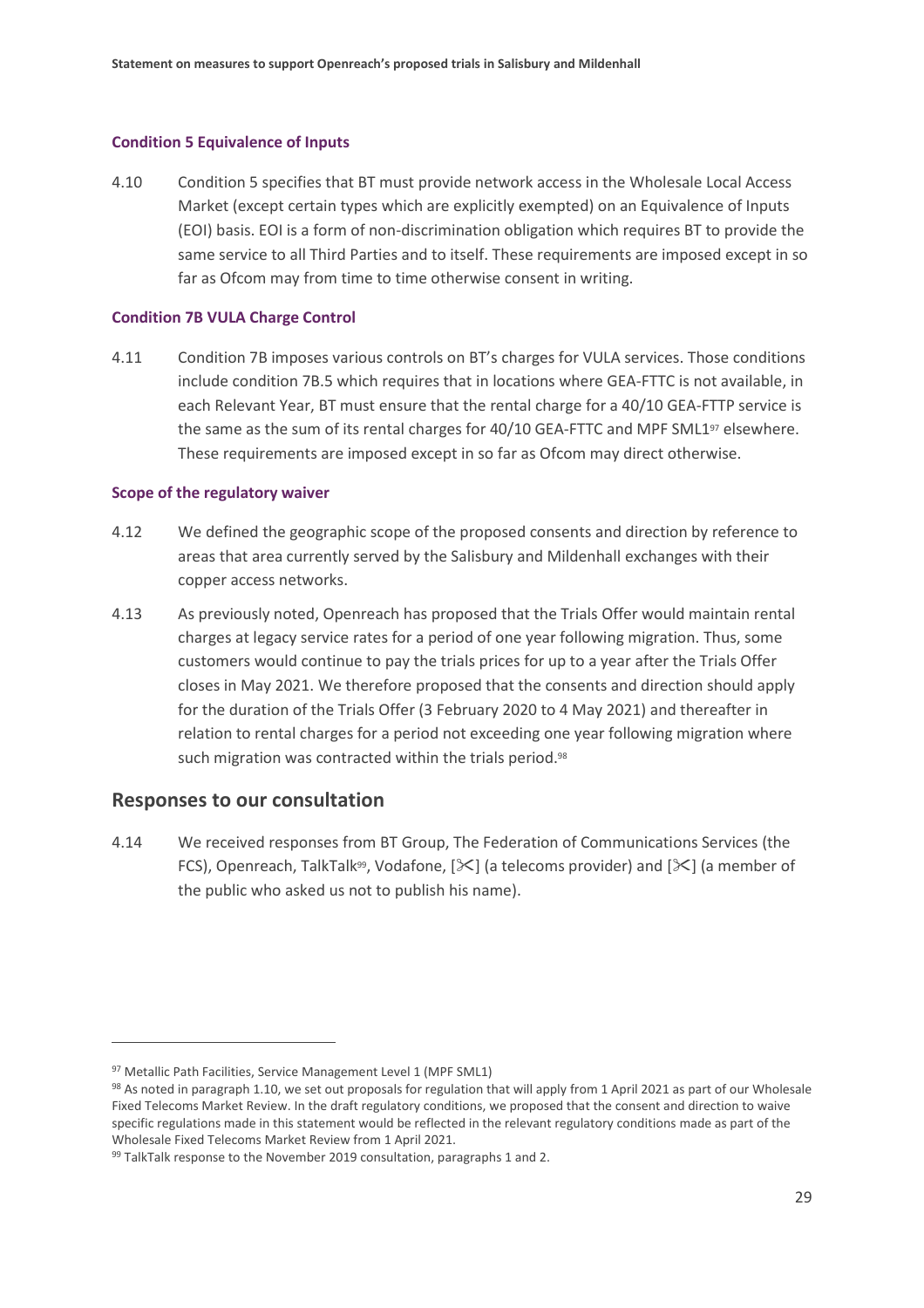- 4.15 Overall BT Group<sup>100</sup>, the FCS<sup>101</sup>, Openreach<sup>102</sup>, TalkTalk<sup>103</sup> and Vodafone<sup>104</sup> supported our proposals. They supported Openreach's plans to conduct trials to test how best to migrate customers to fibre services, to withdraw WLR services, and recognised the need to relax regulation to accommodate the Trials Offer.
- 4.16 In contrast,  $[\&]$  did not support our proposals, arguing that Openreach had not adequately justified its request, and that our proposals were inconsistent with our strategy of promoting infrastructure competition, because we had not considered the impact of our proposals on infrastructure competition in the trials areas and the UK as a whole.<sup>105</sup> We detail and address  $[\frac{1}{5}]'$ s comments on infrastructure competition in our section on the impacts of our decisions.
- 4.17 [ $\angle$ ] was also concerned about the disapplication of the non-geographic pricing restrictions as a potential precedent for Ofcom's nationwide policy on geographic pricing.
- 4.18  $[\&]$  also considered that we had not demonstrated that our proposals met the statutory tests in Section 49 of the Act.<sup>106</sup> In particular:
	- We had not demonstrated that our proposals would not be unduly discriminatory. Whilst we had explained that our proposals related to two small geographic areas and would be time-limited, we had not considered the risk of discriminatory conduct by Openreach within those areas. We address this point alongside the argument that we have not considered the impact of our proposals on infrastructure competition.
	- In relation to objective justification and proportionality, we had not considered whether the proposals were strictly necessary and relatedly whether the requisite experience [of migration] could be obtained by other means.<sup>107</sup>
- 4.19  $[\times]$  commented on the importance of copper switchover processes generally, beyond the trials, and in particular their importance to the business case for investment in fibre networks. It considered it was essential that the processes should provide a level playing field and be competitor-neutral so that Openreach does not foreclose rivals. It also discussed the Government's position on cross platform switching as set out in the Government's Future Telecoms Infrastructure Review (FTIR)<sup>108</sup> and argued that there

 $\overline{a}$ 

 $107$  [ $\ll$ ] response to the November 2019 consultation, paragraphs 4.18 to 4.20.

<sup>108</sup> Department for Culture, Media and Sport, July 2018. *Future Telecoms Infrastructure Review*.

<sup>&</sup>lt;sup>100</sup> BT Group response to the November 2019 consultation, page 1.

<sup>101</sup> FCS response to the November 2019 consultation, page 1.

<sup>102</sup> Openreach response to the November 2019 consultation, page 3.

<sup>103</sup> TalkTalk response to the November 2019 consultation, page 2.

<sup>104</sup> Vodafone response to the November 2019 consultation, page 2.

<sup>&</sup>lt;sup>105</sup> [ $\mathcal{K}$ ] response to the November 2019 consultation, paragraphs 4.1 to 4.10

<sup>106</sup> Section 49 specifies that Ofcom must not give that direction or consent unless it is satisfied that to do so is: objectively justifiable in relation to the networks, services, facilities, apparatus or directories to which it relates; not such as to discriminate unduly against particular persons or against a particular description of persons; proportionate to what it is intended to achieve; and in relation to what it is intended to achieve, transparent.

[https://assets.publishing.service.gov.uk/government/uploads/system/uploads/attachment\\_data/file/732496/Future\\_Telec](https://assets.publishing.service.gov.uk/government/uploads/system/uploads/attachment_data/file/732496/Future_Telecoms_Infrastructure_Review.pdf) [oms\\_Infrastructure\\_Review.pdf](https://assets.publishing.service.gov.uk/government/uploads/system/uploads/attachment_data/file/732496/Future_Telecoms_Infrastructure_Review.pdf)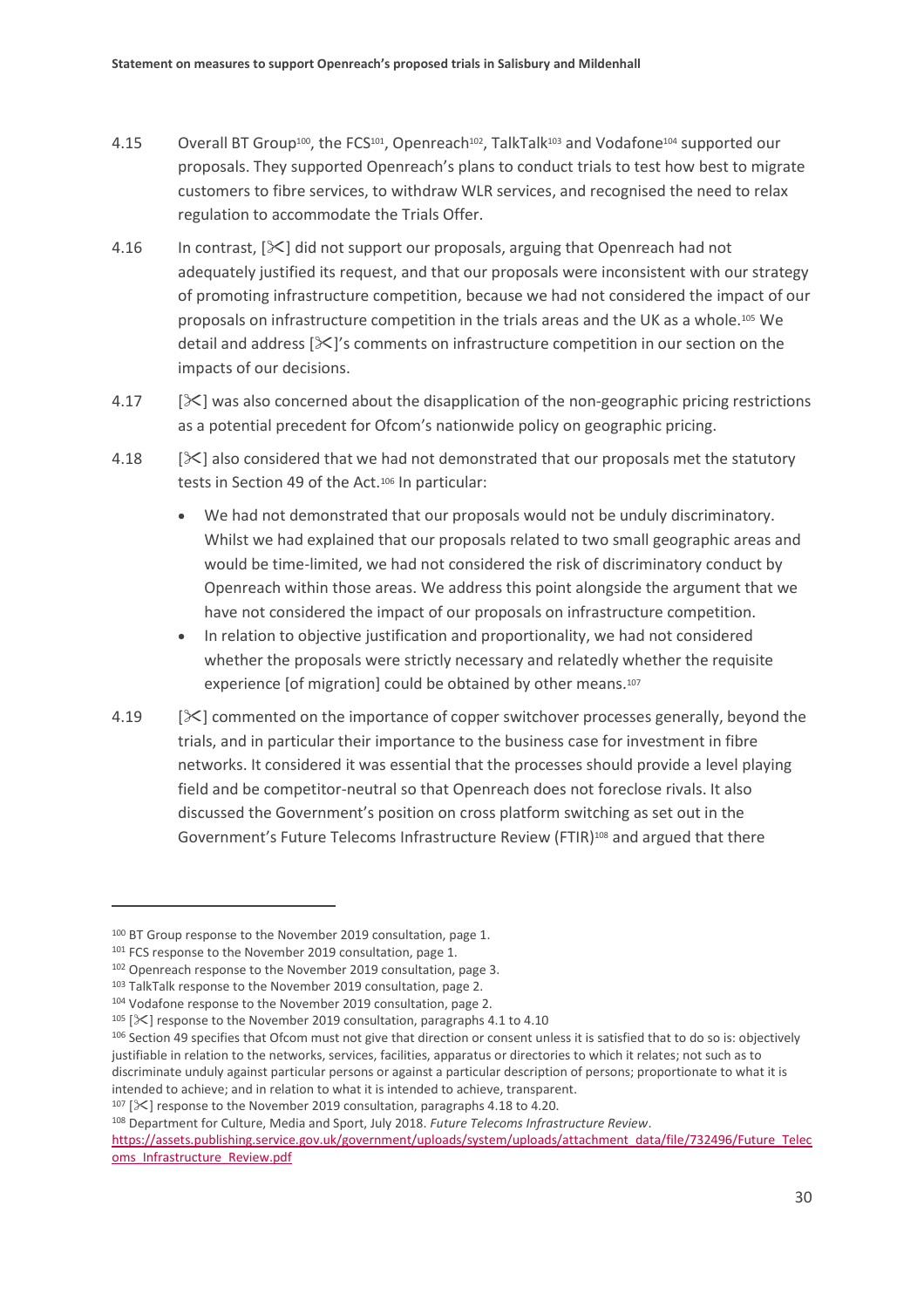should be a cross platform switching process to enable copper-based customers to migrate to other fibre networks than Openreach's.<sup>109</sup>

- 4.20 Vodafone and the FCS suggested that there should be further consideration on the sharing of costs between Openreach and telecoms providers, as Openreach was the instigator of the migration to fibre and WLR withdrawal programmes:
	- Vodafone opposed the imposition of connection charges for fibre migration and WLR withdrawal (both in connection with the trials and national rollout) given that the changes are being instigated by Openreach. Vodafone urged Ofcom to set out a national policy concerning connection charges.<sup>110</sup>
	- Vodafone noted that telecoms providers would incur significant costs managing their customers through the migration programmes and that further consideration should be given as to whether Openreach should bear some of those costs since much of the benefit of the transition would accrue to Openreach.<sup>111</sup>
	- The FCS considered that migration costs should not be borne by service providers and end-users. It therefore considered that the Trials Offer should be extended to the national migration programmes. 112
- $4.21$  TalkTalk  $[\mathcal{K}]$ .<sup>113</sup>

- 4.22 Vodafone suggested that Ofcom should consider in advance how the proposed consents and direction could be extended should the trials be extended.<sup>114</sup>
- 4.23 [] noted that the November 2019 consultation appeared similar to the July 2019 Consultation, the only difference being the addition of the Mildenhall trial. He therefore considered his response to the July 2019 consultation to be relevant to the November 2019 consultation.<sup>115</sup>
- 4.24 TalkTalk suggested that the proposed direction and consents should be amended to align with the dates of the finalised Trials Offer.<sup>116</sup>
- 4.25 Openreach suggested some clarifications and amendments to the legal instruments, namely:
	- to clarify that the proposed consents relating to Condition 4 (obligation not to discriminate unduly) and Condition 5 (obligation to provide network access on an Equivalence of Inputs basis) would apply to connection charges;
	- to replace references to SOGEA Voice Access with SOGEA Low Bandwidth product;

 $109$  [ $\times$ ] response to the November 2019 consultation, page 1 and paragraphs 3.1 to 3.21.

<sup>110</sup> Vodafone response to the November 2019 consultation, page 3.

<sup>111</sup> Vodafone response to the November 2019 consultation, page 4.

<sup>&</sup>lt;sup>112</sup> FCS response to the November 2019 consultation, page 1.

<sup>113</sup> TalkTalk response to the November 2019 consultation, paragraph 3.

<sup>114</sup> Vodafone response to the November 2019 consultation, page 2.

 $115$  [ $\mathsf{\times}$ ] response to the November 2019 consultation, page 1]

<sup>116</sup> TalkTalk response to the November 2019 consultation, page 2.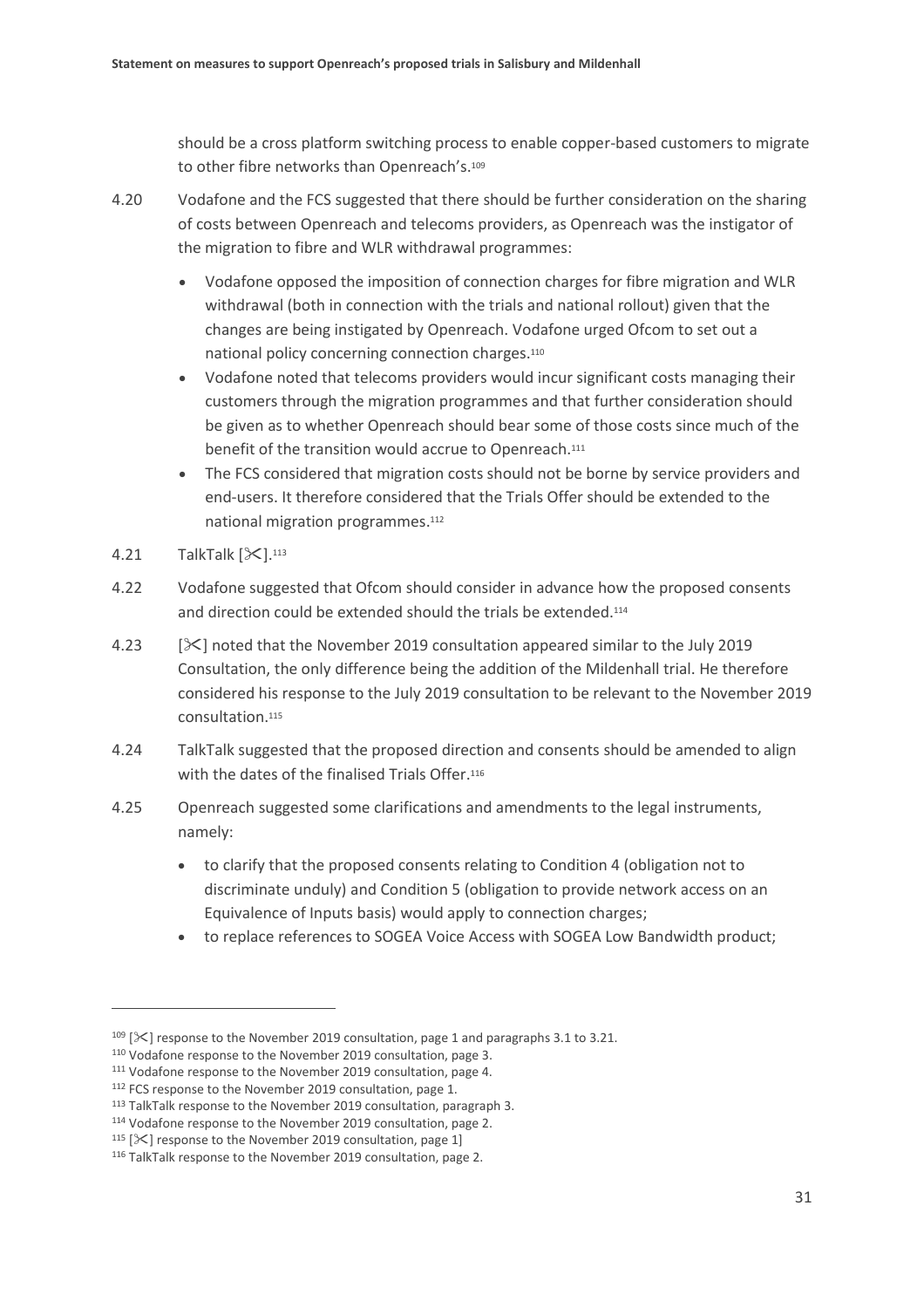- to replace references to Generic Ethernet Access (FTTP) Voice Access with Generic Ethernet Access (FTTP) Low Bandwidth product; and
- to correct an erroneous reference to the closing date of the Trials Offer in paragraph 8 of the legal instrument from 1 May 2011 to 1 May 2021.<sup>117</sup>

### **Our reasoning**

### **Justification for the Trials Offer**

- 4.26 In March and June 2019 Openreach consulted on its approach to migration to fibre and WLR withdrawal.<sup>118</sup> In feedback during the consultation process and associated industry engagement, telecoms providers told Openreach that connection charges for migrations and higher rental charges for destination services and ancillary charges<sup>119</sup> would present a significant commercial barrier to their participation in the trials and would in turn make it difficult for them to offer terms to end-users which would encourage participation in the trials.
- 4.27 Openreach developed the Trials Offer in response to the feedback to address the commercial barriers to telecoms providers participation in the trials and to encourage early migrations. As previously noted, the key elements of the Trials Offer are waiving certain connection charges for migration and maintaining rental charges at legacy service rates for a year after migration.
- 4.28 As previously noted, Openreach considered that elements of the Trials Offer would be contrary to certain obligations imposed on BT in the 2018 WLA and it therefore requested that we waive the relevant regulations for the duration of the Trials Offer.

### **Regulatory support for the trials**

- 4.29 Given the importance of the trials, described in Section 2, we consider it is important that they proceed in a timely manner so that lessons learned can be used to inform and refine the processes for nationwide migration.
- 4.30 We consider that the trials may not be completed successfully within the proposed timescales absent the Trials Offer and the regulatory waivers to enable it. Given telecoms providers' feedback to Openreach, absent the Trials Offer, there is a risk that telecoms providers would delay or object to their participation in the trials to limit their costs, and/or would pass on some or all of the costs to end-users. Either approach would be likely to reduce the proportion of end-users migrated during the trials. In our view this would significantly reduce the value of the trials, a key element of which is to migrate all endusers to gain experience of the more challenging cases, not just early adopters.

<sup>117</sup> Openreach response to the November 2019 consultation, annex 1. Subsequently, on 6 January 2020, and subject to the appropriate regulatory waivers being in place, Openreach notified its customers that the Trials Offer would run from 3 February 2020 to 4 May 2021.

<sup>118</sup> Openreach, June 2019. *Openreach Industry Consultation on: FTTP Exchange Upgrade and Single Order Exchange Upgrade trialling*.

<sup>&</sup>lt;sup>119</sup> Charges for left-in jumper recovery and ceasing tie cables.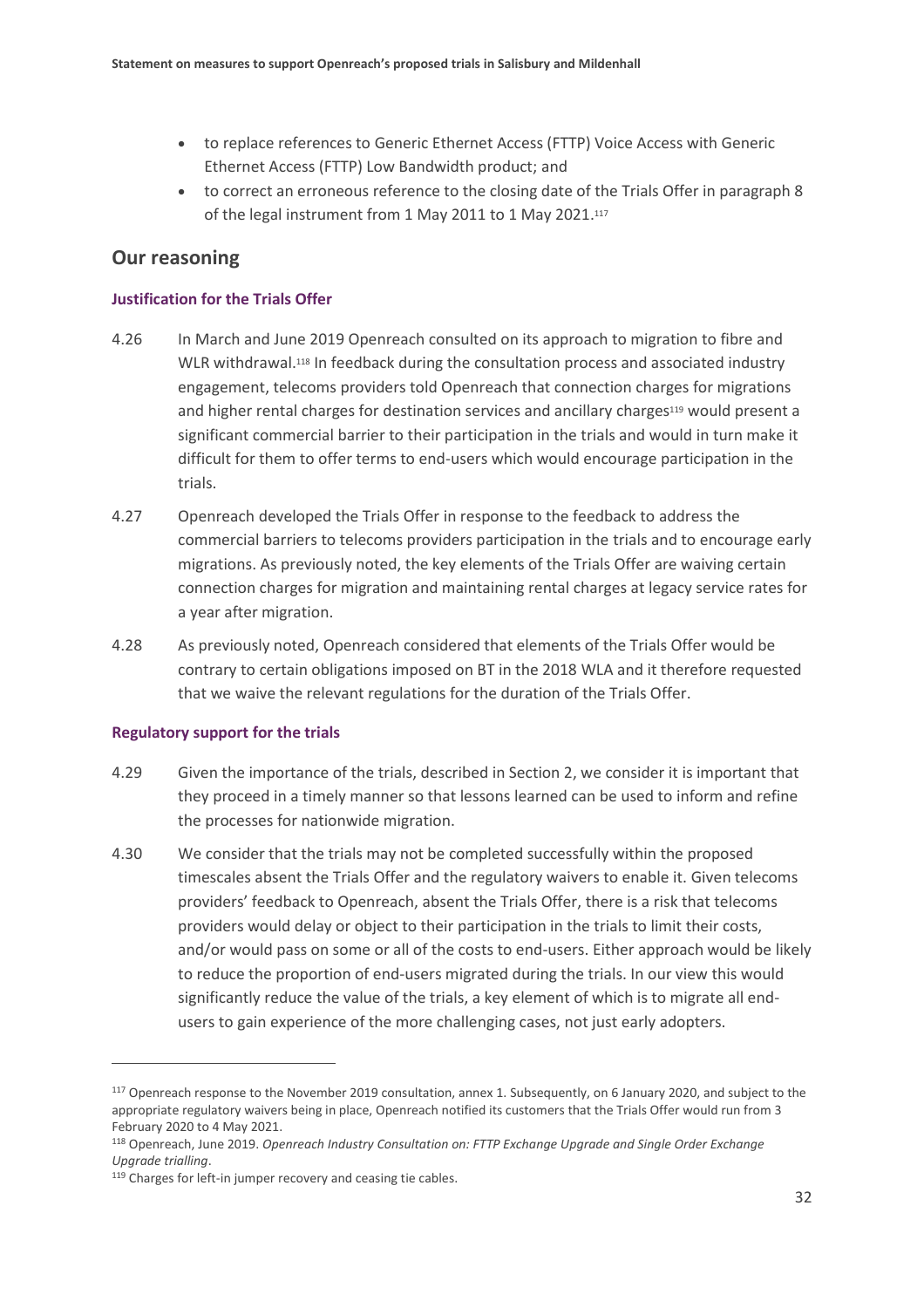- 4.31 As to whether lessons about migration could be obtained by other means than the trials, the specific implementation of trialling migration is a matter for Openreach and telecoms providers. However, given the wide-ranging impact of copper retirement in general for consumers and businesses, we believe migration should be tested so that lessons can be applied to nationwide roll out. Openreach's phased approach to migration, exchange by exchange, should also help improve processes as fibre deployment and customer migrations gradually progress.
- 4.32 The trials do not set a precedent for our nationwide policy in relation to geographic pricing. A key aspect of our proposals in the WFTMR published in January is to restrict Openreach's ability to geographically target price reductions. We propose to prohibit geographic discounts on rental charges in the WLA market for FTTC and G.fast in Areas 2 and 3<sup>120</sup> and for FTTP in Area 2. This is to prevent Openreach targeting specific discounts in order to deter rollout in areas where others are starting/planning to roll out new fibre network. <sup>121</sup> If we were to grant exceptions to this under the consent mechanism, we would need to be convinced that they were consistent with the policy objective underlying these restrictions.

#### **Importance of switchover processes**

- 4.33 We recognise that the ability for network competitors to Openreach to switch end-users from Openreach's copper platform to their own alternative network is likely to be a factor in competitors' business cases. We also recognise that cross-platform switching is a complex issue.
- 4.34 The European Electronic Communications Code (EECC) specifies new requirements for all types of switches including where customers switch fibre services and between different physical networks. We are currently consulting on changes to the General Conditions to implement these EECC requirements, and there is already a programme of work led by the Office of the Telecoms Adjudicator considering cross-platform switching.<sup>122</sup> We also note that one network competitor is currently also consulting on the role of alternative fibre infrastructure builders in helping to switch customers from legacy copper networks. 123

### **Consideration of other points made by respondents**

- 4.35 In relation to Vodafone and the FCS's opposition to the imposition of connection charges to move customers from a legacy product to a fibre or single order product we note that:
	- In the January WFTMR consultation, we propose to set the FTTP 40/10 connection charge to zero in both Areas 2 and 3 (potential rival network build and no expected rival network build areas respectively) when the stop sell applies in the exchange.

<sup>&</sup>lt;sup>120</sup> As part of our proposals for copper retirement, we propose to remove the prohibition of geographic discounts to the extent that they apply to copper services, in premises where fibre is available, in ultrafast completed exchanges. See WFTMR, Volume 3, Section 2.

<sup>121</sup> See Annex 15 of the WFTMR. This is for all bandwidths.

<sup>122</sup> Ofcom, December 2019. *Fair treatment and easier switching for mobile and broadband customers: Proposals to implement the new European Electronic Communications Code. [https://www.ofcom.org.uk/consultations-and](https://www.ofcom.org.uk/consultations-and-statements/category-1/proposals-to-implement-new-eecc)[statements/category-1/proposals-to-implement-new-eecc.](https://www.ofcom.org.uk/consultations-and-statements/category-1/proposals-to-implement-new-eecc)*

<sup>123</sup> <https://www.cityfibre.com/news/cityfibre-consult-industry-copper-fibre-switch-opportunity/>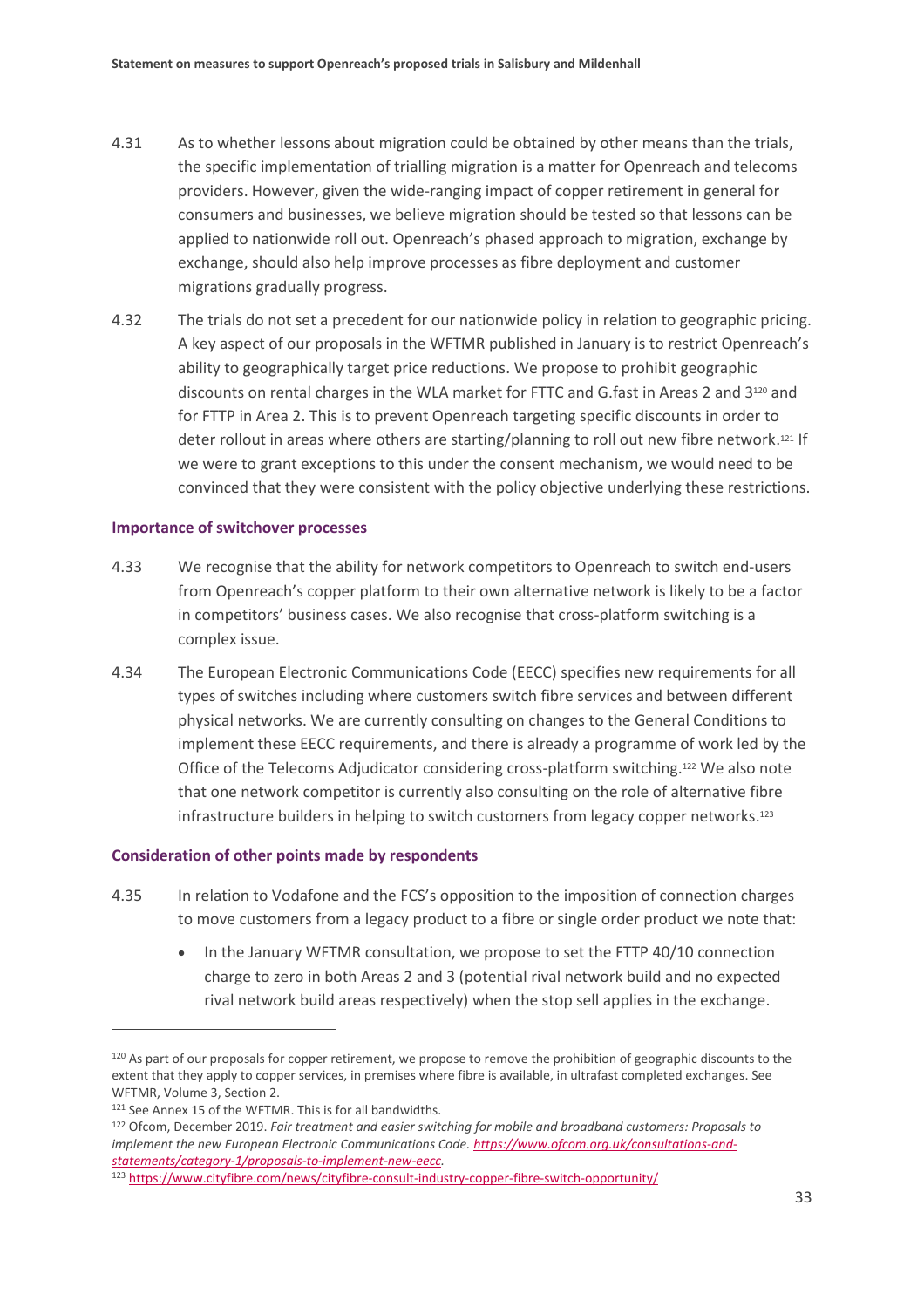- In relation to migration to single order products, while we have proposed to deregulate WLR (and ISDN), Openreach has committed to continue to provide new WLR (and ISDN) services until December 2023, and existing WLR (and ISDN) services until December 2025. In the meantime, single order products terms and conditions, including charges, will continue to be subject to the requirement to be fair and reasonable, including associated charges such as connection charges.
- 4.36 In response to Vodafone's suggestion that Ofcom should consider in advance how the proposed consents and direction could be extended should the trials be extended, we agree this is a relevant consideration in case of delays to the trials. We are, however, wary of extending the current consents and direction longer than is currently necessary, to limit the disapplication of current regulation and the impact of our proposals. In addition, after the Trials Offer expires, the new regulatory requirements (including national wholesale prices) set by the WFTMR will be in place. We are not currently aware that there would be a need to make changes to those new requirements.
- 4.37 We consider that  $[\&]$ 's comments are primarily relevant to the stop-sell proposals, our approach to consumer protection and monitoring of the trials. We have therefore considered his comments in section 3.

### **Amendments to the legal instruments**

- 4.38 We agree that it would be appropriate to amend the legal instruments as suggested by Openreach. We also agree with TalkTalk that the legal instruments should align with the dates of the finalised Trials Offer from Openreach. Given that Openreach notified its customers that the Trials Offer would run from 3 February 2020 to 4 May 2021, subject to the appropriate regulatory waivers being in place, we propose to reflect those dates in the legal instruments.
- 4.39 We explain below that we have made 4 changes to clarify the scope of the consent and direction as follows:
	- An amendment to paragraph 8 to correct a reference to the closing date of the Trials Offer to 4 May 2021.
	- To replace references to SOGEA Voice Access in the list of Target Services for the Mildenhall area (in paragraph 15) with the current product name SOGEA Low Bandwidth product.
	- To replace references to Generic Ethernet Access (FTTP) Voice Access in the list of Target Services for the Salisbury area with the current product name Generic Ethernet Access (FTTP) Low Bandwidth product.
	- An amendment to the consent relating to Condition 4 (obligation not to discriminate unduly) and Condition 5 (obligation to provide network access on an equivalence of inputs basis) to clarify that the consent applies to connection charges.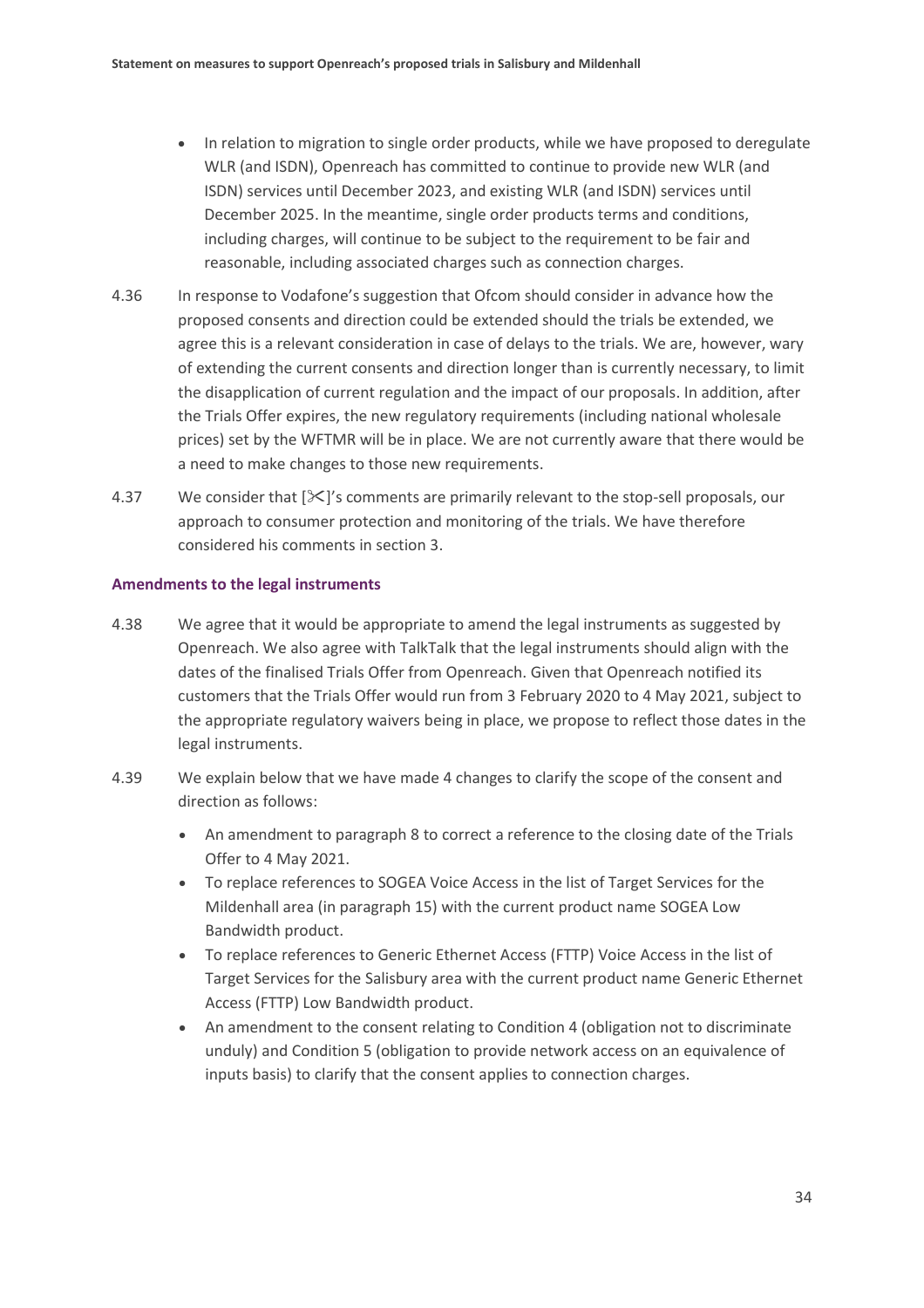# **Impact of our decisions**

## **Our proposals**

### **Impact on consumers and businesses**

- 4.40 The Salisbury and Mildenhall trials will affect only a small proportion of customers whose telephone and broadband services rely on wholesale services provided by Openreach. At most, this concerns approximately 30,000 premises altogether. Moreover, we expect that most migrations will be voluntary with customers actively electing to adopt the new services.
- 4.41 As part of our consultation on the Salisbury trial, we had already considered the consumer protection issues that might arise in connection with the stop sell in Salisbury and how they should be mitigated. Among other things, we proposed that our consumer protection measures proposed in February<sup>124</sup> would be suitable for the Salisbury trial since the risks we identified related to the migration of traditional analogue telephone services to IP based replacements (section 3). As the Mildenhall trial also involves this migration to IPbased voice services, we similarly considered that the measures we outlined in February to protect consumers during the PSTN switch-off would apply.
- 4.42 In relation to the Trials Offer specifically, we considered that the Trials Offer would be likely to be beneficial for consumers and businesses in most respects. Openreach is proposing to waive wholesale migration charges and to maintain wholesale rental charges at legacy service rates for one year after migration. If telecoms providers are able to align their retail service offerings for the trial with Openreach's, end consumers could migrate to replacement services without additional charge and continue to pay their legacy service rates for one year after migration. In some cases, the replacement services will be better than the legacy service.
- 4.43 One year after migration, Openreach's wholesale rental charges would move to the prevailing rate for the wholesale service that the customer has migrated to. In cases where customers have migrated to a better service (e.g. from standard broadband to FTTC, G.fast or FTTP broadband) the wholesale charges and the corresponding retail charges may be higher. We therefore considered that it would be important for retail telecoms providers to make this clear to consumers and businesses.

### **Impact on telecoms providers participating in the trials**

4.44 We considered that the proposed consents and the direction are likely to be beneficial to telecoms providers who will participate in the Salisbury and Mildenhall trials. The Trials Offer would significantly reduce telecoms providers costs, enabling them to set retail charges to encourage participation in the trials.

<sup>124</sup> Ofcom, 2019. *The future of fixed telephone services.*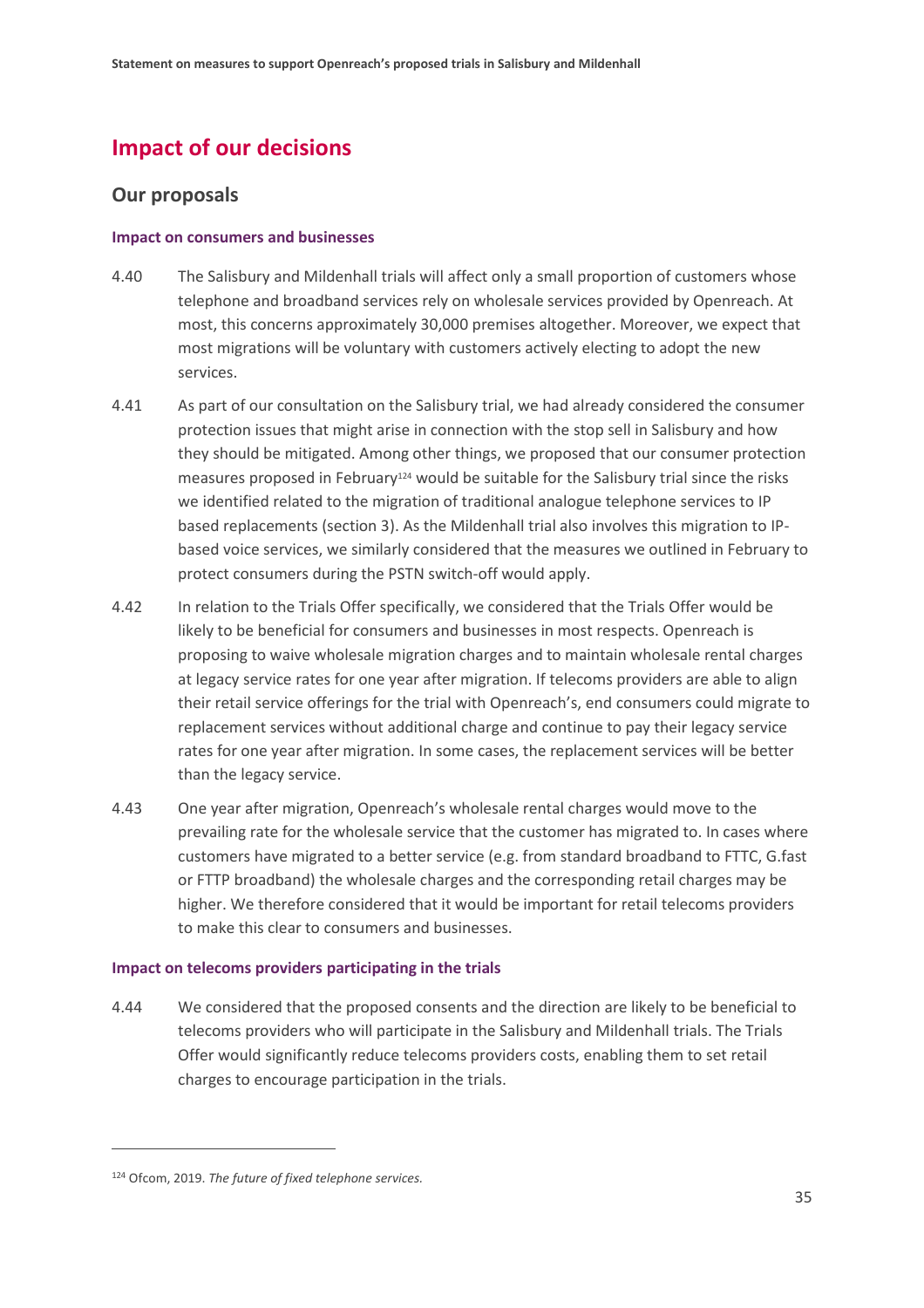## **Responses to the consultation**

- 4.45  $[\times]$  considered that the proposals have the potential to have a material detrimental impact on infrastructure competition in the trials areas because, absent the SMP conditions, Openreach would be able to use geographically targeted discounts to foreclose competition from rival infrastructure providers.  $[\<]$  also considered that the proposals would have a negative impact on competition in the UK as a whole, because the trials would serve as a precedent for migration elsewhere in the UK, and would give negative signals to investors in rival infrastructure providers and retail telecoms providers who may consider purchasing wholesale services from such providers.<sup>125</sup>
- 4.46 BT Group believed there should be additional protection for consumers. BT Group was of a view that telecoms providers should abide by a customer charter to protect users of low bandwidth services (including vulnerable consumers) who will have to transition to more expensive FTTP products. BT Group noted that in order to replicate WLR it would need to provide an IP voice product in conjunction with the low bandwidth fibre product proposed by Openreach for voice-only applications. It suggested that the pricing of the voice-only product would need to be assessed in light of the cost of providing the IP voice product, to ensure that BT can continue to provide services to voice-only customers at a fair price.<sup>126</sup>
- 4.47 Vodafone reiterated its view (set out in response to the July 2019 Consultation) that a set of pre-conditions should be met to ensure the success of the trials.<sup>127</sup>
- 4.48 The FCS was concerned that the national migration programmes could have an adverse effect on resellers if vertically integrated providers are not obliged to pass on future trials offers to resellers on equivalent terms to their downstream divisions. It asked Ofcom and Openreach to consider measures to ensure that equivalence is maintained.<sup>128</sup>

### **Our reasoning**

 $\overline{a}$ 

### **Impact on infrastructure competition in the trial areas**

- 4.49 We consider that there is a low risk that the regulatory waivers might result in a material detrimental impact on infrastructure competition in the trails areas given the context of Openreach's request and the locations selected for the trials.
- 4.50 Openreach has requested the waivers specifically to facilitate the Trials Offer, the terms of which were communicated to us with the request. Given the Trials Offer is in response to feedback from Openreach's customers and the narrow disapplication proposed, we consider that the risk of Openreach departing from the Trials Offer to engage in discriminatory conduct to harm infrastructure competition or excessive pricing is low.

<sup>&</sup>lt;sup>125</sup> [ $\mathcal{K}$ ] response to the November 2019 consultation, paragraphs 4.22 to 4.26.

<sup>126</sup> BT Group response to the November 2019 consultation, page 2.

<sup>127</sup> Vodafone response to the November 2019 consultation, pages 5-6.

<sup>128</sup> FCS response to the November 2019 consultation, page 2.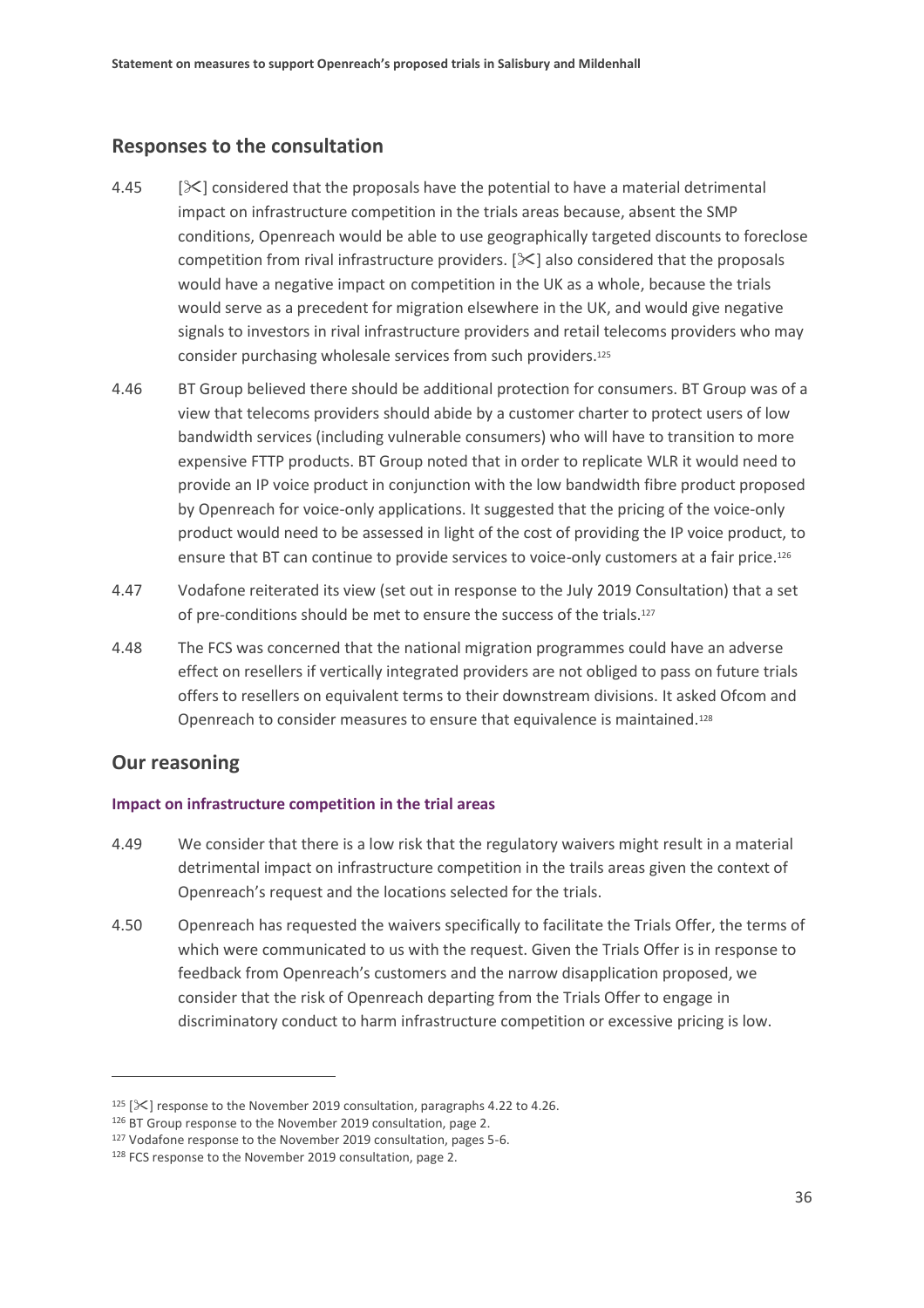- 4.51 While we did not specifically detail the risk to infrastructure competition in Salisbury and Mildenhall in the November 2019 consultation, we considered the impact of our proposals on network competitors in these areas. There are two other network providers present in Salisbury, Virgin Media whose network covers much of the Salisbury exchange area and Open Fibre Networks Limited which has a very small and targeted footprint. <sup>129</sup> We considered that our proposals were likely to support increased network competition for existing providers and that those providers were likely to be able to respond to increasing demand for higher bandwidth services. In Mildenhall, given the trial relates to Openreach wholesale services migration to single order services, we do not believe that our proposals would significantly impact any existing network competitors.
- 4.52 In relation to new entrants, in Salisbury, we consider that it is more likely that potential entry would be deterred by Openreach's pre-existing fibre deployment than our proposals, which come after Openreach's fibre network is available in the majority of the Salisbury exchange. In Mildenhall, Openreach is not currently proposing to deploy fibre. 130

### **Impact of the measures in the UK as a whole**

- 4.53 We consider that there is a minimal risk that the regulatory measures to enable the Trials Offer would have any impact on infrastructure competition in the UK as a whole. We explained in the November 2019 consultation that our proposals were focused on enabling the Salisbury and Mildenhall trials rather than setting principles for withdrawal of copperbased services more broadly across the country. We also explained that we planned to set out proposals that will apply more broadly as part of the WFTMR. We have since published our consultation setting out those proposals.<sup>131</sup> We expect any final decisions to take effect on 1 April 2021.
- 4.54 Our nationwide approach to copper retirement has some differences from our approach to the trials and seeks to protect network competition in number of ways. Firstly, by proposing a threshold of 75% Ultrafast coverage before allowing copper stop sell, we limit the risk that Openreach will only focus on parts of the exchange before moving on to another exchange, and thereby deterring network competition in more areas. <sup>132</sup> Secondly, our proposals to require Openreach to provide transparency of when it expects to reach the coverage thresholds that trigger changes in regulation should allow competing networks to also plan their commercial activities to attract retail or wholesale customers onto their network during the migration to fibre.
- 4.55 In addition, as mentioned above, a key aspect of our proposals is to impose geographic pricing restrictions on fibre services (and, until regulation is lifted, to retain geographic pricing restrictions on copper services).

2.

<sup>129</sup> <https://labs.thinkbroadband.com/local/broadband-map#6/51.414/-0.641/>

<sup>130</sup> [https://www.openreach.com/content/dam/openreach/openreach-dam-files/images/fibre-broadband/fibre](https://www.openreach.com/content/dam/openreach/openreach-dam-files/images/fibre-broadband/fibre-first/DCMS%20Transparency%20Data%20Capture%20Jan%202020-%20v3.pdf)[first/DCMS%20Transparency%20Data%20Capture%20Jan%202020-%20v3.pdf](https://www.openreach.com/content/dam/openreach/openreach-dam-files/images/fibre-broadband/fibre-first/DCMS%20Transparency%20Data%20Capture%20Jan%202020-%20v3.pdf)

<sup>131</sup> Ofcom, January 2020. *Wholesale Fixed Telecoms Market Review consultation*.

<sup>132</sup> Ofcom, January 2020. Wholesale Fixed Telecoms Market Review consultation - Volume 3: Non-pricing remedies, Section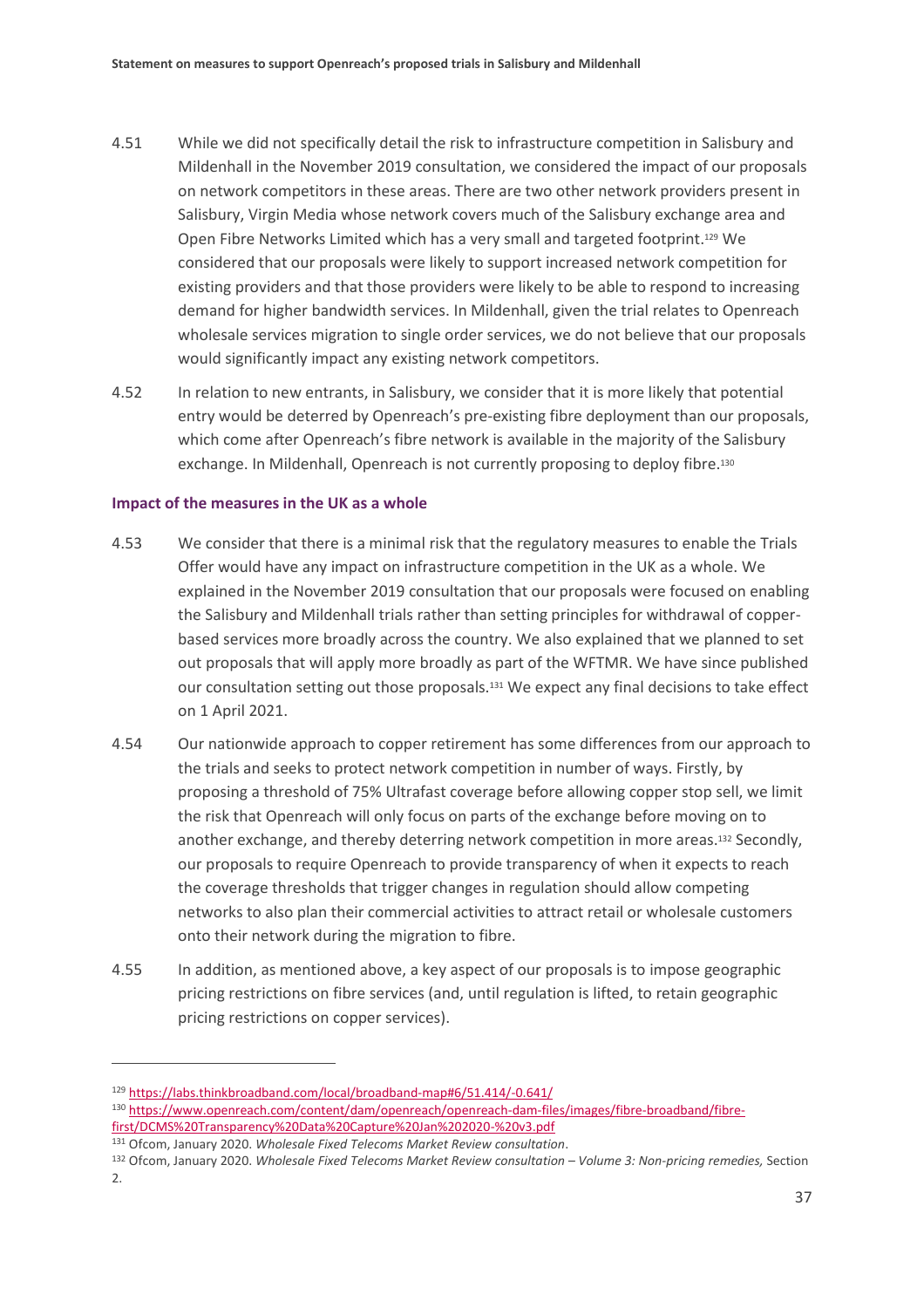### **Consideration of other points raised by respondents**

- 4.56 We recognise BT Group's concerns about the prices of voice-only and broadband services for vulnerable consumers. We have set out our views in this topic in section 3 in response to similar points made by respondents to the July 2019 consultation.
- 4.57 We have considered the pre-conditions suggested by Vodafone in section 3.
- 4.58 In relation to the FCS's comments, our decision relates to certain regulated wholesale services provided by Openreach rather than downstream services provided to resellers on a commercial basis. However, given the Trials Offer's objective, we would expect Openreach to work with telecoms providers to maximise participation in the trials. We plan on asking Openreach for updates on the take up amongst CPs of the Trials Offer.

## **Our decision**

- 4.59 We note that most respondents were supportive of the Trials Offer and of our proposals. For the reasons set out above, we also continue to consider that the commercial incentives from Openreach to its customers would support early participation of telecoms providers in the trials, and that the potential benefits of the trials justify targeted regulatory intervention to facilitate them.
- 4.60 Accordingly, in order to allow Openreach to implement the Trials Offer for the Salisbury and Mildenhall trials, we have decided:
	- a) to consent to Conditions 4 and 5 not applying in relation to rental and associated charges for the specified wholesale services provided in the Salisbury and Mildenhall exchange areas for the duration of the Trials Offer (including the small changes suggested by Openreach); and
	- b) to direct that condition 7B.5(a)(i) is disapplied in relation to the relevant wholesale services offered in the Salisbury exchange area for the duration of the Trials Offer.
- 4.61 We have decided to implement our proposals so that the consents and direction should apply for the duration of the Trials Offer (3 February 2020 to 4 May 2021) and thereafter in relation to rental charges for a period not exceeding one year following migration, where such migration was contracted within the trials period.

## **Legal tests**

- 4.62 As explained above, we have decided to consent to certain non-discrimination requirements, including the requirement to provide network access on an Equivalence of Inputs basis not applying in Mildenhall and Salisbury for the duration of the Trials Offer, and to direct that certain aspects of the VULA charge control should be disapplied in Salisbury for the duration of the Trials Offer. For the reasons we set out below, we are satisfied that these consents and the direction meet the various tests set out in the Act.
- 4.63 Section 49 of the Act provides that where an SMP condition has effect by reference to a direction or consent given by Ofcom, and Ofcom proposes to give such a direction or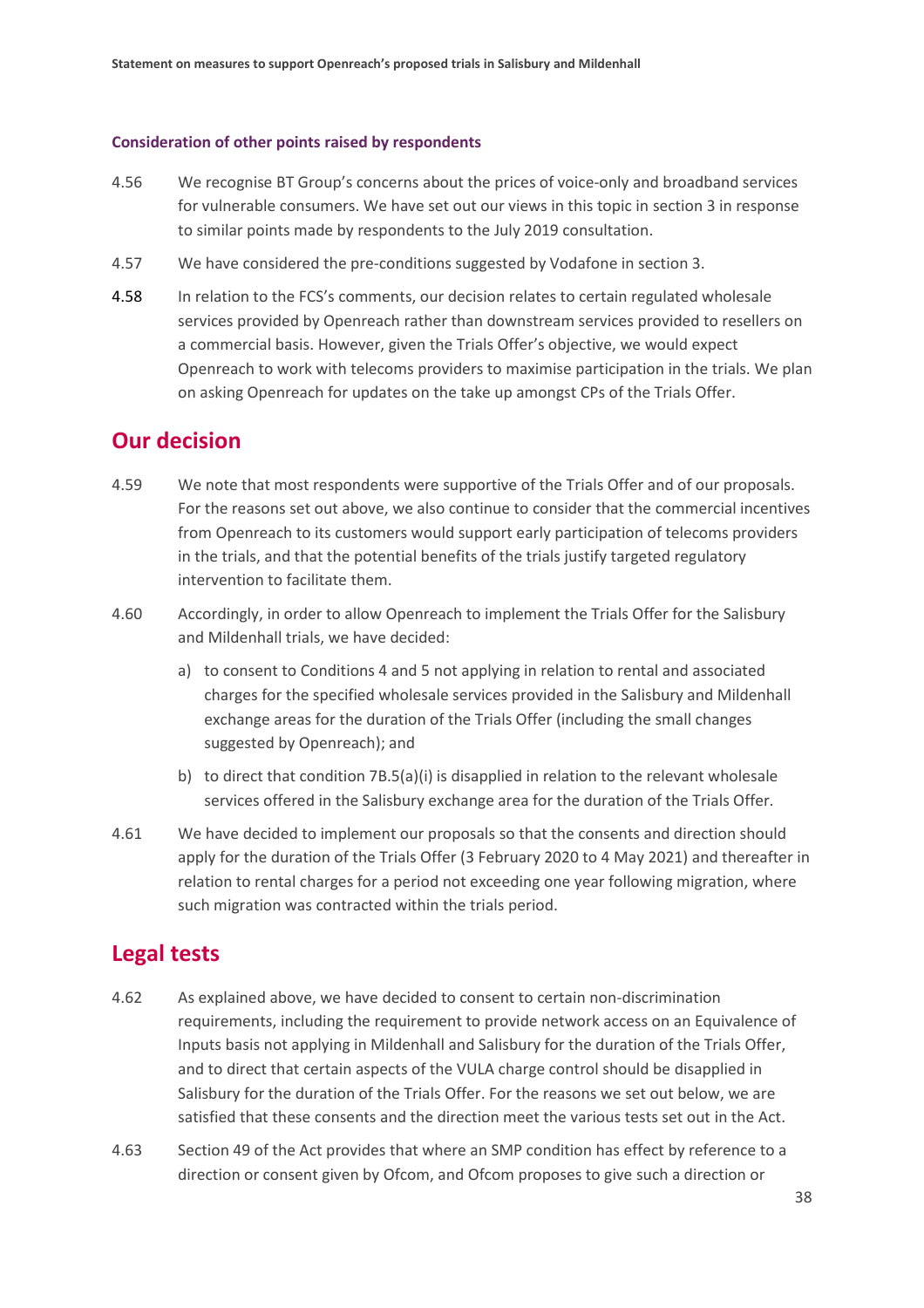consent that affects the operation of an SMP condition, Ofcom must not give that direction or consent unless it is satisfied that to do so is: objectively justifiable in relation to the networks, services, facilities, apparatus or directories to which it relates; not such as to discriminate unduly against particular persons or against a particular description of persons; proportionate to what it is intended to achieve; and in relation to what it is intended to achieve, transparent.

- 4.64 Taking into account respondents' views and our reasoning set out above, we continue to be of the view that the consents and the direction are:
	- a) Objectively justifiable, in that: these measures facilitate the Salisbury and Mildenhall trials which should allow BT and telecoms providers to better understand the challenges in rolling out fibre networks and withdrawing WLR services on a large scale; facilitating Openreach's Trials Offer will incentivise and encourage telecoms providers and customers to engage with the trials, and assist in an efficient fibre rollout, ultimately for the benefit of customers; and as previously discussed absent these measures the trials are unlikely to be completed successfully within the proposed timescales significantly reducing their value.
	- b) Not unduly discriminatory, in that they apply by reference to objective factors; that is, the Trials Offer are limited to two small geographic areas, applicable to limited services and for a time period.
	- c) Proportionate, in that they are targeted and confined to a limited geographic area in the UK, and limited to what is necessary to run the trials.
	- d) Transparent, in that they are clear in their intention to ensure that BT is only given the additional pricing flexibility in the Salisbury and Mildenhall exchange areas where the trials will take place and the consents and direction are published as part of this statement.
- 4.65 We also consider that the consents and the direction meet our duties under section 3 and 4 of the Act. We consider that Trials Offer for the relevant services in the Salisbury and Mildenhall exchange areas will both incentivise and encourage early participation in the trials and in turn assist BT and telecoms providers to better understand the processes involved in successfully and efficiently rolling out fibre and withdrawing the legacy services. For this reason, we consider that the consents and the direction further the interests of citizens in relation to communications matters and of consumers in relevant markets, where appropriate by promoting competition.
- 4.66 With regard to the Community requirements set out in section 4 of the Act, we believe that the consents and the direction are in accordance with these requirements; in particular, by helping to ensure that BT, telecoms providers and stakeholders better understand, and put into place well-identified measures for, the copper retirement process and WLR withdrawal, we believe they are in accordance with the fifth Community requirement. Ultimately these measures aim to facilitate network competition which is in accordance with the first Community requirement.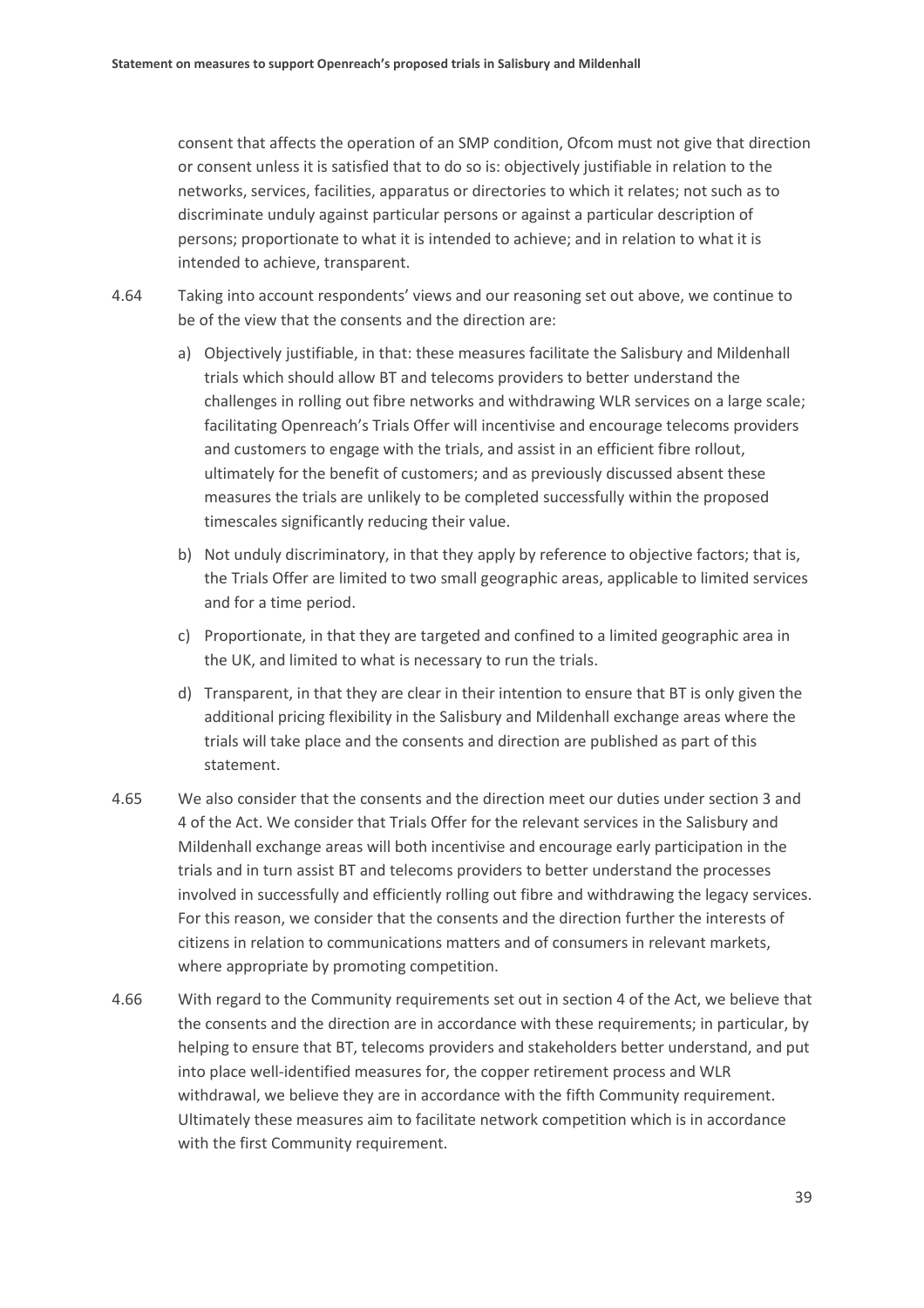# <span id="page-41-0"></span>5. Monitoring the trials

# **Our proposals**

- 5.1 In the July 2019 consultation we explained that we planned to ask Openreach to supply us with information to enable us to monitor the progress of the Salisbury trial and the consumer experience during and after the installation of new services. We proposed to ask Openreach to provide a Salisbury 'view' of the existing quality of service metrics and several additional measures as listed in Annex 1 of the July 2019 consultation.
- 5.2 We also proposed to liaise further with Openreach and telecoms providers to identify any other metrics that would provide further insight into the consumer experience during the Salisbury trial. Additionally, we proposed to engage with local stakeholders, in the run-up to and during the Salisbury trial, to ensure we are aware of any issues or challenges that consumers or stakeholders may be experiencing.
- 5.3 In the November 2019 consultation, we proposed to ask Openreach to supply us with information to enable us to monitor the progress of the Mildenhall trial and the consumer experience during and after the installation of new services. Our initial view was that our requirements for the Mildenhall trial would be very similar to those proposed for the Salisbury trial. We planned to develop detailed proposals before the start of the Mildenhall trial, drawing on responses to our proposals for the Salisbury trial.

# **Responses to our consultations**

- 5.4 Respondents to the July 2019 consultation supported the metrics we proposed to request from Openreach, however, there was a desire for further information both from Openreach and other telecoms providers.<sup>133</sup>
- 5.5 Openreach supported our proposals and agreed to provide the metrics that we proposed.<sup>134</sup>
- 5.6 TalkTalk suggested that the metrics should be expanded to include measures of other aspects of Openreach's installation performance:
	- the average duration of installation appointment;
	- one-stage installations that subsequently became two-stage installations; and
	- customer rejection rates on the day of installation with reasons.<sup>135</sup>
- 5.7 TalkTalk also suggested to collect information about the quality of home visits for vulnerable consumers (e.g. number of cases where Openreach engineers flagged potentially vulnerable consumers to telecoms providers and the number of cases where

<sup>&</sup>lt;sup>133</sup> TalkTalk response to July 2019 consultation, paragraph 4.1-4.2; [ $\mathcal{K}$ ] response to July 2019 consultation, page 2; BT Group response to July 2019 consultation, paragraph 3.1.

<sup>134</sup> Openreach response to July 2019 consultation, page 5.

<sup>135</sup> TalkTalk response to July 2019 consultation, paragraph 4.2.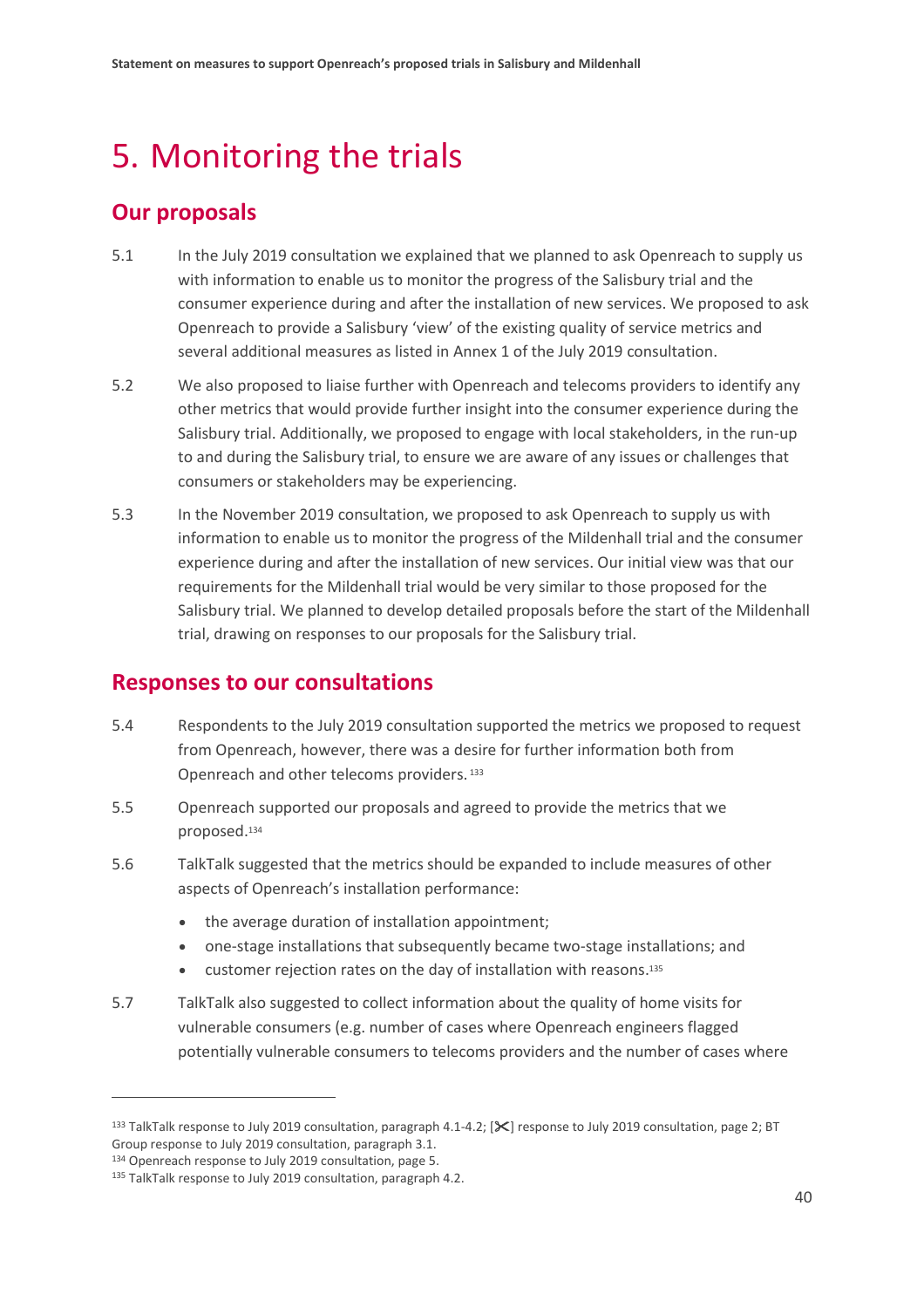impacts on downstream services were identified during installation). Furthermore, TalkTalk suggested monitoring several aspects of quality of service following installation:

- minimum and average speeds delivered;
- reliability and performance of migrated connections; and
- adherence to SLAs.<sup>136</sup>
- 5.8 BT Group stated that metrics should be collected from other telecoms providers and provided a list of suggested metrics in its confidential response that it would be willing to provide.<sup>137</sup>
- 5.9 A confidential respondent stated that the installation of FTTP in shared ducts might cause disruption to other telecoms providers, and suggested a metric to monitor this.<sup>138</sup> Another confidential respondent said our metrics did not have sufficient data to ensure that consumers who encounter issues are monitored, nor to ensure that the impact on vulnerable consumers is captured.<sup>139</sup>
- 5.10 TalkTalk suggested that Ofcom's attendance at working groups would be useful before, during and after the trials to avoid duplication and encourage collaboration, and suggested Ofcom should implement a process for collecting views and data from telecoms providers on the success of the trial, suggesting the OTA2 could facilitate this. 140
- 5.11 Several stakeholders stated that feedback from Salisbury consumers was required, with data collected on their experience of the trial.<sup>141</sup>
- 5.12 One confidential respondent suggested that additional information should be collected on a range of topics including the current infrastructure make-up (i.e. FTTC, FTTP and copper) of each of the main telecoms providers in Salisbury and the proportion of copper lines used for care alarms/equipment for vulnerable consumers.<sup>142</sup>

# **Our decision**

 $\overline{a}$ 

## **Metrics from Openreach**

5.13 Having considered respondents' comments, we remain of the view that the quality of service measures we proposed in the July 2019 consultation would be suitable for monitoring both the Salisbury and Mildenhall trials. These measures, which are listed in Table A4.1 in Annex 4, are measures that Openreach already supplies to us on a national or regional basis. For the trials it will provide these measures for the Salisbury and Mildenhall exchanges separately.

<sup>136</sup> TalkTalk response to July 2019 consultation, paragraphs 4.3-4.4.

<sup>137</sup> BT response to July 2019 consultation, paragraphs 3.2-3.5 and Annex 1 (confidential).

 $138$  [ $\mathsf{\times}$ ] response to July 2019 consultation, page 2.

<sup>139 [</sup>X] response to July 2019 consultation, page 3.

<sup>140</sup> TalkTalk response to July 2019 consultation, paragraphs 4.5-4.6.

<sup>141</sup> Vodafone response to July 2019 consultation, paragraph 11; TalkTalk response to July 2019 consultation, paragraph 4.6.

 $142$  [ $\mathsf{\times}$ ] response to July 2019 consultation, page 1.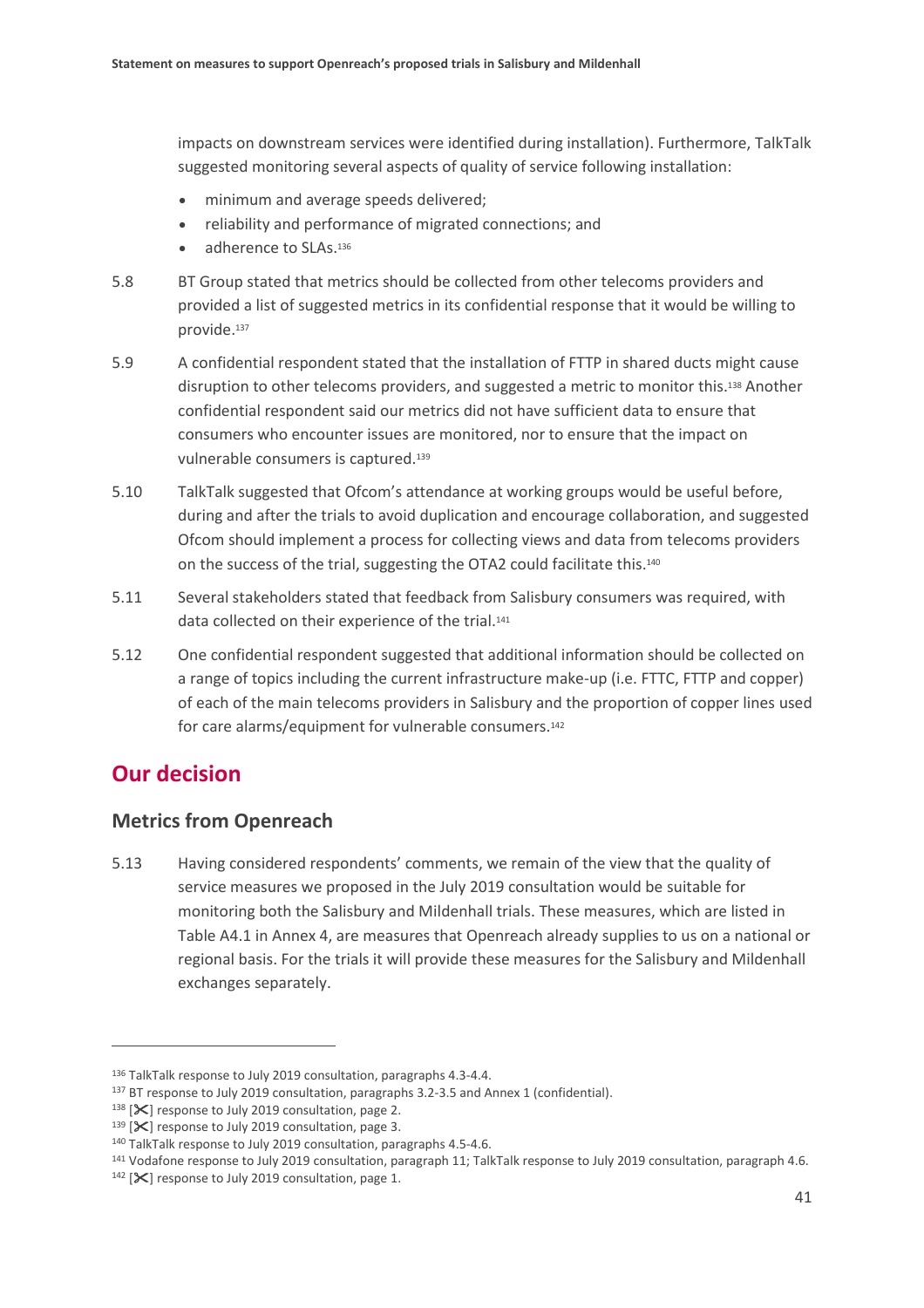- 5.14 We also remain of the view that the additional information proposed in the July 2019 consultation for the Salisbury trial would help us monitor progress of the Salisbury trial. This information, which supplement the quality of service measures listed in Table A4.1, is also listed in Annex 4 (paragraph 4.2). We consider that it may also be useful for Openreach to supply us with additional information (supplementing quality of service measures) to enable us to monitor progress of the Mildenhall trial, in line with the information asked of Openreach for the Salisbury trial. We plan to develop in more detail the additional information required before the start of the Mildenhall trial.
- 5.15 We note Openreach agreed to supply the information listed in Annex 4, and that it has begun to supply the quality of service information (listed in Table A4.1) to us on a monthly basis.
- 5.16 We plan to consider the additional measures that TalkTalk and others suggested Openreach and industry should provide during our forthcoming engagement with telecoms providers and industry working groups about the trials.

## **Metrics from other telecoms providers**

- 5.17 In light of respondents' comments, we have considered whether it would be beneficial to collect information about the trials from other stakeholders. We have concluded that it would be useful to collect additional information from other telecoms providers to help us monitor the progress of the trials and the experience of vulnerable consumers. We therefore plan to engage with the main retail telecoms providers to ask for information on a voluntary basis.
- 5.18 Our main concern about the trials is the protection of vulnerable consumers, and that the migration from copper to fibre services does not result in either loss of service for their telephony or broadband services, or other related services (e.g. telecare alarms). We note that Openreach has stated that the identification of customers as vulnerable will be the responsibility of retail telecoms providers. <sup>143</sup> We expect telecoms providers to either have, or be working towards, a system of identification for such consumers. As such, we intend to ask the main telecoms providers to provide the following metrics regarding vulnerable consumers:
	- a) The number of vulnerable consumers identified by the telecoms provider (and not Openreach) – to monitor whether there is a gap between the two and lessons to be learnt for both retail providers and Openreach in identifying vulnerable consumers
	- b) The proportion of vulnerable consumers on a telecoms provider's network that are migrated successfully from copper to fibre (i.e. with no provisioning faults) – to monitor how successfully vulnerable consumers are being migrated in comparison to consumers more widely.

<sup>143</sup> Openreach response to Openreach consultation, paragraph 128.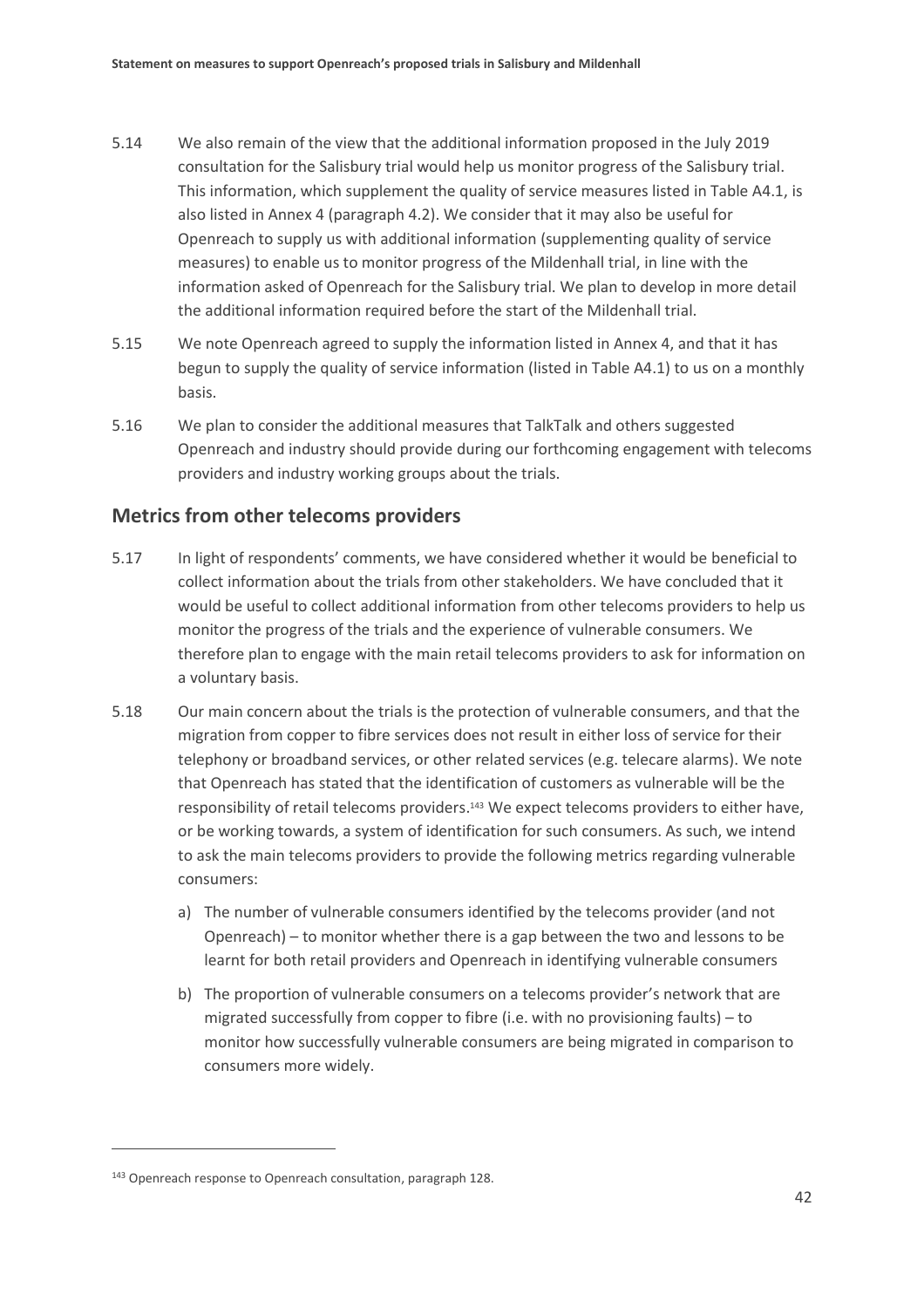- 5.19 One of the other key elements of the trials will be telecoms providers progress on migration from legacy to replacement Single Order services. We strongly support, and expect, all telecoms providers to engage with the trials. Therefore, we plan to monitor the main telecoms providers' migration status by asking each provider for the number of copper and fibre and/or replacement Single Order services that they have in operation.
- 5.20 As part of the trials, we anticipate that telecoms providers, may decide to contact end consumers (by phone, email, letter, etc) in advance of migration and make them aware of the process and what it will entail. Therefore, we intend to ask other telecoms providers to provide the number of customers they have contacted at least once prior to migration.
- 5.21 We note TalkTalk and BT Group suggested a variety of additional metrics to add to Ofcom's monitoring of the trial. In addition to the metrics we have set out above, when engaging with telecoms providers as part of our monitoring of the trial and to highlight how telecoms providers might consider collecting the aforementioned data, we will further consider what supplementary metrics might be of use in monitoring the trial - of which we will consider BT Group's and TalkTalk's suggestions, alongside further stakeholder contributions.
- 5.22 We plan to request these voluntary metrics from only the main telecoms providers in Salisbury, and will be in touch with these providers shortly after publication of this statement, both to make them aware of these voluntary metrics and to consider how they might collect this data in light of their current internal information gathering. We expect these metrics to be provided at six monthly intervals. Alongside these metrics, we plan to set up a series of meetings with stakeholders in Salisbury and Mildenhall to discuss their perspective and receive feedback and updates on the trial, where we may discover further metrics that would be of use to our internal monitoring programme.
- 5.23 Furthermore, we are considering undertaking consumer research into the experience of consumers in Salisbury and Mildenhall. We also note that Openreach, in its response to the July 2019 consultation, stated it would be looking at developing its quantitative (as well as qualitative) measures for the trial.<sup>144</sup>

<sup>144</sup> Openreach response to July 2019 consultation, page 5.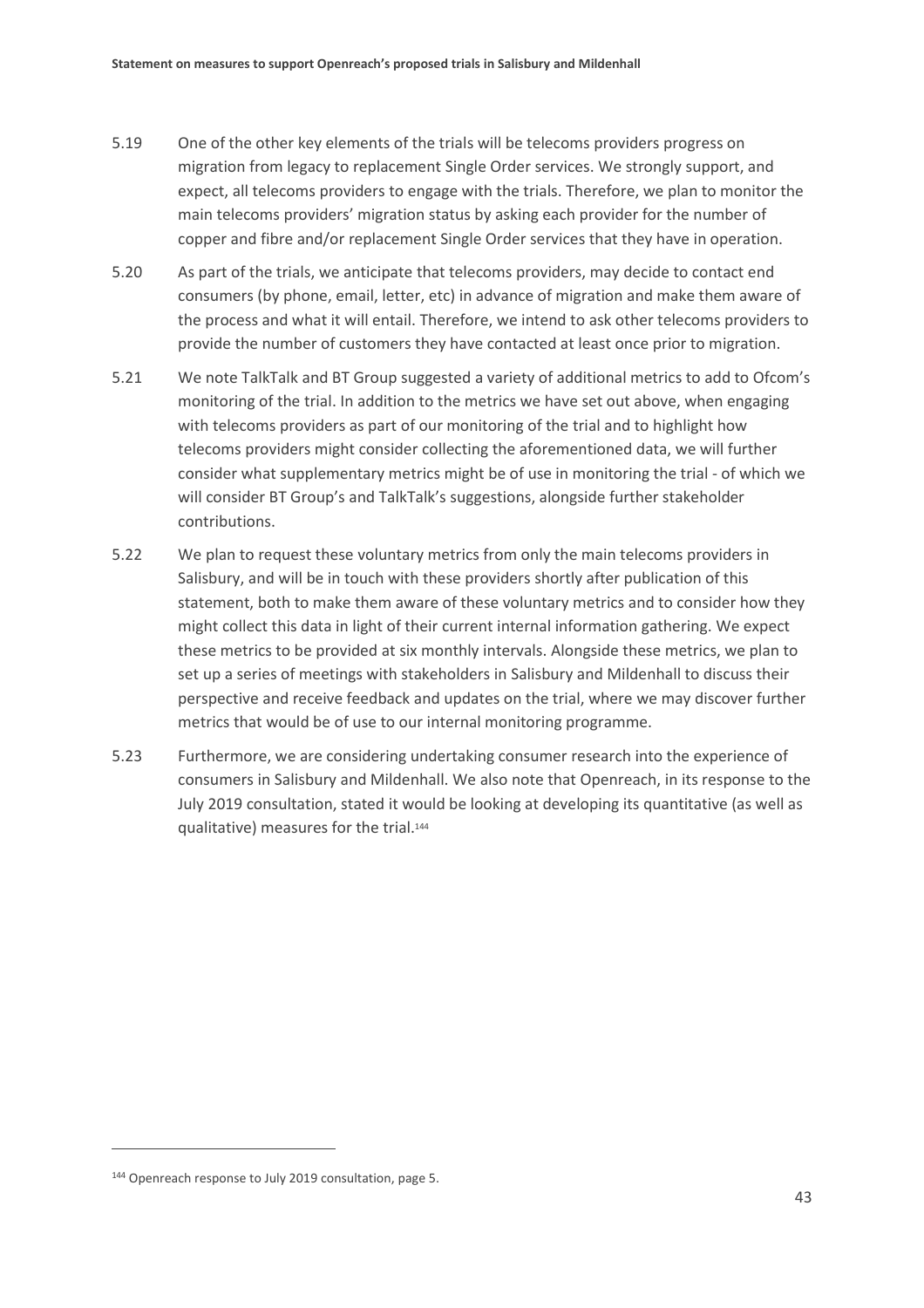# <span id="page-45-0"></span>A1. Migration to voice over IP - measures we expect telecoms providers to implement

A1.1 In our February 2018 policy positioning statement on the future of fixed telephone services we set out the following measures that we expect telecoms providers to implement in respect of the migration to voice over IP. The measures state that, at a minimum, telecoms providers, either directly, or, where relevant, via their trade association, should:

Downstream services

- Share knowledge of the key downstream services impacted by the migration and examples of good practice/successful communication strategies, for example, by participating in Ofcom's and industry's All IP Working Groups;
- Develop a strategy to identify and engage with downstream service providers that utilise their landline services, in a timely fashion, to ensure they are aware of the change and the potential implications;
- Where relevant, make downstream service providers aware of any available testing facilities or facilitate access to the facilities offered by access network providers, so they can determine whether their services will work effectively over an IP network;
- Identify customers who use critical downstream services (such as a telecare device), develop appropriate communications plans and put in extra protection measures. For example, this could include delaying a customer's migration until satisfied that their downstream service is compatible with VoIP;
- Develop effective processes to support customers who inform them that their downstream services do not function as planned after migration. This could include returning them to a PSTN service if it remains available where the failure creates a risk of significant harm.

Supporting migrating customers

- Give adequate notice of service changes, noting that both residential and business customers may need time to acquire and configure new equipment;
- Ensure that all communications regarding the migration are clear and timely, in a format that reflects the needs of the customer, and include information about the potential impact on equipment that uses the PSTN;
- Assess customers' needs and offer help with migration (for example, a home visit to install a router) if necessary;
- Offer advice and assistance for all migrating customers, including those who use downstream services, and co-operate with providers of these services, to minimise disruption;
- Put ongoing protections in place to respond appropriately to later changes in endusers' circumstances, for example, customers that migrate to a VoIP service and then purchase a security alarm or telecare device.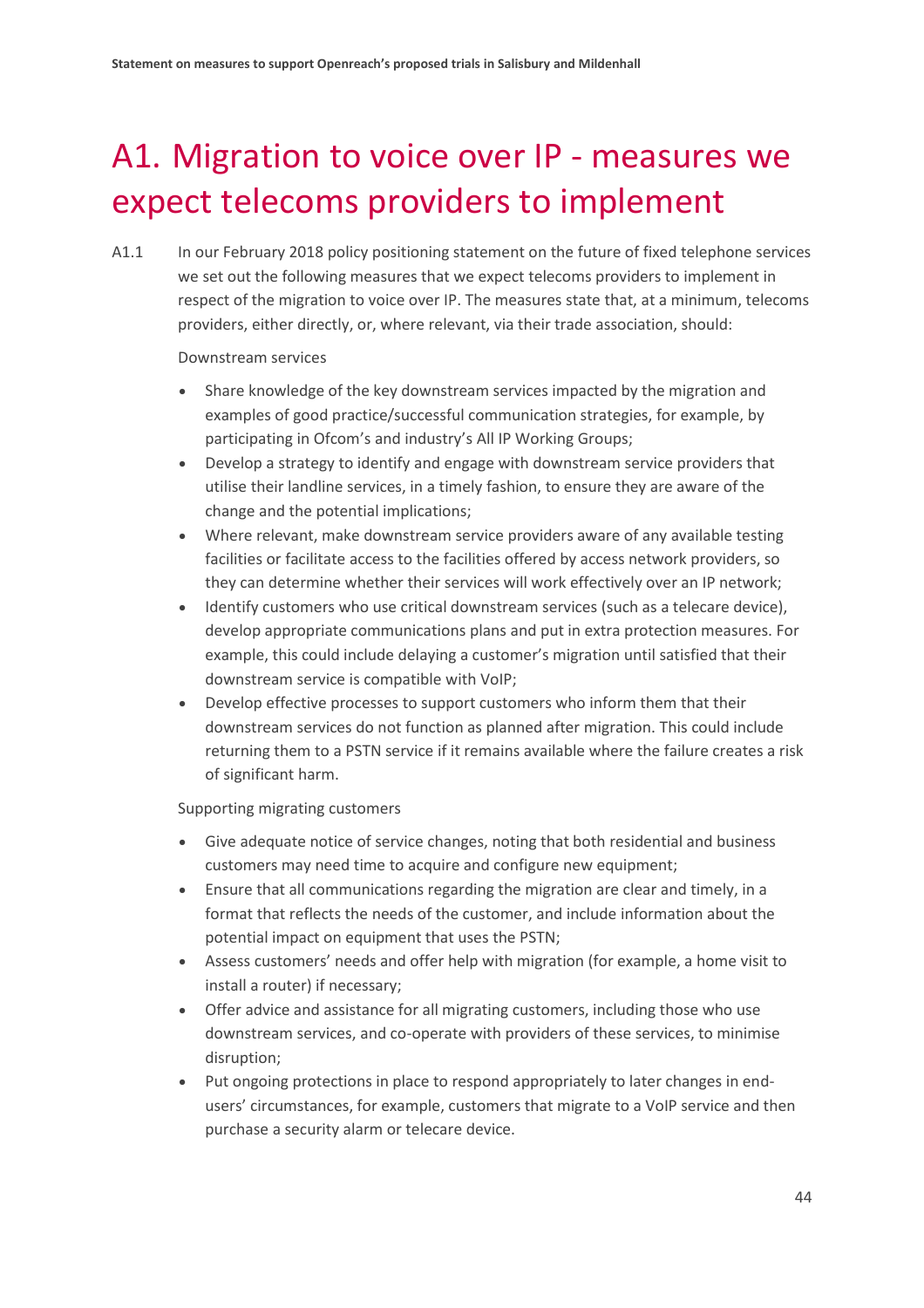# <span id="page-46-0"></span>A2. Impact assessment and equality impact assessment

## **Impact assessment**

- A2.1 The analysis presented in the July 2019 consultation and the November 2019 consultation each constituted an impact assessment as defined in section 7 of the Communications Act 2003.
- A2.2 Impact assessments provide a valuable way of assessing the options for regulation and showing why the chosen option was preferred. They form part of best practice policymaking. This is reflected in section 7 of the Act, which means that, generally, we have to carry out impact assessments in cases where our conclusions would be likely to have a significant effect on businesses or the general public, or where there is a major change in Ofcom's activities. However, as a matter of policy Ofcom is committed to carrying out impact assessments in relation to the great majority of our policy decisions.

# **Equality impact assessment**

- A2.3 Ofcom is separately required by statute to assess the potential impact of all our functions, policies, projects and practices on equality. We have a general duty under the 2010 Equality Act to advance equality of opportunity in relation to age, disability, sex, gender reassignment, pregnancy and maternity, race, religion or belief and sexual orientation. We also have complementary duties under Northern Ireland's equality legislation. EIAs also assist us in making sure that we are meeting our principal duty of furthering the interests of citizens and consumers regardless of their background or identity.
- A2.4 We have therefore considered what (if any) impact the decisions we are making in this statement may have on equality.
- A2.5 We have not considered it necessary to carry out separate EIAs in relation to race or sex equality, or equality schemes under the Northern Ireland Equality Scheme. This is because we anticipate that our regulatory intervention will not have a differential impact on people of different sexes or ethnicities, or consumers with protected characteristics in Northern Ireland<sup>145</sup> compared to consumers in general.

## **The Salisbury stop-sell measures**

 $\overline{a}$ 

A2.6 We consider that there may be a risk that our changes in regulation to support the Salisbury stop-sell measures may have a particular impact for disabled and elderly consumers compared to consumers in general. As such we have undertaken an initial

<sup>145</sup> In addition to the characteristics outlined in the 2010 Equality Act, in Northern Ireland consumers who have dependants or hold a particular political opinion are also protected.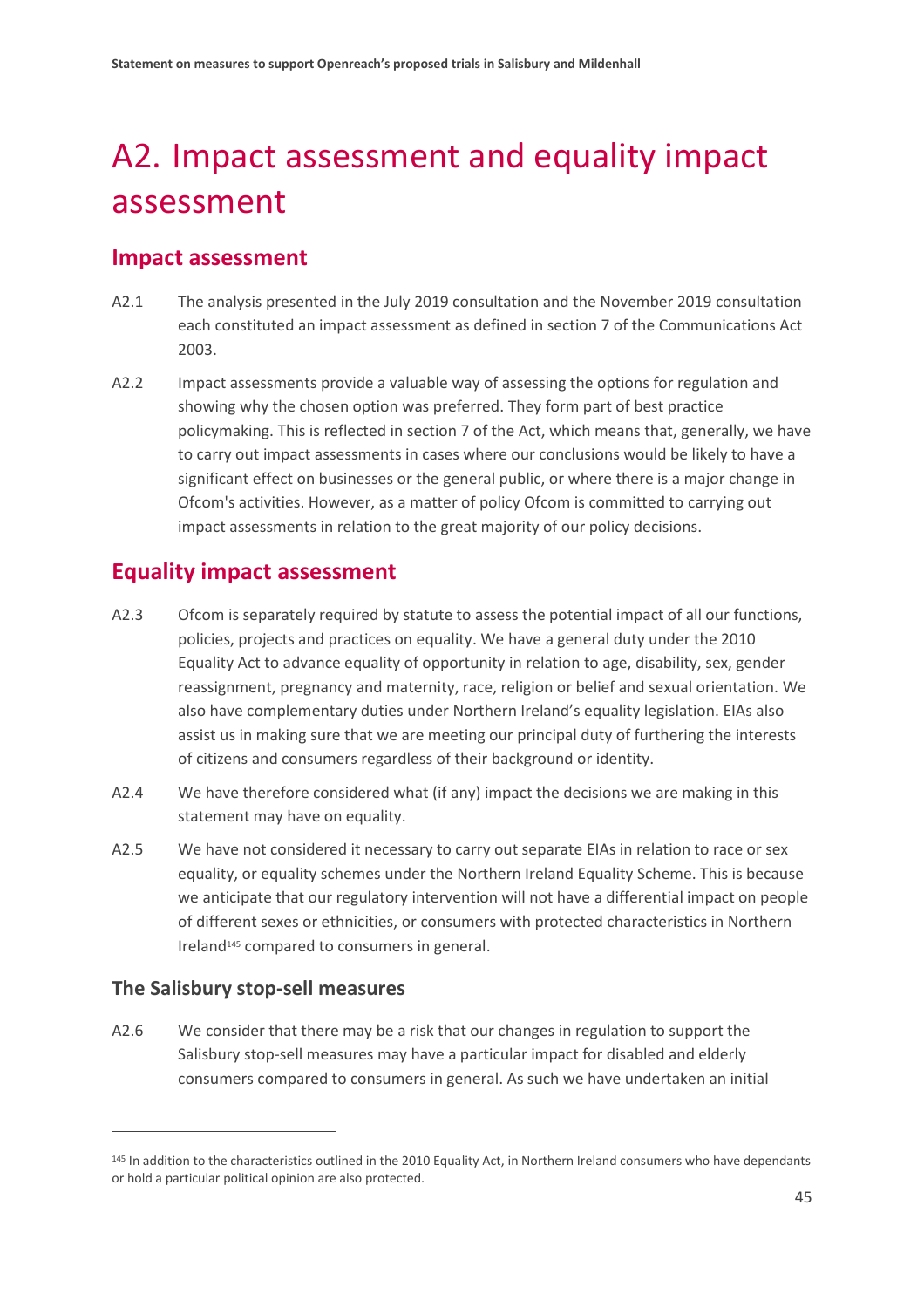assessment of this impact below and we are working with industry to implement measures to address this potential impact.

- A2.7 In this document we set out our decision to disapply the requirement on Openreach to provide new copper access broadband services in Salisbury (stop sell), where alternative fibre services are available at those premises, from December 2020.
- A2.8 The proposed stop sell will affect customers in Salisbury who move to a new property, who seek to upgrade their service or who seek to switch providers. Such customers would receive their voice or broadband service over a fibre line and would no longer be able to purchase a service over a copper line, unless it is for a voice-only service. This will only apply if their premises have access to a fibre service.
- A2.9 There is a risk that our decision may have a particular impact on elderly and disabled consumers as opposed to consumers in general. When customers in Salisbury migrate from copper-based services to fibre services, this will also in some cases be a migration away from analogue telephony to digital (IP based) voice services. The shift to IP is likely to involve a change in set-up of equipment for those who already have broadband at home, as well as the provision of new equipment for those who do not have broadband. Those who are elderly or have accessibility or disability requirements may need additional support during the change.
- A2.10 About 4% of consumers (around 2 million adults) live in a landline-only home (i.e. without use of mobile) and therefore need to rely on their landline to make emergency calls in the case of a power cut.<sup>146</sup> Traditional lines are powered from the local exchange, but voice services provided over IP will require alternative solutions (such as battery back-up).
- A2.11 The migration will also impact services such as security alarms and telecare devices (and some business services such as card payment systems). With regard to telecare, we understand that more than a million such devices operate over traditional telephony, and they may not function as effectively over IP.
- A2.12 We have set out measures to mitigate the risk to these consumer groups including setting expectations that telecoms providers must only migrate vulnerable consumers reliant on services such as telecare where sufficient protection is put in place (namely, what we set out above in section 3 and Annex 1), and we will work with them to ensure they have processes in place to quickly restore services to consumers where they are migrated in error or migration causes unforeseen difficulties. In addition, with telecoms providers, we will work with providers of telecare services – such as the local authority and local health services – so that they can consider upgrading equipment as appropriate.
- A2.13 Despite the risks we have identified, we consider our proposals are justified for the following reasons –
	- a) The number of potentially affected consumers is small and therefore, measures to offset any risks can be applied relatively easily.

<sup>146</sup> Ofcom Technology Tracker 2019.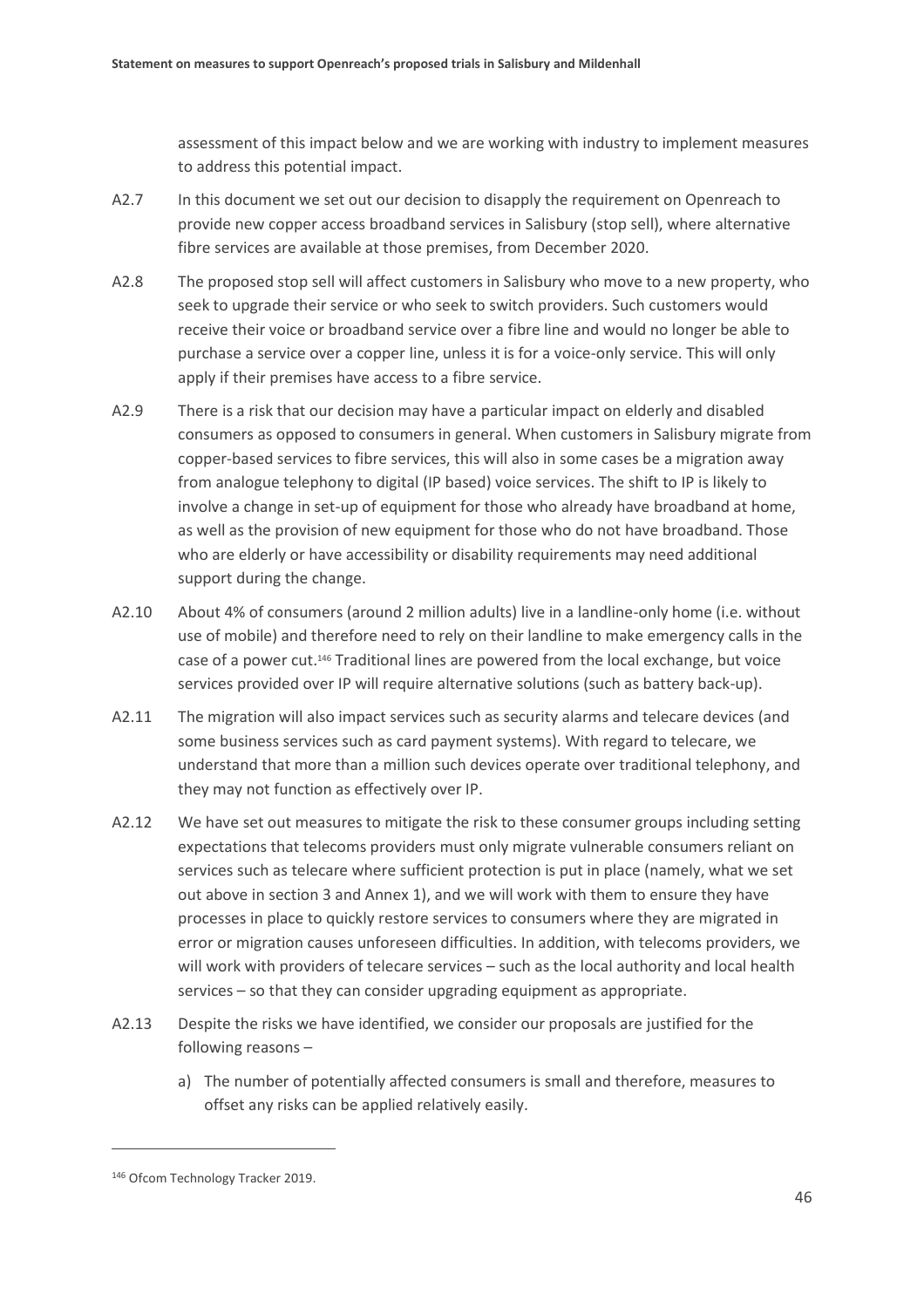- b) As outlined above we will work with Openreach, telecoms providers and local stakeholders to make sure they have appropriate safeguards in place for the protection of vulnerable consumers during the trial, including the ability to pause their migration or to restore their copper services at short notice if necessary. Additionally, at this stage we have not allowed a stop sell to wholesale line rental (WLR) in the narrowband market. The WLR service is used to provide voice-only services and some services reliant on the PSTN.
- c) The trial is a contained and monitored environment which will increase the effectiveness of the mitigating measures.
- d) An objective of the trial is to establish a smooth and safe process for the migration to fibre networks and the eventual retirement of the copper network. If the trial is successful in achieving this objective, it will mean that all consumers, nationally, including elderly and disabled consumers, are more likely to have a better migration experience and will ultimately have access to better communications services.

### **Pricing measures to support the Salisbury and Mildenhall trials**

A2.14 The decisions in this statement will waive certain regulations which would otherwise prevent Openreach offering certain discounts for customers who participate in the Salisbury and Mildenhall trials. We consider that these discounts would be generally beneficial for customers. Therefore, we do not consider the impact of the decision in this statement to be to the detriment of any protected group within society. We have therefore not carried out separate EIAs in relation to race or gender equality, or equality schemes under the Northern Ireland and Disability Equality Schemes.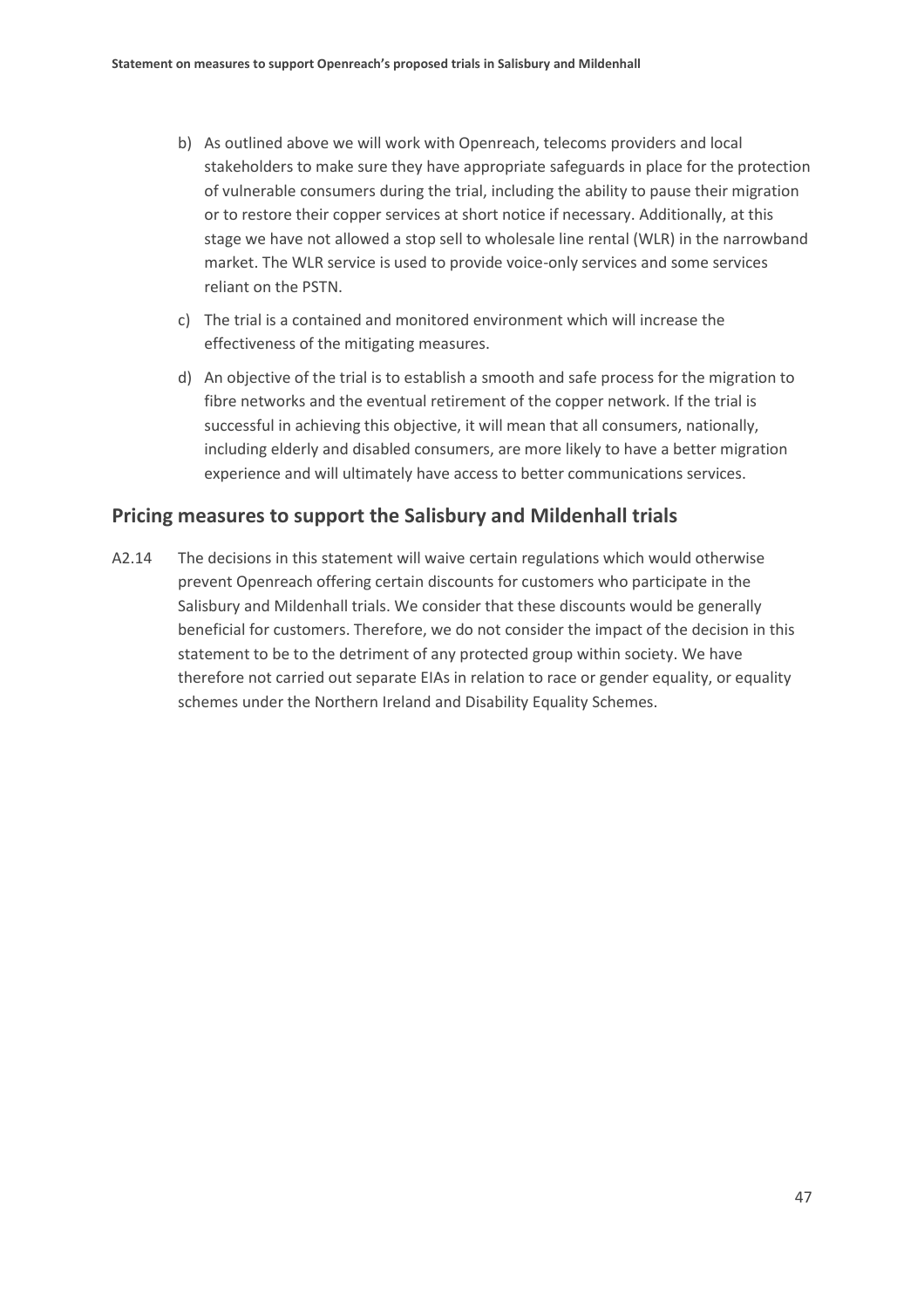# <span id="page-49-0"></span>A3. Legal instrument

See separate Annex.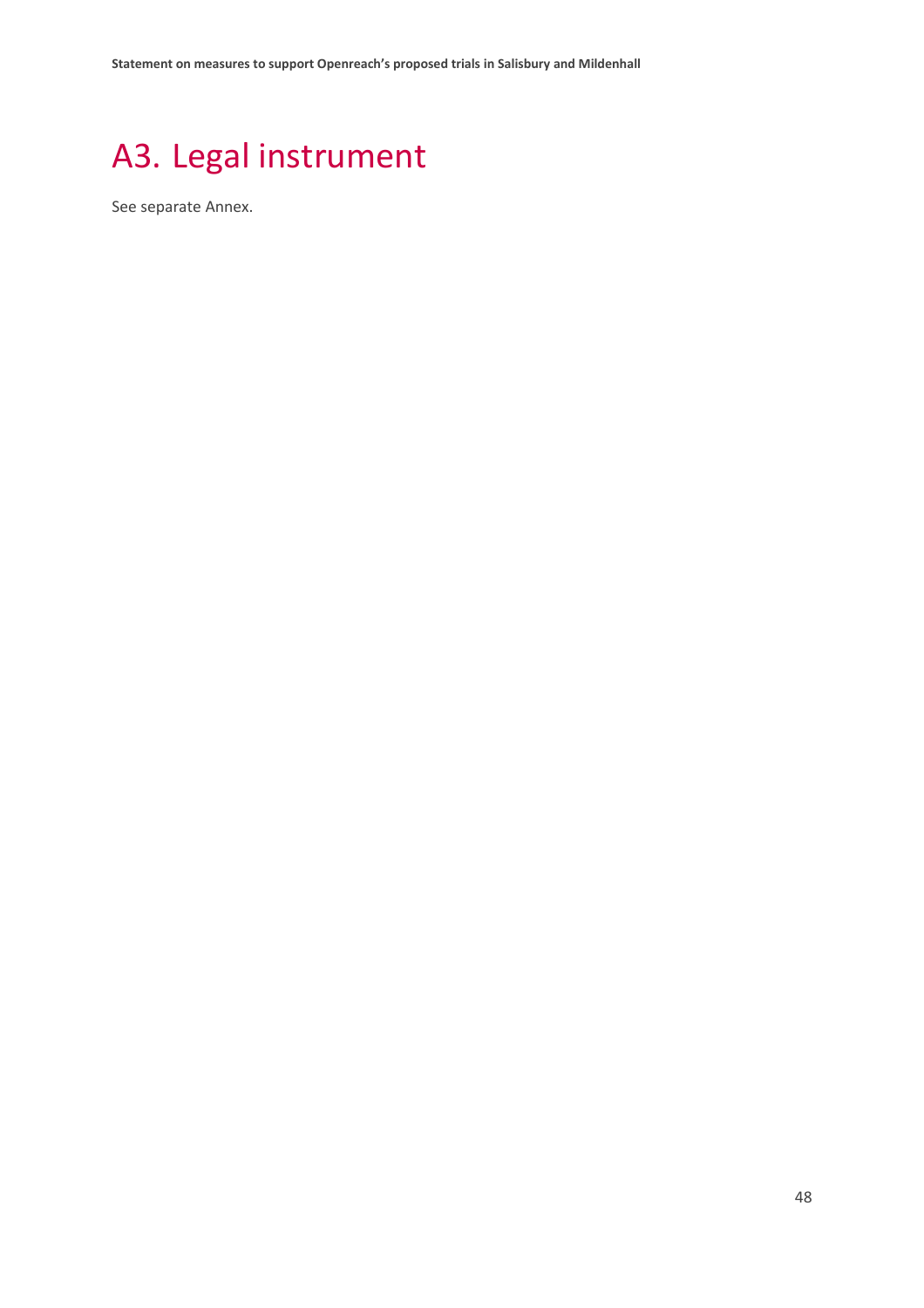# <span id="page-50-0"></span>A4. Monitoring information

A4.1 We have decided to ask Openreach to provide the information listed in Table A4.1 on the trials in Salisbury and Mildenhall monthly.

### **Table A4.1: Existing Quality of Service (QoS) measures – to collect specifically for Salisbury and Mildenhall separately**

|                                                                                  |                     | <b>FTTP</b>  | G.FAST | <b>FTTC</b> | <b>MPF</b>   | <b>WLR</b> |
|----------------------------------------------------------------------------------|---------------------|--------------|--------|-------------|--------------|------------|
|                                                                                  |                     |              |        |             |              | (Analogue) |
| Number of these lines                                                            |                     |              | ✓      | ✓           | ✓            |            |
| Average first available<br>appointment date                                      |                     |              |        | ✓           | ✓            |            |
| Average<br>installation<br>time                                                  | Appointed<br>orders |              |        |             |              |            |
|                                                                                  | Other<br>Orders     |              |        |             |              |            |
| Average time<br>to restore<br>service                                            | SML1                |              |        |             | $\checkmark$ |            |
|                                                                                  | SML <sub>2</sub>    |              | ✓      | ✓           |              |            |
| Percentage of installed<br>base reported as having a<br>fault                    |                     | $\checkmark$ | ✓      | ✓           | ✓            |            |
| Percentage of Orders<br>reported as having a Fault<br>within 28 calendar days    |                     | ✓            | ✓      | ✓           | ✓            |            |
| Percentage of Orders<br>reported as having a Fault<br>within eight calendar days |                     |              |        |             | ✓            |            |
| Percentage<br>Repair<br>completion<br>subject to<br>service level                | On time<br>for SML1 |              |        |             | $\checkmark$ |            |
|                                                                                  | On time<br>for SML2 |              |        |             |              |            |
| Number of Missed<br><b>Installation Appointments</b>                             |                     |              |        | ✓           |              |            |